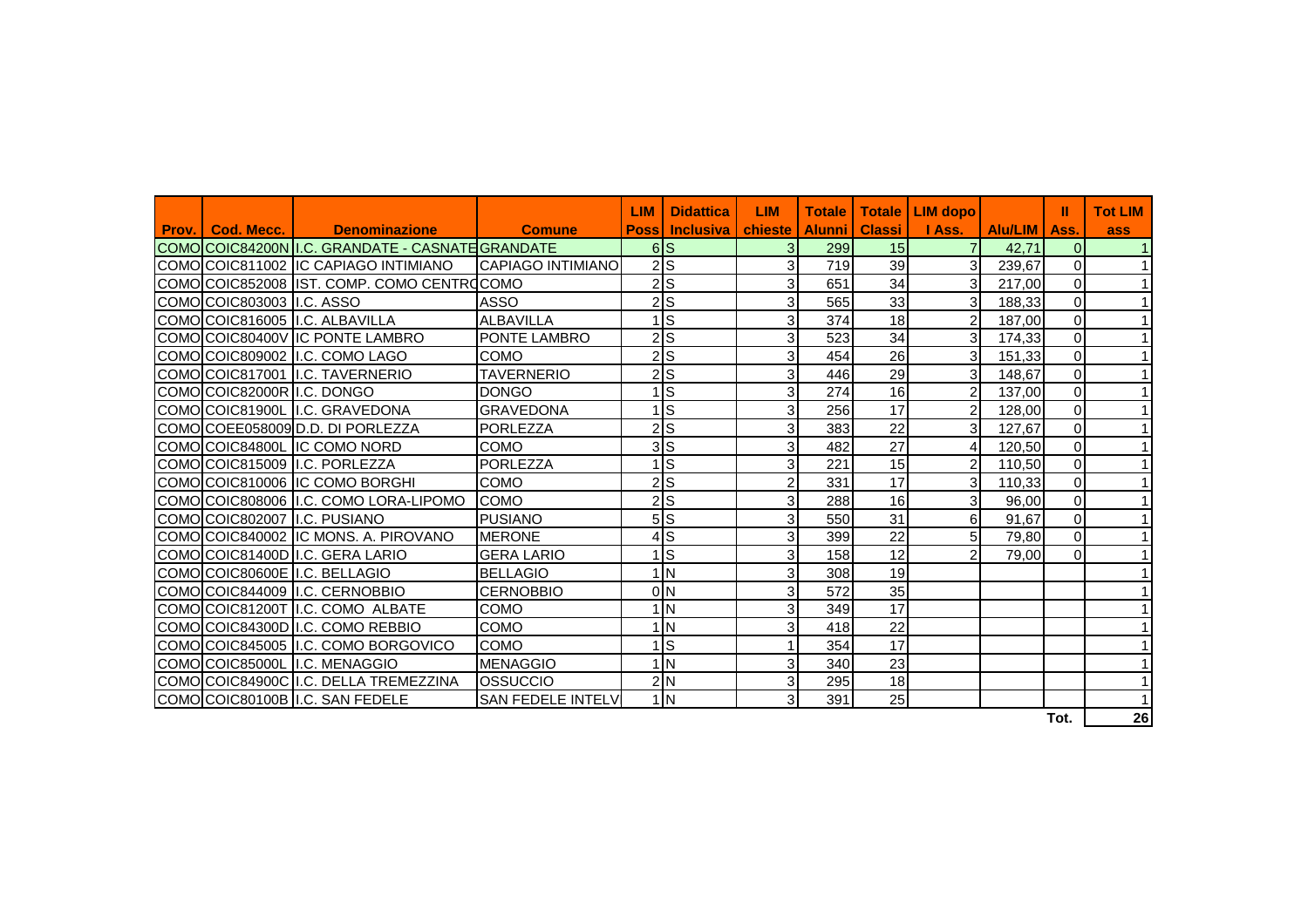| <b>Prov.   Cod. Mecc.  </b>   | <b>Example 19 Denominazione</b>                         | <b>Comune</b>                 | LIM<br><b>Poss</b> | <b>Didattica</b><br><b>Inclusiva</b> | <b>LIM</b><br>chieste | <b>Totale</b><br><b>Alunni</b> | <b>Totale I</b><br><b>Classi</b> | LIM dopo<br>I Ass. | <b>Alu/LIM</b> | ш<br>Ass.      | <b>Tot LIM</b><br><b>ass</b> |
|-------------------------------|---------------------------------------------------------|-------------------------------|--------------------|--------------------------------------|-----------------------|--------------------------------|----------------------------------|--------------------|----------------|----------------|------------------------------|
|                               | COMO COIC82200C I.C. FENEGRO'                           | <b>FENEGRO</b>                |                    | 3 N                                  |                       | 430                            | 22                               |                    |                |                |                              |
|                               | ICOMOICOIC824004 II.C. INVERIGO                         | <b>INVERIGO</b>               |                    | 0 <sub>S</sub>                       | 3                     | 656                            | 36                               |                    | 656,00         |                | 2 <sup>1</sup>               |
|                               | COMO COIC83600A I.C. FINO MORNASCO                      | <b>FINO MORNASCO</b>          |                    | ∣ls                                  | $\overline{3}$        | 674                            | 33                               | 2 <sub>1</sub>     | 337,00         |                | $\overline{a}$               |
|                               | COMO COEE046003 CD I CIRCOLO DIDATTICO                  | <b>IMARIANO COMENSE</b>       |                    | 2S                                   | 3                     | 793                            | 36                               | 3                  | 264,33         |                | $\overline{c}$               |
|                               | COMO COIC82700G I.C. APPIANO GENTILE                    | <b>APPIANO GENTILE</b>        |                    | 2S                                   | $\overline{3}$        | 710                            | 33                               | 3 <sup>l</sup>     | 236,67         | $\Omega$       |                              |
|                               | COMO COIC846001 I.C. FIGINO SERENZA                     | <b>FIGINO SERENZA</b>         |                    | 2S                                   | $\overline{3}$        | 591                            | 30                               | 3 <sub>l</sub>     | 197,00         | $\Omega$       |                              |
|                               | COMO COIC837006 I.C. VERTEMATE                          | <b>VERTEMATE CON MINOPRIO</b> |                    | 2S                                   | 3                     | 530                            | 25                               | 3 <sup>l</sup>     | 176,67         | $\Omega$       |                              |
|                               | COMO COEE054002 D.D. DI OLGIATE COMASCO OLGIATE COMASCO |                               |                    | 2S                                   | 3                     | 510                            | 25                               | 3 <sup>l</sup>     | 170,00         | $\Omega$       |                              |
| COMO COIC82500X IC BINAGO     |                                                         | <b>BINAGO</b>                 |                    | ls                                   | 3                     | 316                            | 15                               | $\overline{a}$     | 158,00         | $\Omega$       |                              |
|                               | COMO COIC82600Q I.C. VALMOREA                           | <b>VALMOREA</b>               |                    | 2S                                   |                       | 473                            | 25                               | 3 <sup>l</sup>     | 157,67         | $\Omega$       |                              |
|                               | COMO COIC83500E I.C. LOMAZZO                            | LOMAZZO                       |                    | 2S                                   | 3                     | 463                            | 23                               | 3 <sub>l</sub>     | 154,33         | $\Omega$       |                              |
|                               | COMO COIC84700R I.C.CERMENATE                           | <b>CERMENATE</b>              |                    | 3S                                   | $\overline{3}$        | 455                            | 24                               | $\overline{4}$     | 113.75         | $\Omega$       |                              |
|                               | COMO COIC831007 I.C. ROVELLASCA                         | <b>ROVELLASCA</b>             |                    | 4S                                   | $\overline{3}$        | 540                            | 25                               | 5 <sub>l</sub>     | 108,00         | $\Omega$       |                              |
|                               | COMO COIC80700A I.C. OLGIATE COMASCO                    | <b>IOLGIATE COMASCO</b>       |                    | 3S                                   | 31                    | 158                            | 8 <sup>1</sup>                   | $\overline{4}$     | 39,50          | $\overline{0}$ |                              |
|                               | COMO COIC83400P I.C. MOZZATE                            | <b>MOZZATE</b>                | $19$ $S$           |                                      |                       | 678                            | 34                               | 20 <sup>1</sup>    | 33,90          | $\Omega$       |                              |
|                               | COMO COIC83000B I.C. CADORAGO                           | <b>CADORAGO</b>               |                    | 3 <sub>N</sub>                       | 3                     | 848                            | 42                               |                    |                |                |                              |
|                               | COMO COIC823008 I.C.CANTU' 1^                           | CANTU'                        |                    | 3N                                   | 3                     | 562                            | 26                               |                    |                |                |                              |
| COMO COIC838002 I.C. CANTU' 2 |                                                         | CANTU'                        |                    | 3 <sub>N</sub>                       | $\overline{3}$        | 579                            | 29                               |                    |                |                |                              |
| COMO COIC83900T I.C. CANTU' 3 |                                                         | <b>CANTU'</b>                 |                    | 1 <sub>N</sub>                       | 3 <sub>l</sub>        | 429                            | 23                               |                    |                |                |                              |
| COMO COIC832003 IC FALOPPIO   |                                                         | <b>IFALOPPIO</b>              |                    | 1 <sub>N</sub>                       | 31                    | 388                            | 20                               |                    |                |                |                              |
|                               | COMO COEE04400B D.D. DI LURATE CACCIVIO                 | <b>LURATE CACCIVIO</b>        |                    | 8N                                   | 3                     | 996                            | 49                               |                    |                |                |                              |
|                               | COMO COIC85100C IST. COMP. "DON MILANI"                 | MARIANO COMENSE               |                    | 2N                                   | 3                     | 801                            | 36                               |                    |                |                |                              |
|                               | COMO COIC82100L ISTITUTO COMPRENSIVO                    | <b>TURATE</b>                 |                    | $1\overline{\mathrm{N}}$             | 3                     | 368                            | 18                               |                    |                |                |                              |
|                               | COMO COIC83300V II.C. UGGIATE TREVANO                   | <b>UGGIATE TREVANO</b>        |                    | 1 <sub>N</sub>                       | 3                     | 441                            | 22                               |                    |                |                |                              |

**Tot. 27**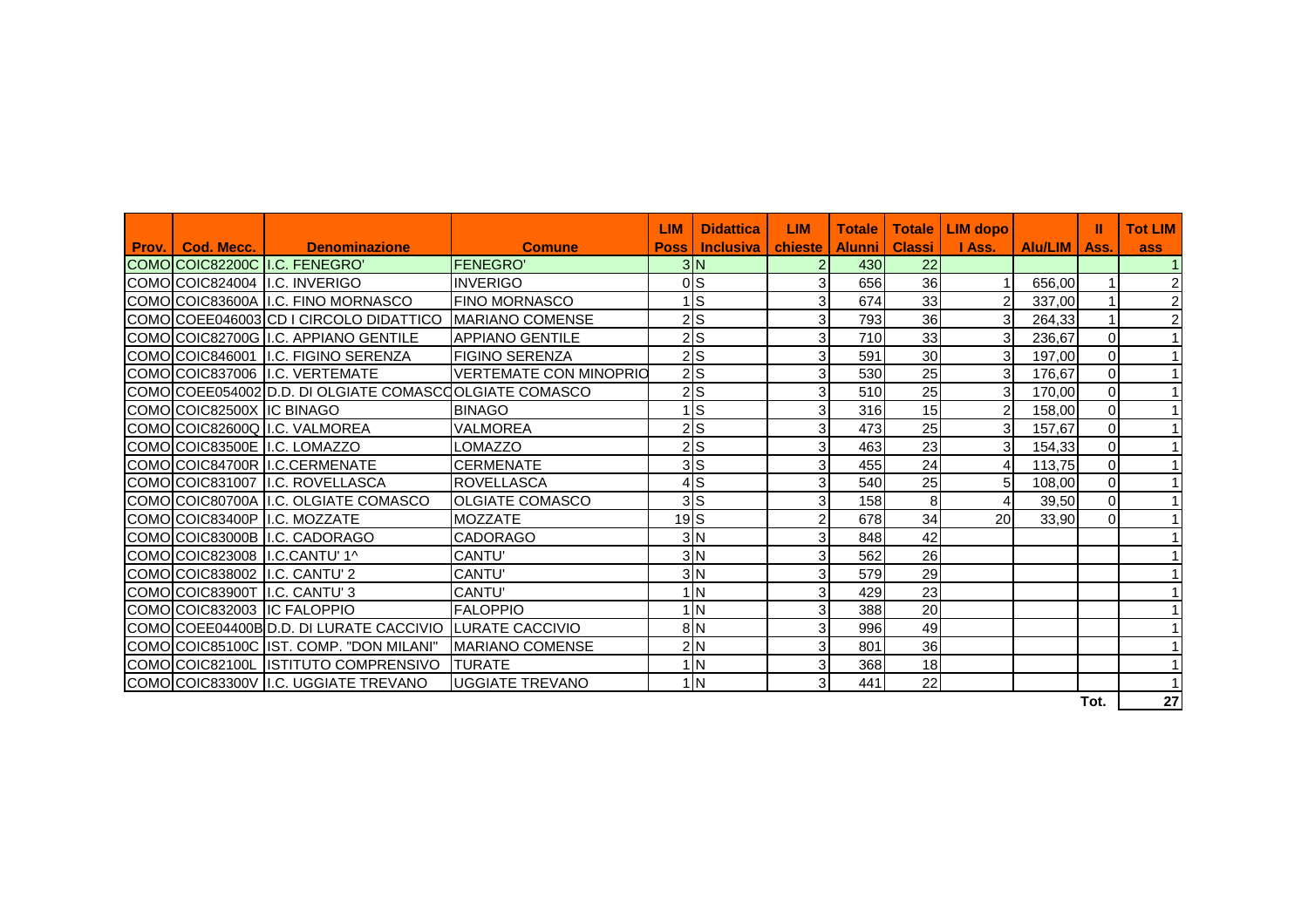|                      |                      |                                       |                       | <b>LIM</b>       | <b>Didattica</b> | <b>LIM</b>     | <b>Totale I</b>  |                 | Totale   LIM dopo |         | Ш              | <b>Tot LIM</b> |
|----------------------|----------------------|---------------------------------------|-----------------------|------------------|------------------|----------------|------------------|-----------------|-------------------|---------|----------------|----------------|
| Prov.                | Cod. Mecc.           | <b>Denominazione</b>                  | <b>Comune</b>         | <b>Poss</b>      | <b>Inclusiva</b> | chieste        | <b>Alunni</b>    | <b>Classi</b>   | I Ass.            | Alu/LIM | Ass.           | ass            |
| <b>MONZA BR.</b>     | <b>MIEE27500L</b>    | <b>VII CIRCOLO / MONZA</b>            | <b>MONZA</b>          | 2S               |                  | $\overline{3}$ | 642              | 33              | 3 <sup>1</sup>    | 214,00  | $\overline{0}$ | $\vert$ 1      |
| MONZA BR.            | <b>MIEE11300C</b>    | C.D. I CIRCOLO                        | <b>CESANO MADERNO</b> | $\overline{1}$ S |                  | G              | 828              | $\overline{38}$ | 2 <sub>l</sub>    | 414,00  |                | $\overline{2}$ |
| MONZA BR.            | <b>MIEE18900N</b>    | <b>II CIRCOLO/ LIMBIATE</b>           | <b>LIMBIATE</b>       | $\overline{1}$ S |                  | $\overline{c}$ | 571              | $\overline{26}$ | $\overline{2}$    | 285,50  |                | $\overline{2}$ |
| MONZA BR.            | <b>MIEE35700X</b>    | CD I CIRCOLO - SEREGNO                | <b>SEREGNO</b>        | $\overline{1}$ S |                  | 3              | 558              | $\overline{25}$ | $\overline{2}$    | 279,00  |                | $\overline{2}$ |
| MONZA BR.            | <b>MIIC83500A</b>    | <b>GABRIO PIOLA-GIUSSANO</b>          | <b>GIUSSANO</b>       | $\overline{1}$ S |                  | 3              | 482              | $\overline{24}$ | $\mathcal{P}$     | 241,00  | $\Omega$       | $\mathbf{1}$   |
| MONZA BR.            | MIIC831003           | <b>ALFREDO SASSI</b>                  | <b>RENATE</b>         | 2S               |                  | $\overline{3}$ | 692              | 35              | $\overline{3}$    | 230,67  | $\Omega$       | $\overline{1}$ |
| MONZA BR.            | MIEE19200D           | CD I? CIRCOLO                         | <b>NOVA MILANESE</b>  | 2S               |                  | $\overline{3}$ | 685              | 35              | 31                | 228,33  | $\overline{0}$ | $\mathbf{1}$   |
| MONZA BR.            | MIIC866002           | S.BATTISTI - COGLIATE                 | <b>COGLIATE</b>       | 2S               |                  | $\overline{3}$ | 669              | 32              | 31                | 223,00  | $\Omega$       | $\mathbf{1}$   |
| MONZA BR.            | MIEE264006           | <b>CD II CIRCOLO</b>                  | <b>NOVA MILANESE</b>  | 1S               |                  | $\overline{3}$ | 443              | 23              | $\overline{2}$    | 221,50  | $\Omega$       | $\overline{1}$ |
| MONZA BR.            | <b>MIIC84800C</b>    | GIANNI RODARI-SEREGNO                 | <b>SEREGNO</b>        | $\overline{1}$ s |                  | $\overline{3}$ | 436              | 28              | $\overline{2}$    | 218,00  | $\Omega$       | $\mathbf{1}$   |
| MONZA BR.            | <b>MIEE13300N</b>    | <b>G.RAIBERTI III CIRCOLO / MONZA</b> | <b>MONZA</b>          | $2\overline{S}$  |                  | $\overline{2}$ | 653              | 33              | $\mathbf{3}$      | 217,67  | $\Omega$       | $\mathbf{1}$   |
| MONZA BR.            | MIEE160002           | I CIRCOLO / LIMBIATE                  | <b>LIMBIATE</b>       | 2S               |                  | 3              | 635              | 30              | $\overline{3}$    | 211,67  | $\Omega$       | $\mathbf{1}$   |
| MONZA BR.            | <b>MIEE18200V</b>    | IV CIRCOLO / MONZA                    | <b>MONZA</b>          | 2S               |                  | $\overline{c}$ | 605              | $\overline{29}$ | $\mathbf{3}$      | 201,67  | $\Omega$       | $\overline{1}$ |
| MONZA BR. MIEE18300P |                      | II CIRCOLO / CESANO MADERNO           | <b>CESANO MADERNO</b> | 3S               |                  | $\overline{3}$ | 748              | $\overline{37}$ | 4                 | 187,00  | $\Omega$       | $\mathbf{1}$   |
| MONZA BR. MIIC85900V |                      | IC "A.DIAZ "- MEDA                    | <b>MEDA</b>           | 2S               |                  | $\overline{3}$ | 551              | $\overline{26}$ | $\overline{3}$    | 183,67  | $\Omega$       | $\mathbf{1}$   |
| MONZA BR.            | MIIC879004           | <b>VIA AGNESI - DESIO</b>             | <b>DESIO</b>          | 2S               |                  | G              | 540              | 28              | $\mathbf{3}$      | 180,00  | $\Omega$       | $\overline{1}$ |
| MONZA BR.            | <b>MIIC85000C</b>    | IC BARLASSINA/LENTATE                 | <b>BARLASSINA</b>     | $\overline{1}$ S |                  | G              | 335              | $\overline{16}$ | $\overline{2}$    | 167,50  | $\Omega$       | $\overline{1}$ |
| MONZA BR. MIIC84600R |                      | <b>ANTONIO STOPPANI-SEREGNO</b>       | <b>SEREGNO</b>        | 1S               |                  | $\overline{2}$ | 300              | $\overline{13}$ | $\overline{2}$    | 150,00  | $\Omega$       | $\overline{1}$ |
| MONZA BR. MIIC843009 |                      | <b>VIA SAURO-VERANO BRIANZA</b>       | <b>VERANO BRIANZA</b> | 2S               |                  | 3              | 421              | $\overline{20}$ | $\overline{3}$    | 140,33  | $\Omega$       | $\mathbf{1}$   |
| MONZA BR. MIIC87100D |                      | <b>BAGATTI VALSECCHI-VAREDO</b>       | <b>VAREDO</b>         | 1S               |                  | G              | 256              | 11              | $\overline{2}$    | 128,00  | $\Omega$       | $\overline{1}$ |
| MONZA BR. MIIC87500R |                      | <b>VIA PRATI - DESIO</b>              | <b>DESIO</b>          | 1S               |                  | $\overline{1}$ | 515              | $\overline{25}$ |                   |         |                |                |
| MONZA BR. MIIC878008 |                      | <b>VIA TOLSTOJ1</b>                   | <b>DESIO</b>          | 1 <sub>N</sub>   |                  | $\mathbf{1}$   | 478              | $\overline{24}$ |                   |         |                |                |
| MONZA BR. MIIC83400E |                      | <b>DON RINALDO BERETTA</b>            | <b>GIUSSANO</b>       | $\overline{0}$ N |                  | $\overline{2}$ | 660              | $\overline{34}$ |                   |         |                |                |
| MONZA BR. MIIC86400A |                      | <b>ALESSANDRO VOLTA</b>               | <b>LAZZATE</b>        | 0 <sub>N</sub>   |                  | G              | 640              | $\overline{28}$ |                   |         |                |                |
|                      | MONZA BR. MIEE35900G | <b>DIREZIONE DIDATTICA STATALE</b>    | LENTATE SUL SEVESO    |                  | 0 <sub>N</sub>   | G              | 546              | $\overline{28}$ |                   |         |                |                |
|                      | MONZA BR. MIEE29600N | D.D.S. III CIRCOLO                    | <b>LIMBIATE</b>       | 0 <sub>N</sub>   |                  | G              | $\overline{372}$ | 16              |                   |         |                |                |
| MONZA BR. MIIC89100P |                      | SALVO D ACQUISTO MUGGIO               | <b>MUGGIO</b>         | 1 <sub>N</sub>   |                  | G              | 490              | $\overline{22}$ |                   |         |                |                |
| MONZA BR.            | MIIC88300Q           | IC A.CASATI - MUGGIO'                 | <b>MUGGIO'</b>        | 0 <sub>N</sub>   |                  | G              | 533              | $\overline{25}$ |                   |         |                |                |
| MONZA BR. MIIC8DC009 |                      | ALDO MORO - SEREGNO                   | <b>SEREGNO</b>        | 1 <sub>N</sub>   |                  | $\overline{3}$ | 392              | 17              |                   |         |                |                |
| MONZA BR. MIIC86300E |                      | <b>IC VIA ADUA-SEVESO</b>             | <b>SEVESO</b>         | 2N               |                  | G              | 614              | $\overline{28}$ |                   |         |                |                |
| MONZA BR. MIIC86100V |                      | IC IST. COMPR. VIA DE GASPERI         | <b>SEVESO</b>         | 0 <sub>N</sub>   |                  | دی             | 225              | 10              |                   |         |                |                |
| MONZA BR. MIIC83300P |                      | <b>REGINA ELENA-SOLARO</b>            | <b>SOLARO</b>         | 2N               |                  | 3              | $\overline{711}$ | 35              |                   |         |                |                |
| MONZA BR. MIIC894006 |                      | <b>GIACOMO PACCINI-SOVICO</b>         | SOVICO                | 1S               |                  | $\mathbf{1}$   | 341              | 15              |                   |         |                | $\overline{1}$ |
| MONZA BR. MIIC87000N |                      | IC A.MORO E M.RI VIA FANI             | <b>VAREDO</b>         | 1 <sub>N</sub>   |                  | 3              | 369              | $\overline{20}$ |                   |         |                |                |
|                      |                      |                                       |                       |                  |                  |                |                  |                 |                   |         | Tot.           | 37             |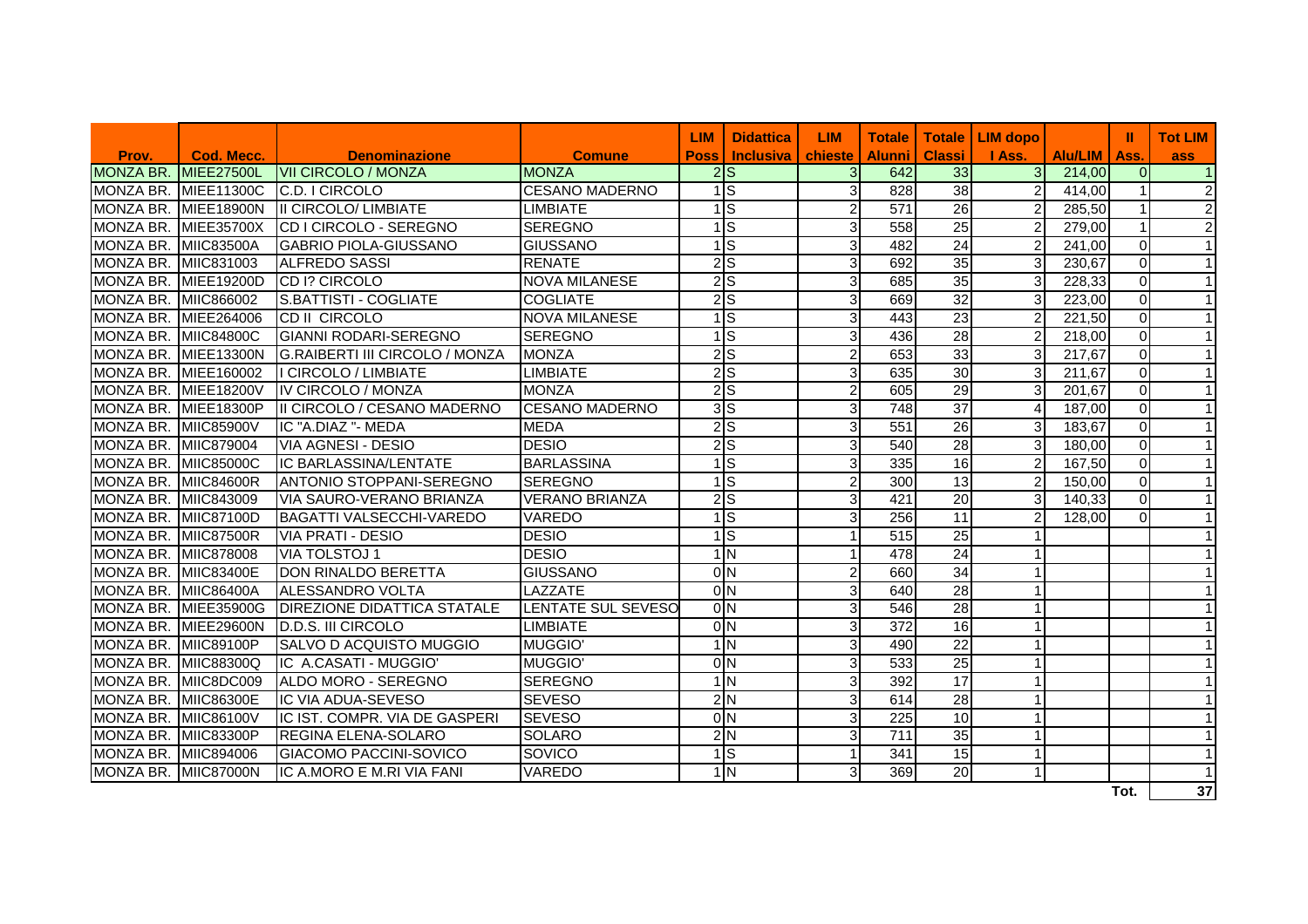|                      |                   |                                         |                          | <b>LIM</b>  | <b>Didattica</b>           | <b>LIM</b>     | <b>Totale</b> | <b>Totale</b>   | <b>LIM</b> dopo |         | ш              | <b>Tot LIM</b>   |
|----------------------|-------------------|-----------------------------------------|--------------------------|-------------|----------------------------|----------------|---------------|-----------------|-----------------|---------|----------------|------------------|
| Prov.                | Cod. Mecc.        | <b>Denominazione</b>                    | <b>Comune</b>            | <b>Poss</b> | <b>Inclusiva</b> I         | chieste I      | <b>Alunni</b> | <b>Classi</b>   | I Ass.          | Alu/LIM | Ass.           | ass              |
| <b>MONZA BR.</b>     | MIC8DN009         | <b>IC "FERMI-OGGIONI"</b>               | <b>VILLASANTA</b>        |             | 2S                         | 3 <sup>l</sup> | 414           | 20              | 3 <sup>l</sup>  | 138.00  | $\Omega$       | $\mathbf 1$      |
| MONZA BR.            | <b>MIC830007</b>  | <b>IG.D.ROMAGNOSI</b>                   | <b>CARATE BRIANZA</b>    |             | $1\vert S \vert$           | 3I             | 692           | 33              | $\overline{2}$  | 346.00  | 1              | $\boldsymbol{2}$ |
| <b>MONZA BR.</b>     | MIIC8AM00N        | <b>FILIPPO DE PISIS</b>                 | <b>BRUGHERIO</b>         |             | $1\vert S \vert$           | 3              | 661           | 29              | $\overline{2}$  | 330,50  | 1              | $\overline{2}$   |
| <b>MONZA BR.</b>     | <b>MIEE19000T</b> | <b>IP.CADUTI DI VIA FANI-II/LISSONE</b> | <b>LISSONE</b>           |             | ls                         | 3I             | 638           | 31              | $\overline{2}$  | 319,00  |                | $\overline{2}$   |
| MONZA BR.            | MIIC8CP00E        | <b>IBELLUSCO E MEZZAGO</b>              | <b>BELLUSCO</b>          |             | 1ls.                       | 3 <sup>l</sup> | 567           | $\overline{27}$ | $\overline{c}$  | 283,50  | 1              | $\overline{2}$   |
| MONZA BR.            | MIIC8AH00L        | <b>IISTITUTO COMPRENSIVO KOINE</b>      | <b>MONZA</b>             |             | $\overline{S}$             | 3 <sup>l</sup> | 531           | $\overline{27}$ | $\overline{2}$  | 265,50  | 1              | $\overline{2}$   |
| MONZA BR.            | MIIC8AL00T        | IVIA N.SAURO - BRUGHERIO                | <b>BRUGHERIO</b>         |             | 1ls                        | 3 <sup>l</sup> | 509           | $\overline{26}$ | $\overline{c}$  | 254,50  | 0              |                  |
| MONZA BR.            | MIIC8DM00D        | I.C. G. MARCONI CONCOREZZO              | <b>CONCOREZZO</b>        |             | $2\overline{S}$            | 31             | 676           | 32              | 3               | 225,33  | 0              |                  |
| MONZA BR.            | MIC8AD009         | <b>IC A.FRANK</b>                       | <b>MONZA</b>             |             | $\overline{1}\overline{s}$ | 3I             | 449           | $\overline{22}$ | $\overline{2}$  | 224,50  | $\overline{0}$ |                  |
| MONZA BR.            | MIEE380001        | <b>CD ARCORE</b>                        | <b>ARCORE</b>            |             | ाड                         | зI             | 434           | $\overline{20}$ | $\overline{2}$  | 217,00  | 0              |                  |
| MONZA BR.            | <b>MIIC81200N</b> | <b>GIOVANNI XXIII-VEDANO AL LAMBRO</b>  | <b>VEDANO AL LAMBRO</b>  |             | $\overline{1}\overline{s}$ | 3              | 380           | $\frac{1}{8}$   | $\overline{2}$  | 190,00  | $\overline{0}$ |                  |
| MONZA BR.            | MIIC8AA00T        | ISALVO D'ACQUISTO - MONZA               | <b>MONZA</b>             |             | 3S                         | 3 <sup>l</sup> | 709           | 35              | $\overline{4}$  | 177,25  | $\Omega$       |                  |
| MONZA BR.            | MIIC8CQ00A        | IADA NEGRI-CAVENAGO DI BRIANZA          | <b>CAVENAGO BRIANZA</b>  |             | Is.                        | 3 <sup>l</sup> | 350           | $\overline{16}$ | $\overline{2}$  | 175,00  | 0              |                  |
| MONZA BR.            | MIIC8BQ00Q        | IVIA MONGINEVRO - ARCORE                | <b>ARCORE</b>            |             | $\overline{1}\overline{s}$ | 3 <sup>l</sup> | 316           | $\overline{15}$ | $\overline{2}$  | 158,00  | $\overline{0}$ |                  |
| MONZA BR.            | MIIC8AC00D        | <b>SAN FRUTTUOSO-MONZA</b>              | <b>MONZA</b>             |             | $\overline{S}$             | зI             | 313           | $\overline{15}$ | 2               | 156,50  | $\overline{0}$ |                  |
| MONZA BR.            | <b>MIC89200E</b>  | IIC DE AMICIS - LISSONE                 | <b>LISSONE</b>           |             | 1ls                        | 3 <sup>l</sup> | 311           | $\overline{15}$ | $\overline{c}$  | 155,50  | 0              |                  |
| <b>MONZA BR.</b>     | MIIC8AE005        | IIC "DON LORENZO MILANI"                | <b>MONZA</b>             |             | $3\overline{S}$            | зI             | 611           | $\overline{32}$ | $\overline{4}$  | 152,75  | $\overline{0}$ |                  |
| MONZA BR.            | MIC8BZ00X         | IISTITUTO COMPRENSIVO CARNATE           | <b>CARNATF</b>           |             | 1ls                        | 3 <sup>l</sup> | 286           | $\overline{14}$ | 2               | 143,00  | $\overline{0}$ |                  |
| MONZA BR.            | <b>MIEE26700N</b> | "A.VILLA"/VILLASANTA                    | <b>VILLASANTA</b>        |             | ls.                        | $\overline{3}$ | 260           | 14              | $\overline{2}$  | 130,00  | $\mathbf 0$    |                  |
| MONZA BR.            | <b>MIEE23400A</b> | <b>DON MILANI II CIRC./ VIMERCATE</b>   | <b>VIMERCATE</b>         |             | 7s                         | 3I             | 594           | $\overline{31}$ | 8               | 74,25   | $\Omega$       |                  |
| <b>MONZA BR.</b>     | MIIC829003        | <b>IC ALBIATE E TRIUGGIO</b>            | <b>ALBIATE</b>           |             | 3N                         | 31             | 636           | 32              |                 |         |                |                  |
| MONZA BR.            | MIC8B100C         | IVIA EUROPA -BERNAREGGIO                | <b>BERNAREGGIO</b>       |             | 2N                         | 3I             | 563           | 30              |                 |         |                |                  |
| MONZA BR.            | <b>MIIC83900N</b> | "GIOVANNI XXIII"                        | <b>BESANA IN BRIANZA</b> |             | 2N                         | зI             | 682           | 31              |                 |         |                |                  |
| MONZA BR. MIIC82600G |                   | IC "S. ANDREA" - BIASSONO               | <b>BIASSONO</b>          |             | $1\vert N$                 | 3 <sup>l</sup> | 441           | $\overline{22}$ |                 |         |                |                  |
| <b>MONZA BR.</b>     | <b>MIC86800N</b>  | <b>IC MANZONI</b>                       | <b>BOVISIO MASCIAGO</b>  |             | $1\overline{s}$            |                | 756           | 34              |                 |         |                |                  |
| <b>MONZA BR.</b>     | MIIC8AJ00C        | lIC "DON CAMAGNI" - BRUGHERIO           | <b>BRUGHERIO</b>         |             | 0 <sub>N</sub>             | 3I             | 392           | $\overline{17}$ |                 |         |                |                  |
| <b>MONZA BR.</b>     | MIIC8BY004        | <b>VIA DE GASPERI-CAPONAGO</b>          | <b>CAPONAGO</b>          |             | $\overline{1}\overline{S}$ | 1              | 258           | 12              |                 |         |                |                  |
| MONZA BR.            | MIIC8BS00B        | IISTITUTO COMPRENSIVO LESMO             | <b>LESMO</b>             |             | $\frac{2}{N}$              | 3I             | 569           | $\overline{28}$ |                 |         |                |                  |
| MONZA BR. MIIC8CL003 |                   | "LINA MANDELLI" - USMATE VELATE         | <b>USMATE</b>            |             | $1\overline{\text{N}}$     | 3 <sup>l</sup> | 549           | $\overline{26}$ |                 |         |                |                  |
| MONZA BR. MIEE14800B |                   | <b>FILIBERTO I CIRC. / VIMERCATE</b>    | <b>VIMERCATE</b>         |             | $\frac{1}{N}$              | 3              | 551           | $\overline{27}$ |                 |         |                |                  |
|                      |                   |                                         |                          |             |                            |                |               |                 |                 |         | Tot.           | $\overline{35}$  |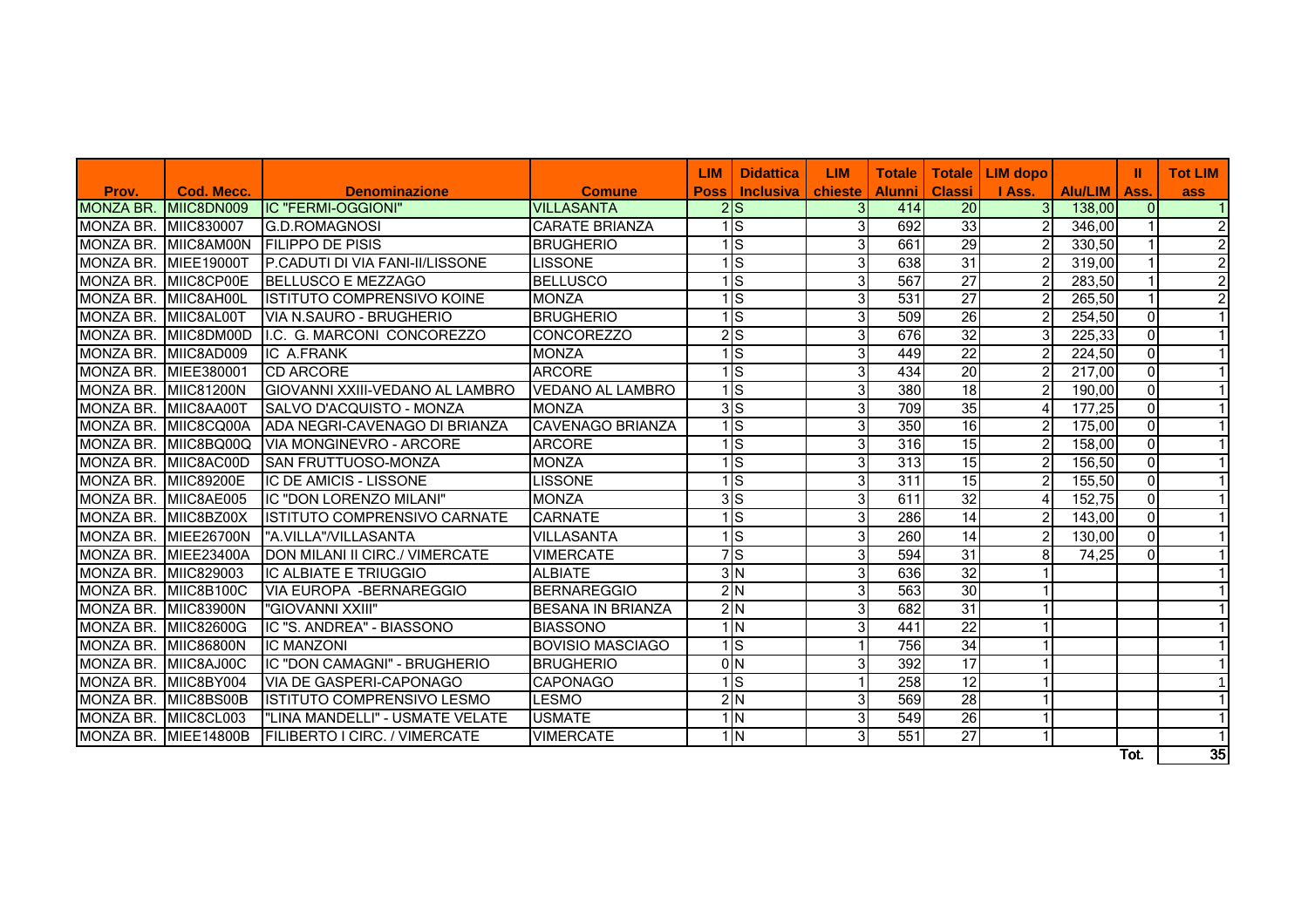|       |                   |                                 |                           | <b>LIM</b>  | <b>Didattica</b>         | <b>LIM</b>     | <b>Totale</b>    | <b>Totale</b>    | <b>LIM dopo</b> |                   |                | <b>Tot LIM</b>          |
|-------|-------------------|---------------------------------|---------------------------|-------------|--------------------------|----------------|------------------|------------------|-----------------|-------------------|----------------|-------------------------|
| Prov. | <b>Cod. Mecc.</b> | <b>Denominazione</b>            | <b>Comune</b>             | <b>Poss</b> | <b>Inclusiva</b>         | chieste        | <b>Alunni</b>    | <b>Classi</b>    | I Ass.          | Alu/LIM   II Ass. |                | ass                     |
|       | MILANO MIEE11200L | <b>CD I CIRCOLO</b>             | <b>CERNUSCO S/N</b>       |             | 2S                       | 3 <sup>l</sup> | 758              | 30               | 3 <sup>l</sup>  | 252,67            | $\Omega$       | $\overline{1}$          |
|       | MILANO MIIC8AN00D | MADRE TERESA DI CALCUTTA MILANO |                           |             | 0 <sub>S</sub>           | 3              | 438              | 25               | $\mathbf{1}$    | 438,00            |                | $\overline{\mathbf{c}}$ |
|       | MILANO MIIC822008 | <b>ISTITUTO COMPRENSIVO</b>     | <b>COLOGNO MONZESE</b>    |             | $\overline{0}$           | 3              | 437              | $\overline{22}$  |                 | 437,00            | $\mathbf{1}$   | $\overline{2}$          |
|       | MILANO MIIC8CJ00N | IC "M.GANDHI"                   | <b>TREZZANO ROSA</b>      |             | 0 <sub>S</sub>           | 3              | 433              | 23               | 1               | 433,00            | 1              | $\overline{c}$          |
|       | MILANO MIIC8BJ003 | <b>ISTITUTO COMPRENSIVO</b>     | <b>CARUGATE</b>           |             | ls                       | 3              | 670              | 33               | 2               | 335,00            | 1              | $\overline{2}$          |
|       | MILANO MIIC8CV007 | PAOLO E LARISSA PINI            | <b>MILANO</b>             |             | $\overline{\circ}$       | $\overline{2}$ | 285              | 39               | $\mathbf{1}$    | 285,00            | $\mathbf{1}$   | $\overline{c}$          |
|       | MILANO MIIC8CM00V | DANTE ALIGHIERI                 | <b>CORNATE D'ADDA</b>     |             | ls                       | 3              | 518              | $\overline{27}$  | 2               | 259,00            | 1              | $\overline{2}$          |
|       | MILANO MIEE369006 | <b>III CIRCOLO</b>              | <b>COLOGNO MONZESE</b>    |             | ls                       | 3              | 483              | $\overline{24}$  | $\overline{2}$  | 241,50            | $\mathbf 0$    |                         |
|       | MILANO MIIC8DP005 | <b>BUSNAGO</b>                  | <b>BUSNAGO</b>            |             | $1\overline{\text{S}}$   | 3              | 478              | $\overline{23}$  | 2               | 239,00            | $\mathbf 0$    |                         |
|       | MILANO MIIC8BF00G | <b>VIA MAZZINI</b>              | <b>GORGONZOLA</b>         |             | $\overline{1}\vert S$    | 3              | 431              | 21               | $\overline{2}$  | 215,50            | $\mathbf 0$    |                         |
|       | MILANO MIIC8CA003 | <b>VIA LEOPARDI</b>             | <b>INZAGO</b>             |             | 2S                       | 3              | 642              | 31               | 3               | 214,00            | $\mathbf 0$    |                         |
|       | MILANO MIEE271009 | <b>CD-V CIRCOLO</b>             | COLOGNO MONZESE           |             | $1$ $S$                  | 3              | 411              | 22               | 2               | 205,50            | 0              |                         |
|       | MILANO MIEE36100G | <b>VIA MOLINO VECCHIO</b>       | <b>GORGONZOLA</b>         |             | 1S                       | 3              | 400              | 18               | 2               | 200,00            | $\mathbf 0$    |                         |
|       | MILANO MIEE371006 | XXV APRILE I CIRCOLO            | <b>SESTO SAN GIOVANNI</b> |             | $\overline{1}$ S         | $\overline{2}$ | 395              | 20               | $\overline{2}$  | 197,50            | 0              |                         |
|       | MILANO MIIC8CN00P | MANZONI"                        | <b>ORNAGO</b>             |             | $\overline{1}\vert S$    | 3              | 382              | 20               | $\overline{c}$  | 191,00            | 0              |                         |
|       | MILANO MIEE364003 | <b>VIA G.PASCOLI</b>            | <b>CASSANO D'ADDA</b>     |             | 2S                       | 3              | $\overline{537}$ | 26               | 3               | 179,00            | $\Omega$       |                         |
|       | MILANO MIIC8CG002 | <b>VIA SCIALOIA</b>             | <b>MILANO</b>             |             | ls                       | 3              | 337              | 16               | $\overline{c}$  | 168,50            | 0              |                         |
|       | MILANO MIIC8C800T | <b>DANTE ALIGHIERI</b>          | <b>SESTO SAN GIOVANNI</b> |             | $1\overline{\text{S}}$   | 3              | 311              | 17               | $\overline{2}$  | 155,50            | 0              |                         |
|       | MILANO MIEE15300V | S.D'ACQUISTO ICIRCOLO           | <b>PIOLTELLO</b>          |             | 3S                       | 3              | 607              | $\overline{27}$  | 4               | 151,75            | $\overline{0}$ |                         |
|       | MILANO MIIC8BX008 | <b>SCHWEITZER</b>               | <b>SEGRATE</b>            |             | 2S                       | 3              | 445              | $\overline{22}$  | 3               | 148,33            | $\overline{0}$ |                         |
|       | MILANO MIIC8BP00X | <b>VIA GALVANI</b>              | <b>VIGNATE</b>            |             | 2S                       | 3              | 443              | 19               | 3               | 147,67            | $\overline{0}$ |                         |
|       | MILANO MIIC8AZ009 | <b>ROVANI</b>                   | <b>SESTO SAN GIOVANNI</b> |             | $\overline{1}$ S         | 3              | 288              | 14               | 2               | 144,00            | 0              |                         |
|       | MILANO MIIC8BG00B | <b>MONTE GRAPPA</b>             | <b>BUSSERO</b>            |             | $2\overline{s}$          | 3              | 420              | 20               | 3               | 140,00            | $\overline{0}$ |                         |
|       | MILANO MIIC8AU00C | IV/E. MONTALE                   | <b>COLOGNO MONZESE</b>    |             | 0S                       | 3              | 139              | $\boldsymbol{9}$ |                 | 139,00            | $\Omega$       |                         |
|       | MILANO MIIC8A4009 | <b>DANIELA MAURO</b>            | PESSANO c BORNAGO         |             | 3S                       | 3              | 542              | 36               | 4               | 135,50            | $\overline{0}$ |                         |
|       | MILANO MIIC8CC00P | IC "Q. DI VONA"                 | CASSANO D'ADDA            |             | 2S                       | 3              | 352              | 16               | 3               | 117,33            | $\overline{0}$ |                         |
|       | MILANO MIIC8BK00L | IC A.B. SABIN                   | <b>SEGRATE</b>            |             | $\overline{1}$ S         | 3              | 205              | 11               | 2               | 102,50            | 0              |                         |
|       | MILANO MIEE32800X | III CIRCOLO "E. BONTEMPI"       | PIOLTELLO                 |             | 3S                       | 3 <sup>1</sup> | 407              | 20               | 4               | 101,75            | $\mathbf 0$    |                         |
|       | MILANO MIIC8A0002 | <b>G.PASCOLI</b>                | <b>SESTO SAN GIOVANNI</b> |             | 3S                       | 3              | 355              | 17               | 4               | 88,75             | $\Omega$       |                         |
|       | MILANO MIIC8A100T | <b>S.FRANK</b>                  | <b>SESTO SAN GIOVANNI</b> |             | 2S                       | 3              | 252              | $\overline{12}$  | 3               | 84,00             | $\mathbf 0$    |                         |
|       | MILANO MIIC8BL00C | <b>IQBAL MASIH</b>              | <b>PIOLTELLO</b>          |             | 3S                       | 3              | 254              | 10               | 4               | 63,50             | $\mathbf 0$    |                         |
|       | MILANO MIEE36200B | <b>CD GIANNI RODARI</b>         | <b>SEGRATE</b>            | 11S         |                          | 3              | 655              | $\overline{31}$  | 12              | 54,58             | $\mathbf 0$    |                         |
|       | MILANO MIIC8BM008 | <b>MASCAGNI</b>                 | <b>MELZO</b>              |             | $\overline{6}$           | 3              | 185              | 10               | $\overline{7}$  | 26,43             | $\mathbf 0$    |                         |
|       | MILANO MIIC8BH007 | <b>IC VIA TRENTO</b>            | <b>CASSINA DE' PECCHI</b> |             | $\frac{1}{N}$            | 3              | 606              | $\overline{28}$  |                 |                   |                |                         |
|       | MILANO MIEE23700T | <b>DDS 2? CIRCOLO</b>           | CERNUSCO <sub>S/N</sub>   |             | $1\overline{\text{N}}$   | 3              | 679              | $\overline{28}$  |                 |                   |                |                         |
|       | MILANO MIIC8CK007 | <b>IC BASIANO</b>               | <b>MASATE</b>             |             | 0 <sub>N</sub>           | 3              | 337              | 18               |                 |                   |                |                         |
|       | MILANO MIEE130006 | <b>G.UNGARETTI</b>              | <b>MELZO</b>              |             | 3N                       | $\overline{3}$ | 742              | 35               | $\mathbf{1}$    |                   |                | 1                       |
|       | MILANO MIEE33900A | NOLLI ARQUATI                   | <b>MILANO</b>             |             | 0 <sub>N</sub>           | $\overline{a}$ | 702              | 34               | $\mathbf{1}$    |                   |                |                         |
|       | MILANO MIIC8DQ00C | <b>QUASIMODO</b>                | <b>MILANO</b>             |             | $1\overline{\mathrm{N}}$ | 3              | 212              | 10               |                 |                   |                | 1                       |
|       | MILANO MIIC8BW00C | "ROSANNA GALBUSERA"             | <b>SEGRATE</b>            |             | 2N                       | 3              | 314              | 16               |                 |                   |                | 1                       |
|       | MILANO MIEE372002 | CD M.GALLI V CIRCOLO            | <b>SESTO SAN GIOVANNI</b> |             | 2N                       | 3              | 554              | $\overline{25}$  |                 |                   |                | 1                       |
|       | MILANO MIIC8A5005 | MARTIRI DELLA LIBERTA'          | <b>SESTO SAN GIOVANNI</b> |             | $\frac{1}{N}$            | 3              | 482              | $\overline{22}$  | 1               |                   |                | 1                       |
|       | MILANO MIIC8DJ008 | <b>MONTESSORI</b>               | <b>SULBIATE</b>           |             | $\frac{1}{N}$            | 3              | 369              | 20               |                 |                   |                | $\mathbf 1$             |
|       | MILANO MIIC8B3004 | IC A.DIAZ                       | <b>VAPRIO D'ADDA</b>      |             | 1 <sub>N</sub>           | 31             | 580              | 27               | $\mathbf{1}$    |                   |                | 1                       |
|       |                   |                                 |                           |             |                          |                |                  |                  |                 |                   | Tot.           | 50                      |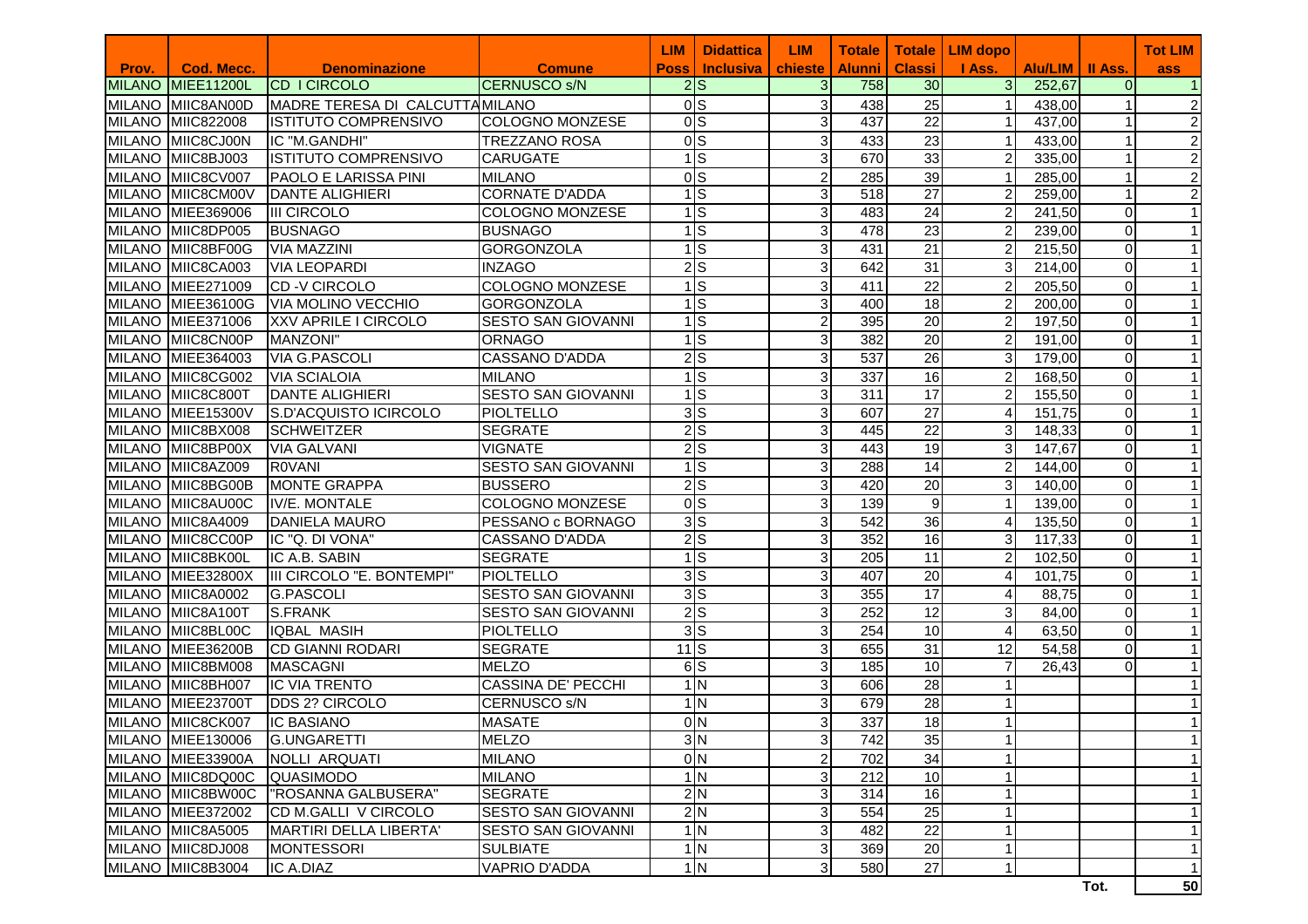|               |                   |                                  |                            | <b>LIM</b> | <b>Didattica</b>                  | <b>LIM</b>     | <b>Totale</b>    | <b>Totale</b>   | <b>LIM dopo</b> |                | Ш        | <b>Tot LIM</b> |
|---------------|-------------------|----------------------------------|----------------------------|------------|-----------------------------------|----------------|------------------|-----------------|-----------------|----------------|----------|----------------|
| Prov.         | <b>Cod. Mecc.</b> | <b>Denominazione</b>             | <b>Comune</b>              | Poss       | Inclusiva                         | chieste        | <b>Alunni</b>    | <b>Classi</b>   | I Ass.          | <b>Alu/LIM</b> | Ass.     | <b>ass</b>     |
| <b>MILANO</b> | <b>MIIC89800D</b> | G.DEZZA-MELEGNANO                | <b>MELEGNANO</b>           |            | 2S                                | 3 <sup>1</sup> | 430              | 20              | $\overline{3}$  | 143,33         | $\Omega$ | $\vert$ 1      |
|               | MILANO MIEE065008 | <b>VIA TOMMASO PINI / MILANO</b> | <b>MILANO</b>              |            | $2$ <sub>S</sub>                  | $\mathbf{2}$   | 830              | 40              | 3               | 276,67         |          | 2              |
|               | MILANO MIEE16900C | <b>G.MATTEOTTI I CIRCOLO</b>     | <b>SAN DONATO MILANESE</b> |            | $\frac{1}{s}$                     | 3 <sup>l</sup> | 551              | $\overline{27}$ | $\overline{2}$  | 275,50         |          | $\overline{2}$ |
|               | MILANO MIEE306003 | CD G.B.PERASSO / MILANO          | <b>MILANO</b>              |            | 2S                                | $\overline{2}$ | 745              | 36              | 3               | 248,33         | $\Omega$ | $\mathbf{1}$   |
| <b>MILANO</b> | MIEE35200R        | <b>CD A.FRANK</b>                | <b>BINASCO</b>             |            | $2\overline{S}$                   | $\overline{3}$ | 730              | 35              | 3               | 243,33         | $\Omega$ | $\mathbf{1}$   |
| <b>MILANO</b> | <b>MIIC89300A</b> | I.C.S. ENRICO FERMI              | SAN GIULIANO MILANESE      |            | $\overline{1}$ S                  | $\overline{3}$ | 484              | 28              | $\overline{2}$  | 242,00         | $\Omega$ | $\mathbf{1}$   |
|               | MILANO MIIC8DX00L | CINQUE GIORNATE - MILANO         | <b>MILANO</b>              |            | $1\overline{\text{S}}$            | $\overline{3}$ | 479              | $\overline{22}$ | $\overline{2}$  | 239,50         | $\Omega$ | $\mathbf{1}$   |
|               | MILANO MIIC8DT009 | VIA RUSSO - MILANO               | <b>MILANO</b>              |            | $2$ $S$                           | $\mathbf{2}$   | 694              | 33              | 3               | 231,33         | $\Omega$ | $\mathbf{1}$   |
|               | MILANO MIIC814009 | <b>I C CAVALIERI</b>             | <b>MILANO</b>              |            | 1S                                | $\overline{3}$ | 449              | $\overline{20}$ | $\overline{2}$  | 224,50         | $\Omega$ | $\mathbf{1}$   |
|               | MILANO MIIC88500B | <b>IC DON MILANI</b>             | <b>LOCATE TRIULZI</b>      |            | $1 \overline{\text{S}}$           | $\overline{3}$ | 444              | $\overline{20}$ | $\overline{2}$  | 222,00         | $\Omega$ | $\mathbf{1}$   |
|               | MILANO MIIC81700R | <b>TEODORO CIRESOLA</b>          | <b>MILANO</b>              |            | $2\overline{\smash{)}\mathsf{S}}$ | $\overline{3}$ | 629              | 32              | 3               | 209,67         | $\Omega$ | $\mathbf{1}$   |
|               | MILANO MIIC886007 | VIA MATTEOTTI-ASSAGO             | <b>ASSAGO</b>              |            | $1$ S                             | $\overline{3}$ | 395              | 18              | $\overline{2}$  | 197,50         | $\Omega$ | $\mathbf{1}$   |
|               | MILANO MIIC8D600R | <b>VIA DELLE BETULLE</b>         | PIEVE EMANUELE             |            | $1 \overline{\text{S}}$           | $\mathbf{2}$   | 390              | 18              | $\overline{2}$  | 195,00         | $\Omega$ | $\mathbf{1}$   |
|               | MILANO MIEE350005 | <b>CIRCOLO DIDATTICO OPERA</b>   | <b>OPERA</b>               |            | $\overline{1}$ S                  | 3              | 376              | 19              | $\overline{2}$  | 188,00         | $\Omega$ | $\mathbf{1}$   |
|               | MILANO MIIC823004 | C.LORENZINI E V.DA FELTRE        | <b>MILANO</b>              |            | $2\overline{\smash{)}\mathsf{S}}$ | $\overline{3}$ | 544              | 26              | 3               | 181,33         | $\Omega$ | $\mathbf{1}$   |
|               | MILANO MIIC8AB00N | <b>FABRIZIO DE ANDRE'</b>        | PESCHIERA BORROMEO         |            | 3 <sub>S</sub>                    | $\overline{3}$ | 720              | 34              | 4               | 180,00         | $\Omega$ | $\mathbf{1}$   |
|               | MILANO MIIC8A300D | I.C DELLA MARGHERITA             | VIZZOLO PREDABISSI         |            | 3S                                | 3              | 670              | 36              | $\Delta$        | 167,50         | $\Omega$ | $\mathbf{1}$   |
|               | MILANO MIEE180007 | ARCHIMEDE/ ROZZANO               | <b>ROZZANO</b>             |            | 4S                                | $\overline{3}$ | 808              | 36              | 5               | 161,60         | $\Omega$ | $\mathbf{1}$   |
|               | MILANO MIIC8D5001 | <b>VIA VIQUARTERIO</b>           | <b>PIEVE EMANUELE</b>      |            | $1 \overline{\text{S}}$           | 3              | 321              | 16              | $\overline{2}$  | 160,50         | $\Omega$ | $\mathbf{1}$   |
|               | MILANO MIIC8DW00R | <b>ASCOLI</b>                    | <b>MILANO</b>              |            | $\overline{1}$ S                  | 3 <sup>1</sup> | 283              | 15              | $\overline{2}$  | 141,50         | $\Omega$ | $\mathbf{1}$   |
|               | MILANO MIEE36000Q | <b>VIALE MAZZINI - PAULLO</b>    | <b>PAULLO</b>              |            | 3S                                | $\overline{3}$ | 540              | $\overline{25}$ | 4               | 135,00         | $\Omega$ | $\mathbf{1}$   |
|               | MILANO MIIC880008 | MONTE AMIATA-ROZZANO             | <b>ROZZANO</b>             |            | $1$ S                             | $\overline{3}$ | 265              | $\overline{11}$ | $\overline{2}$  | 132,50         | $\Omega$ | $\mathbf{1}$   |
|               | MILANO MIIC8D4005 | <b>BUZZATI</b>                   | <b>MILANO</b>              |            | $1\overline{\text{S}}$            | $\overline{3}$ | 249              | $\overline{12}$ | $\overline{2}$  | 124,50         | $\Omega$ | $\mathbf{1}$   |
|               | MILANO MIIC81300D | <b>D.GNOCCHI</b>                 | SAN COLOMBANO AL LAM.      |            | $2\overline{S}$                   | $\overline{3}$ | 342              | 15              | 3               | 114,00         | $\Omega$ | $\mathbf{1}$   |
|               | MILANO MIIC8A200N | EUGENIO CURIEL/PAULLO            | PAULLO                     |            | $\overline{1}$ S                  | 3              | 216              | 11              | $\overline{2}$  | 108,00         | $\Omega$ | $\mathbf{1}$   |
|               | MILANO MIEE351001 | CD III CIRCOLO - ROZZANO         | <b>ROZZANO</b>             |            | $\overline{4}$ S                  | $\overline{3}$ | 533              | 24              | 5               | 106,60         | $\Omega$ | $\mathbf{1}$   |
|               | MILANO MIIC87700C | "DANTE ALIGHIERI"-OPERA          | <b>OPERA</b>               |            | $1\overline{\text{S}}$            | 3 <sup>l</sup> | 210              | 10              | $\overline{2}$  | 105,00         | $\Omega$ | $\mathbf{1}$   |
|               | MILANO MIEE32500C | VIA DELL'ARCADIA / MILANO        | <b>MILANO</b>              | 10S        |                                   | 3 <sup>l</sup> | 810              | $\overline{42}$ | 11              | 73,64          | $\Omega$ | $\mathbf{1}$   |
|               | MILANO MIIC881004 | IC DI VIA VIRGILIO/BINASCO       | <b>BINASCO</b>             |            | 3S                                | 3 <sup>l</sup> | 228              | $\overline{11}$ | $\overline{4}$  | 57,00          | $\Omega$ | $\mathbf{1}$   |
|               | MILANO MIIC8DY00C | S. AMBROGIO                      | <b>MILANO</b>              |            | 9S                                | 3 <sup>1</sup> | 502              | $\overline{26}$ | 10              | 50,20          | $\Omega$ | $\mathbf{1}$   |
|               | MILANO MIIC88400G | <b>IC BASIGLIO</b>               | <b>BASIGLIO</b>            |            | 7N                                | $\overline{3}$ | 475              | $\overline{21}$ |                 |                |          |                |
|               | MILANO MIIC8AK002 | <b>FRANCESCO D'ASSISI</b>        | <b>MILANO</b>              |            | 1 <sub>N</sub>                    | $\mathbf{1}$   | 434              | $\overline{21}$ |                 |                |          |                |
| <b>MILANO</b> | MIIC8BB008        | A. DIAZ - MILANO                 | <b>MILANO</b>              |            | $1$ S                             | $\mathbf{1}$   | 690              | 33              |                 |                |          |                |
| <b>MILANO</b> | <b>MIIC8B8007</b> | <b>TOMMASO GROSSI</b>            | <b>MILANO</b>              |            | 1 <sub>N</sub>                    | $\mathbf{2}$   | $\overline{721}$ | $\overline{37}$ |                 |                |          |                |
| <b>MILANO</b> | <b>MIC8B9003</b>  | <b>E.MOROSINI E B.SAVOIA</b>     | <b>MILANO</b>              |            | 1 <sub>N</sub>                    | $\mathbf{3}$   | 417              | 20              |                 |                |          |                |
|               | MILANO MIIC8CD00E | P.THOUAR E L.GONZAGA             | <b>MILANO</b>              |            | 2N                                | 3 <sup>1</sup> | 666              | 38              |                 |                |          | $\mathbf{1}$   |
|               | MILANO MIIC8CX00V | <b>FABIO FILZI-MILANO</b>        | <b>MILANO</b>              |            | 0 <sub>N</sub>                    | 3 <sub>l</sub> | 738              | 34              |                 |                |          | $\vert$        |
|               | MILANO MIIC8DR008 | I.C. "P. SOTTOCORNO"             | <b>MILANO</b>              |            | 1N                                | $\overline{3}$ | 384              | $\overline{17}$ |                 |                |          | $\overline{1}$ |
|               | MILANO MIIC8DU005 | R.PEZZANI - MILANO               | <b>MILANO</b>              |            | 1N                                | $\overline{3}$ | 673              | 31              |                 |                |          | $\mathbf{1}$   |
|               | MILANO MIIC8AT00L | <b>VIA BRODOLINI-PANTIGLIATE</b> | PANTIGLIATE                |            | 1N                                | 3 <sup>1</sup> | 320              | 16              | 1               |                |          | $\mathbf{1}$   |
|               | MILANO MIIC899009 | <b>RITA LEVI MONTALCINI</b>      | PESCHIERA BORROMEO         |            | 0 <sub>N</sub>                    | $\mathbf{3}$   | 433              | 21              |                 |                |          | $\mathbf{1}$   |
|               | MILANO MIEE242009 | <b>GREPPI-III CIRCOLO</b>        | SAN DONATO MILANESE        |            | 1N                                | $\mathbf{2}$   | 450              | 23              |                 |                |          | 1              |
|               | MILANO MIEE335003 | II CIRCOLO S. DONATO M.          | SAN DONATO MILANESE        |            | $1 \,$ S                          | 1              | 388              | 18              |                 |                |          | $\mathbf{1}$   |
|               | MILANO MIIC895002 | <b>MONTESSORI</b>                | SAN GIULIANO MILANESE      |            | 0 <sub>N</sub>                    | 3 <sup>1</sup> | 397              | $\overline{17}$ |                 |                |          | $\mathbf{1}$   |
|               | MILANO MIIC8BN004 | IC L.DA VINCI                    | <b>SETTALA</b>             |            | 0 <sub>N</sub>                    | 3 <sup>l</sup> | 584              | 29              | 1               |                |          | $\mathbf{1}$   |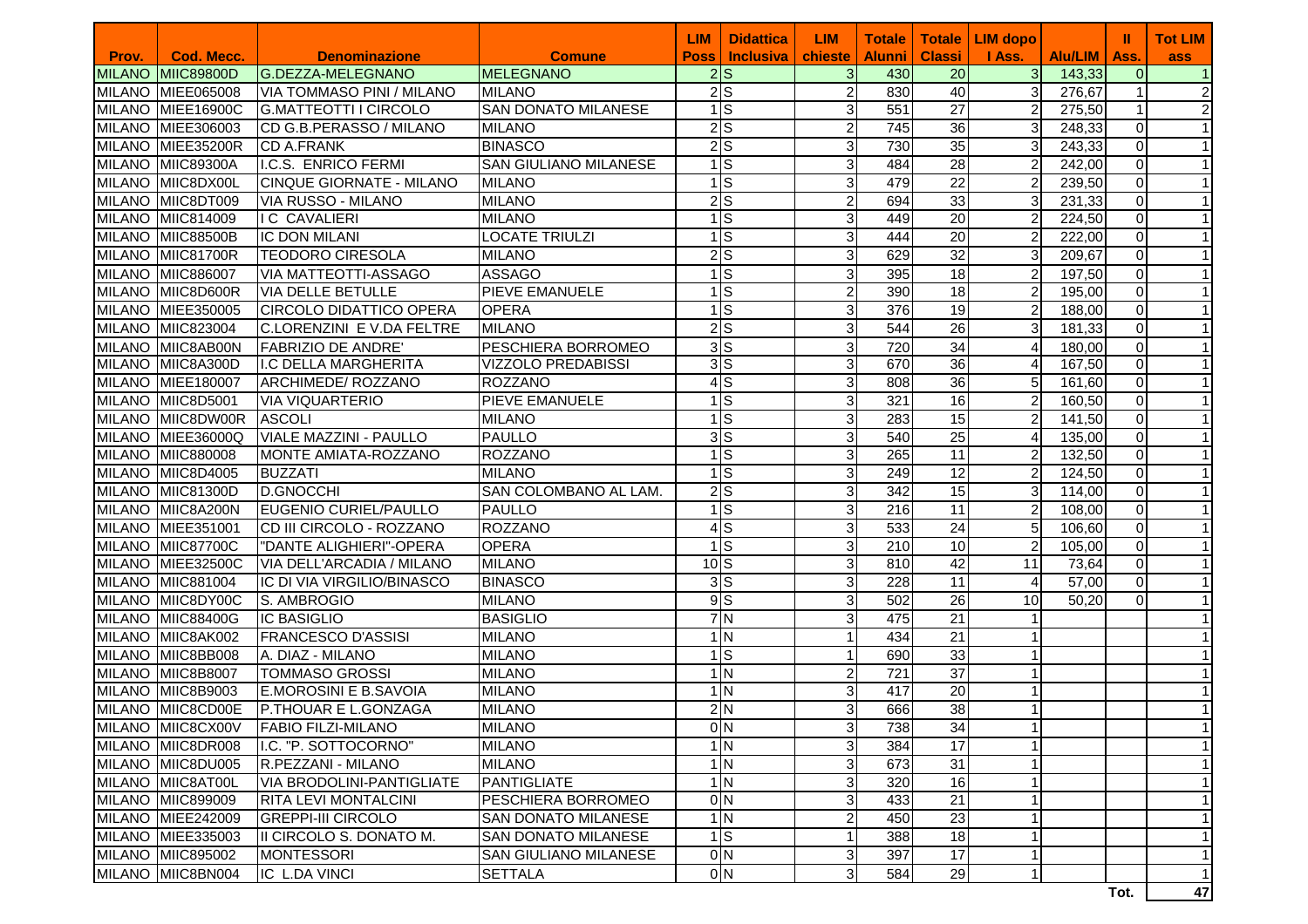|       |                   |                                    |                          | LIM                      | <b>Didattica</b> | <b>LIM</b>              | <b>Totale</b>    | <b>Totale</b>   | <b>LIM</b> dopo |                       |             | <b>Tot LIM</b> |
|-------|-------------------|------------------------------------|--------------------------|--------------------------|------------------|-------------------------|------------------|-----------------|-----------------|-----------------------|-------------|----------------|
| Prov. | Cod. Mecc.        | <b>Denominazione</b>               | <b>Comune</b>            | <b>Poss</b>              | <b>Inclusiva</b> | chieste                 | <b>Alunni</b>    | <b>Classi</b>   | I Ass.          | <b>Alu/LIM   Ass.</b> |             | ass            |
|       | MILANO MIIC8A900C | <b>G. RODARI/BARANZATE</b>         | <b>BOLLATE</b>           | 3N                       |                  | 3                       | 433              | 21              |                 |                       |             | $\mathbf{1}$   |
|       | MILANO MIEE377005 | <b>CD CAD.DISP.SENAGHESI</b>       | <b>SENAGO</b>            | $\overline{0 S}$         |                  | 3                       | 597              | $\overline{30}$ | $\mathbf{1}$    | 597,00                | 1           | $\overline{c}$ |
|       | MILANO MIEE15400P | <b>I</b> CIRCOLO                   | <b>GARBAGNATE MIL.</b>   | $\frac{1}{s}$            |                  | 31                      | 702              | $\overline{33}$ | $\overline{a}$  | 351,00                | $\mathbf 1$ | $\overline{c}$ |
|       | MILANO MIEE136005 | A.MANZONI                          | <b>PARABIAGO</b>         | $2\overline{S}$          |                  | $\mathbf{3}$            | 1001             | $\overline{47}$ | 3               | 333,67                |             | $\overline{2}$ |
|       | MILANO MIEE376009 | CD I E IV CIRCOLO - RHO            | <b>RHO</b>               | $\overline{1}$ S         |                  | $\mathbf{3}$            | 661              | 30              | $\overline{c}$  | 330,50                | 1           | $\overline{2}$ |
|       | MILANO MIIC84200D | <b>ADA NEGRI-MAGNAGO</b>           | <b>MAGNAGO</b>           | $\frac{1}{s}$            |                  | $\mathbf{3}$            | 648              | 33              | $\overline{c}$  | 324,00                | 1           | $\overline{2}$ |
|       | MILANO MIIC8BA00C | VIA GIOVANNI XXIII                 | <b>CESATE</b>            | $\frac{1}{s}$            |                  | $\overline{3}$          | 619              | $\overline{31}$ | $\overline{a}$  | 309,50                | 1           | $\overline{2}$ |
|       | MILANO MIIC8BR00G | <b>VIA BRODOLINI</b>               | <b>NOVATE MILANESE</b>   | $\frac{1}{s}$            |                  | 3                       | 575              | 25              | $\overline{a}$  | 287,50                | 1           | $\overline{2}$ |
|       | MILANO MIIC844005 | "ALDO MORO"                        | <b>CANEGRATE</b>         | $\frac{1}{s}$            |                  | 3                       | 533              | $\overline{23}$ | $\overline{a}$  | 266,50                | 1           | $\overline{2}$ |
|       | MILANO MIEE37300T | <b>CD A.ROSMINI</b>                | <b>BOLLATE</b>           | $\frac{1}{s}$            |                  | $\overline{3}$          | 480              | $\overline{23}$ | $\overline{2}$  | 240,00                | $\mathbf 0$ | 1 <sup>1</sup> |
|       | MILANO MIIC837002 | <b>FALCONE E BORSELLINO</b>        | <b>CASTANO PRIMO</b>     | $\frac{1}{s}$            |                  | 3                       | 478              | 23              | $\overline{2}$  | 239,00                | $\mathbf 0$ | 1 <sup>1</sup> |
|       | MILANO MIIC8A800L | <b>IC BRIANZA</b>                  | <b>BOLLATE</b>           | $\frac{1}{s}$            |                  | $\overline{\mathbf{3}}$ | 472              | $\overline{23}$ | $\overline{2}$  | 236,00                | $\mathbf 0$ | $\mathbf{1}$   |
|       | MILANO MIEE348005 | <b>RODARI - BAREGGIO</b>           | <b>BAREGGIO</b>          | $\overline{1}$ S         |                  | 3                       | 462              | $\overline{21}$ | $\overline{2}$  | 231,00                | 0           | $\mathbf{1}$   |
|       | MILANO MIIC8BT007 | <b>IS. COMPRENSIVO STATALE</b>     | <b>PERO</b>              | $\overline{1}$ S         |                  | 3                       | 410              | 20              | $\overline{2}$  | 205,00                | $\mathbf 0$ | $\mathbf{1}$   |
|       | MILANO MIEE378001 | II CIRCOLO - SENAGO                | <b>SENAGO</b>            | $\frac{1}{s}$            |                  | $\mathbf{3}$            | 381              | 18              | $\overline{2}$  | 190,50                | $\mathbf 0$ |                |
|       | MILANO MIEE201003 | C.D. P.GIOVANNI XXIII              | <b>BRESSO</b>            | $\frac{1}{s}$            |                  | $\mathbf{3}$            | 379              | $\overline{19}$ | $\overline{2}$  | 189,50                | $\mathbf 0$ |                |
|       | MILANO MIIC8DB00D | <b>IISTITUTO COMPRENSIVO</b>       | <b>NOVATE MILANESE</b>   | $\frac{1}{s}$            |                  | 3 <sup>l</sup>          | 363              | $\overline{18}$ | $\overline{2}$  | 181,50                | $\mathbf 0$ |                |
|       | MILANO MIEE17500Q | <b>ROMANI I CIRCOLO</b>            | <b>BRESSO</b>            | $\overline{\frac{3}{5}}$ |                  | 3 <sup>l</sup>          | $\overline{725}$ | 33              | $\overline{4}$  | 181,25                | $\mathbf 0$ |                |
|       | MILANO MIIC851008 | D. ALIGHIERI - RESCALDINA          | <b>RESCALDINA</b>        | 2S                       |                  | 3                       | 429              | $\overline{18}$ | $\overline{3}$  | 143,00                | $\mathbf 0$ |                |
|       | MILANO MIIC810002 | A. RIZZOLI                         | PREGNANA MILANESE        | 2S                       |                  | $\overline{3}$          | 340              | 16              | 3               | 113,33                | $\mathbf 0$ | 1              |
|       | MILANO MIIC849008 | "A.MANZONI"-RESCALDA               | <b>RESCALDINA</b>        | $\overline{1}$ S         |                  | 3                       | 195              | $\overline{11}$ | $\overline{2}$  | 97,50                 | $\mathbf 0$ | $\mathbf 1$    |
|       | MILANO MIIC83200V | <b>PAOLO SARPI</b>                 | <b>SETTIMO MILANESE</b>  | $\frac{1}{s}$            |                  | $\mathbf{3}$            | 176              | 10              | $\overline{a}$  | 88,00                 | $\mathbf 0$ |                |
|       | MILANO MIIC85300X | <b>IIC VIA DEI BOSCHI-NERVIANO</b> | <b>NERVIANO</b>          | $\overline{2 S}$         |                  | 3                       | 227              | 10              | $\overline{3}$  | 75,67                 | 0           |                |
|       | MILANO MIEE23300E | <b>VIA VARZI-FRAZ VALERA</b>       | <b>ARESE</b>             | 1 <sub>N</sub>           |                  |                         | 393              | $\overline{19}$ |                 |                       |             |                |
|       | MILANO MIEE400001 | <b>DDS ARESE DON GNOCCHI</b>       | <b>ARESE</b>             | 6N                       |                  | $\mathbf{3}$            | 562              | $\overline{27}$ |                 |                       |             |                |
|       | MILANO MIIC86700T | "GIORGIO PERLASCA"                 | <b>BAREGGIO</b>          | 1 <sub>N</sub>           |                  | $\overline{3}$          | 319              | 16              |                 |                       |             |                |
|       | MILANO MIEE33600V | C.D.M.MONTESSORI                   | <b>BOLLATE</b>           | $\frac{1}{s}$            |                  | 11                      | 782              | $\overline{34}$ |                 |                       |             |                |
|       | MILANO MIEE37000A | ICD XXV APRILE - CORMANO           | <b>CORMANO</b>           | 0 <sub>N</sub>           |                  | $\overline{3}$          | 737              | 34              |                 |                       |             |                |
|       | MILANO MIEE11700Q | <b>IDUGNANI / CORNAREDO</b>        | <b>CORNAREDO</b>         | $\overline{2}$           |                  | $\overline{3}$          | 956              | 45              |                 |                       |             |                |
|       | MILANO MIIC83800T | I. C. " VIA CAVOUR "               | <b>CUGGIONO</b>          | 1N                       |                  | $\overline{3}$          | 497              | $\overline{25}$ |                 |                       |             | 1              |
|       | MILANO MIEE25900P | <b>CD II CIRCOLO</b>               | <b>GARBAGNATE MIL.</b>   | $\overline{0}$ N         |                  | 3                       | 476              | 23              |                 |                       |             | 1              |
|       | MILANO MIIC84100N | DON BOSCO-INVERUNO                 | <b>INVERUNO</b>          | 1N                       |                  | $\overline{\mathbf{3}}$ | 348              | $\overline{17}$ |                 |                       |             |                |
|       | MILANO MIIC8BC004 | VIA LAMARMORA - LAINATE            | <b>LAINATE</b>           | 1 <sub>N</sub>           |                  | 3                       | 670              | 30              |                 |                       |             | 1              |
|       | MILANO MIIC8BE00Q | <b>IISTITUTO COMPRENSIVO</b>       | LAINATE                  | 1 <sub>N</sub>           |                  |                         | 579              | 28              |                 |                       |             |                |
|       | MILANO MIEE34500N | VIA ROMA 51 NERVIANO               | <b>NERVIANO</b>          | 0 <sub>N</sub>           |                  | 3                       | 538              | $\overline{27}$ |                 |                       |             |                |
|       | MILANO MIEE135009 | <b>CIRCOLO</b>                     | PADERNO DUGNANO          | 0 <sub>N</sub>           |                  | $\mathsf{2}$            | 594              | 30              |                 |                       |             |                |
|       | MILANO MIEE277008 | <b>CD III CIRCOLO</b>              | <b>PADERNO DUGNANO</b>   |                          | 0 N              | 3                       | 673              | 32              |                 |                       |             |                |
|       | MILANO MIIC8D700L | <b>GRAMSCI</b>                     | PADERNO DUGNANO          |                          | 0 <sub>N</sub>   | 3                       | 292              | 15              |                 |                       |             | $\mathbf{1}$   |
|       | MILANO MIIC8D800C | <b>VIA MANZONI</b>                 | PADERNO DUGNANO          |                          | 1 <sub>N</sub>   | 31                      | 367              | 17              |                 |                       |             | $\mathbf{1}$   |
|       | MILANO MIEE37500D | V.GARIBALDI                        | POGLIANO MILANESE        | 0S                       |                  |                         | 349              | 15              |                 |                       |             | $\mathbf{1}$   |
|       | MILANO MIEE158002 | "S. PIETRO" II CIRCOLO / RHO       | <b>RHO</b>               |                          | 1 <sub>N</sub>   | $\overline{\mathbf{3}}$ | 337              | $\overline{17}$ |                 |                       |             | $\mathbf 1$    |
|       | MILANO MIEE195001 | <b>IIII CIRCOLO / RHO</b>          | <b>RHO</b>               |                          | $\overline{1}$ N | $\overline{\mathbf{3}}$ | 508              | $\overline{25}$ |                 |                       |             | $\mathbf 1$    |
|       | MILANO MIIC8BV00L | <b>FABRIZIO DE ANDRE</b>           | <b>RHO</b>               |                          | 2N               | $\overline{\mathbf{3}}$ | 390              | $\overline{20}$ |                 |                       |             | 1              |
|       | MILANO MIIC845001 | <b>CARDUCCI</b>                    | <b>SAN VITTORE OLONA</b> |                          | $\overline{1}$ N | 3                       | 568              | $\overline{26}$ |                 |                       |             | $\mathbf{1}$   |
|       | MILANO MIEE37900R | <b>VIA BUOZZI</b>                  | <b>SETTIMO MILANESE</b>  |                          | 2N               | $\mathbf{3}$            | 805              | 39              |                 |                       |             | $\mathbf{1}$   |
|       | MILANO MIIC836006 | <b>DON LORENZO MILANI</b>          | <b>TURBIGO</b>           |                          | 2N               | 3                       | 616              | 29              |                 |                       |             | $\mathbf{1}$   |
|       | MILANO MIIC8BU003 | <b>IC PAOLO NEGLIA</b>             | VANZAGO                  |                          | 2N               | 3 <sup>l</sup>          | 355              | 17              |                 |                       |             | $\mathbf 1$    |
|       |                   |                                    |                          |                          |                  |                         |                  |                 |                 |                       | Tot.        | 55             |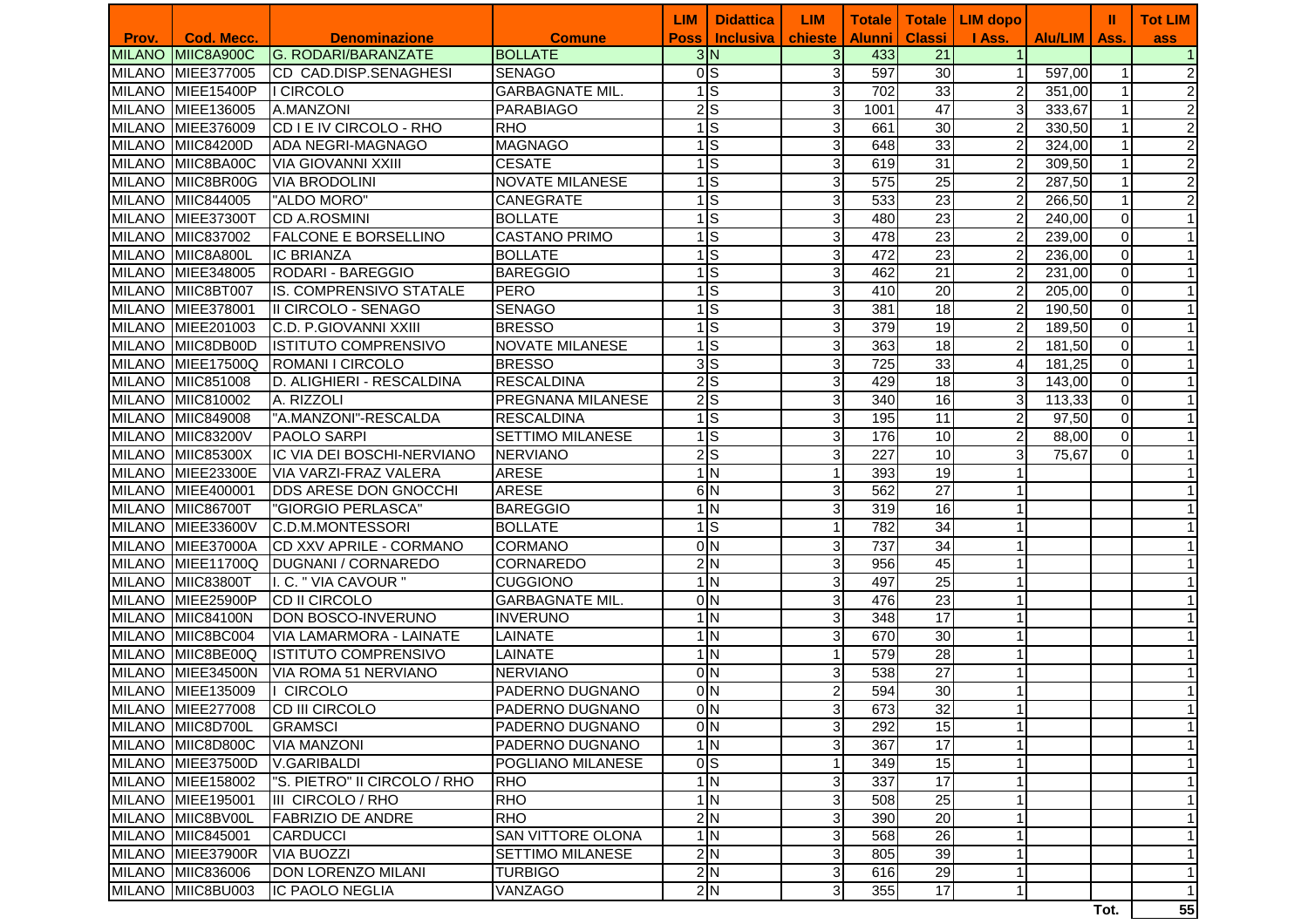|       |                   |                                                 |                   | <b>LIM</b>  | <b>Didattica</b>                  | <b>LIM</b>     | <b>Totale</b>    |                 | Totale   LIM dopo |         | Ш              | <b>Tot LIM</b>   |
|-------|-------------------|-------------------------------------------------|-------------------|-------------|-----------------------------------|----------------|------------------|-----------------|-------------------|---------|----------------|------------------|
| Prov. | Cod. Mecc.        | <b>Denominazione</b>                            | <b>Comune</b>     | <b>Poss</b> | <b>Inclusiva</b>                  | chieste        | <b>Alunni</b>    | <b>Classi</b>   | I Ass.            | Alu/LIM | Ass.           | ass              |
|       |                   | MILANO MIEE04800E CD C.BATTISTI / MILANO        | <b>MILANO</b>     |             | 3S                                | 3 <sup>l</sup> | 680              | 32              | $\overline{4}$    | 170,00  | $\overline{0}$ |                  |
|       | MILANO MIIC8DE001 | CUOCO - SASSI                                   | <b>MILANO</b>     |             | 0 <sub>S</sub>                    | $\overline{2}$ | 894              | 42              | $\mathbf{1}$      | 894,00  |                |                  |
|       | MILANO MIEE32300R | CD F.APORTI / MILANO                            | <b>MILANO</b>     |             | 0 <sub>S</sub><br>$\overline{0}$  | 3 <sup>1</sup> | 792              | 36              | 1 <sup>1</sup>    | 792,00  |                | 2                |
|       | MILANO MIIC8B400X | I.C. LUIGI GALVANI - MILANO                     | <b>MILANO</b>     |             |                                   | $\overline{2}$ | 478              | $\overline{24}$ | $\mathbf{1}$      | 478,00  |                | $\overline{c}$   |
|       | MILANO MIIC8CT00T | VITTORIO LOCCHI - MILANO                        | <b>MILANO</b>     |             | $\frac{1}{s}$                     | 3 <sup>1</sup> | 675              | $\overline{32}$ | $\overline{2}$    | 337,50  | $\mathbf{1}$   | $\boldsymbol{2}$ |
|       | MILANO MIIC8AF001 | <b>ISTITUTO COMPR. VIA TRILUSSA</b>             | <b>MILANO</b>     |             | $1 \text{S}$                      | 2 <sub>l</sub> | 619              | $\overline{31}$ | $\overline{2}$    | 309,50  |                | $\overline{c}$   |
|       | MILANO MIIC8B000L | <b>VIA PIAVE - VIMODRONE</b>                    | <b>VIMODRONE</b>  |             | $1 \text{S}$                      | 3 <sup>l</sup> | 619              | $\overline{27}$ | $\overline{2}$    | 309,50  |                | $\overline{c}$   |
|       | MILANO MIIC8AP009 | I. C. PIAZZA COSTA                              | CINISELLO BALSAMO |             | 1S                                | 3 <sup>l</sup> | 601              | 28              | $\overline{2}$    | 300,50  |                | $\overline{c}$   |
|       | MILANO MIEE00600C | <b>VIA GUICCIARDI / MILANO</b>                  | <b>MILANO</b>     |             | 2S                                | 3 <sup>1</sup> | 822              | 40              | 3                 | 274,00  |                | $\overline{c}$   |
|       | MILANO MIIC8DG00L | <b>ARBE ZARA - MILANO</b>                       | <b>MILANO</b>     |             | 2S                                | $\overline{2}$ | 798              | $\overline{35}$ | 3 <sup>1</sup>    | 266,00  |                | $\overline{c}$   |
|       | MILANO MIIC8C300P | <b>RICCARDO MASSA</b>                           | <b>MILANO</b>     |             | 2S                                | 3 <sup>1</sup> | $\overline{778}$ | 35              | 3 <sup>1</sup>    | 259,33  |                |                  |
|       | MILANO MIIC8D100N | I.C. RINNOVATA PIZZIGONI                        | <b>MILANO</b>     |             | 2S                                | $\overline{3}$ | 770              | 34              | $\overline{3}$    | 256,67  | $\mathbf{1}$   |                  |
|       | MILANO MIIC82400X | G.GIUSTI E C.D'ASSISI-MILANO                    | <b>MILANO</b>     |             | $2\overline{S}$                   | 3 <sup>1</sup> | 752              | $\overline{36}$ | 3 <sup>1</sup>    | 250,67  | $\overline{0}$ |                  |
|       | MILANO MIIC8B700B | IC PISACANE E POERIO - MILANO                   | <b>MILANO</b>     |             | $2\overline{S}$                   | 3 <sup>1</sup> | 694              | 30              | 3 <sup>1</sup>    | 231,33  | $\overline{0}$ |                  |
|       | MILANO MIIC8AG00R | VIA VAL LAGARINA - MILANO                       | <b>MILANO</b>     |             | 1S                                | $\overline{3}$ | 450              | 23              | 2 <sub>l</sub>    | 225,00  | $\overline{0}$ |                  |
|       | MILANO MIEE02600N | PIETRO MICCA / MILANO                           | <b>MILANO</b>     |             | 2S                                | 3 <sub>l</sub> | 649              | 29              | 3 <sup>l</sup>    | 216,33  | $\overline{0}$ |                  |
|       | MILANO MIIC82500Q | I.C. "BALILLA PAGANELLI" CINISEL                | CINISELLO BALSAMO |             | $2\overline{\text{S}}$            | $\overline{3}$ | 631              | 29              | $\overline{3}$    | 210,33  | $\Omega$       |                  |
|       | MILANO MIEE36600P | II CIRCOLO - CINISELLO BALSAMO                  | CINISELLO BALSAMO |             | $2\overline{\smash{)}\mathsf{S}}$ | 3 <sub>l</sub> | 602              | 28              | 3 <sub>l</sub>    | 200,67  | $\overline{0}$ |                  |
|       | MILANO MIIC8DF00R | <b>SANDRO PERTINI</b>                           | <b>MILANO</b>     |             | $2\overline{S}$                   | 3 <sup>1</sup> | 588              | $\overline{25}$ | 3 <sup>l</sup>    | 196,00  | $\overline{0}$ |                  |
|       | MILANO MIIC8B600G | <b>ISTOPPANI - MILANO</b>                       | <b>MILANO</b>     |             | 3S                                | 3 <sup>l</sup> | 773              | 39              | $\overline{4}$    | 193,25  | $\overline{0}$ |                  |
|       | MILANO MIIC8D200D | VIA CONSOLE MARCELLO - MILANO                   | <b>MILANO</b>     |             | 3S                                | $\overline{3}$ | 728              | 34              | $\overline{4}$    | 182,00  | $\overline{0}$ |                  |
|       | MILANO MIIC8BD00X | <b>IMILANO - SPIGA</b>                          | <b>MILANO</b>     |             | $\frac{1}{s}$                     | $\overline{2}$ | 349              | $\overline{18}$ | $\overline{2}$    | 174,50  | $\overline{0}$ |                  |
|       | MILANO MIIC8CS002 | DON ORIONE-MILANO                               | <b>MILANO</b>     |             | 3S                                | 3 <sup>1</sup> | 649              | 30              | $\overline{4}$    | 162,25  | $\overline{0}$ |                  |
|       | MILANO MIIC815005 | "CARDARELLI MASSAUA"-MILANO                     | <b>MILANO</b>     |             | 2S                                | 3 <sup>l</sup> | 437              | $\overline{20}$ | 3 <sup>l</sup>    | 145,67  | $\overline{0}$ |                  |
|       | MILANO MIIC8C6006 | VIA PARETO - MILANO                             | <b>MILANO</b>     |             | 1S                                | 3 <sup>1</sup> | 281              | 17              | $\overline{2}$    | 140,50  | $\overline{0}$ |                  |
|       | MILANO MIIC8D3009 | A.SCARPA - MILANO                               | <b>MILANO</b>     |             | $1 \text{S}$                      | 3 <sub>l</sub> | 278              | 16              | 2 <sub>l</sub>    | 139,00  | $\overline{0}$ |                  |
|       | MILANO MIIC8AS00R | ZANDONAI - CINISELLO B.                         | CINISELLO BALSAMO |             | $1 \overline{\text{S}}$           | 3 <sup>1</sup> | 254              | $\overline{13}$ | 2 <sub>l</sub>    | 127,00  | $\overline{0}$ |                  |
|       | MILANO MIIC8DV001 | <b>IC FRANCESCHI</b>                            | <b>MILANO</b>     |             | 3S                                | 3 <sup>1</sup> | 496              | $\overline{23}$ | $\overline{4}$    | 124,00  | $\overline{0}$ |                  |
|       | MILANO MIIC8AQ005 | ISTITUTO COMPRENSIVO BUSCAGLIA                  | CINISELLO BALSAMO |             | 1S                                | $\overline{2}$ | 240              | 11              | $\overline{2}$    | 120,00  | $\overline{0}$ |                  |
|       | MILANO MIEE34100A | <b>G.L. RADICE</b>                              | <b>MILANO</b>     |             | $2\overline{S}$                   | 3 <sup>1</sup> | 358              | $\overline{37}$ | 3 <sup>l</sup>    | 119,33  | $\overline{0}$ |                  |
|       | MILANO MIVC01000Q | <b>IL. LONGONE</b>                              | <b>MILANO</b>     |             | <sub>0</sub> S                    | 3 <sup>l</sup> | 114              | 5               | $\mathbf{1}$      | 114,00  | $\overline{0}$ |                  |
|       |                   | MILANO MIIC8CW003 QUINTINO DI VONA - TITO SPERI | <b>MILANO</b>     |             | $2\overline{\smash{)}\mathsf{S}}$ | 3 <sup>l</sup> | 308              | 15              | 3 <sup>l</sup>    | 102,67  | $\overline{0}$ |                  |
|       | MILANO MIIC8C200V | <b>PININ CARPI</b>                              | <b>MILANO</b>     |             | 5S                                | 3 <sup>1</sup> | 434              | $\overline{25}$ | 6                 | 72,33   | $\Omega$       |                  |
|       | MILANO MIEE36800A | III CIRCOLO - CINISELLO BALSAMO                 | CINISELLO BALSAMO |             | 0 <sub>N</sub>                    | 3 <sup>1</sup> | 332              | 19              | $\mathbf{1}$      |         |                |                  |
|       | MILANO MIIC8AR001 | <b>GARIBALDI - CINISELLO B.</b>                 | CINISELLO BALSAMO |             | 1 <sub>N</sub>                    | 3 <sub>l</sub> | 247              | 12              | 1                 |         |                |                  |
|       | MILANO MIEE023006 | "G.OBERDAN E C.A.PORZI"                         | <b>MILANO</b>     |             | 1 <sub>N</sub>                    | $\overline{2}$ | 693              | $\overline{32}$ |                   |         |                |                  |
|       | MILANO MIIC81900C | I.CALVINO-MILANO                                | <b>MILANO</b>     |             | 2N                                | 3 <sup>1</sup> | 630              | 28              | <u> 11</u>        |         |                | 1                |
|       | MILANO MIIC8CE00A | <b>G. PASCOLI - MILANO</b>                      | <b>MILANO</b>     |             | 2N                                | $\overline{2}$ | 881              | 43              | $\mathbf{1}$      |         |                | 1                |
|       | MILANO MIIC8CF006 | C.CANTU'-MILANO                                 | <b>MILANO</b>     |             | 1 <sub>N</sub>                    | $\overline{3}$ | 469              | $\overline{22}$ | $\mathbf{1}$      |         |                | 1                |
|       | MILANO MIIC8CH00T | CONFALONIERI-MILANO                             | <b>MILANO</b>     |             | 2N                                | $\overline{3}$ | 575              | $\overline{28}$ | $\mathbf{1}$      |         |                | 1                |
|       | MILANO MIIC8C1003 | <b>ICS BORSI - MILANO</b>                       | <b>MILANO</b>     |             | $\overline{1}$ S                  | 1 <sup>1</sup> | 273              | 13              | $\mathbf{1}$      |         |                | $\mathbf 1$      |
|       | MILANO MIVE01000P | E. SETTI CARRARO DALLA CHIESA                   | <b>MILANO</b>     |             | 0 <sub>N</sub>                    | 3 <sup>1</sup> |                  |                 | $\mathbf{1}$      |         |                | 1                |
|       |                   |                                                 |                   |             |                                   |                |                  |                 |                   |         | Tot.           | 53               |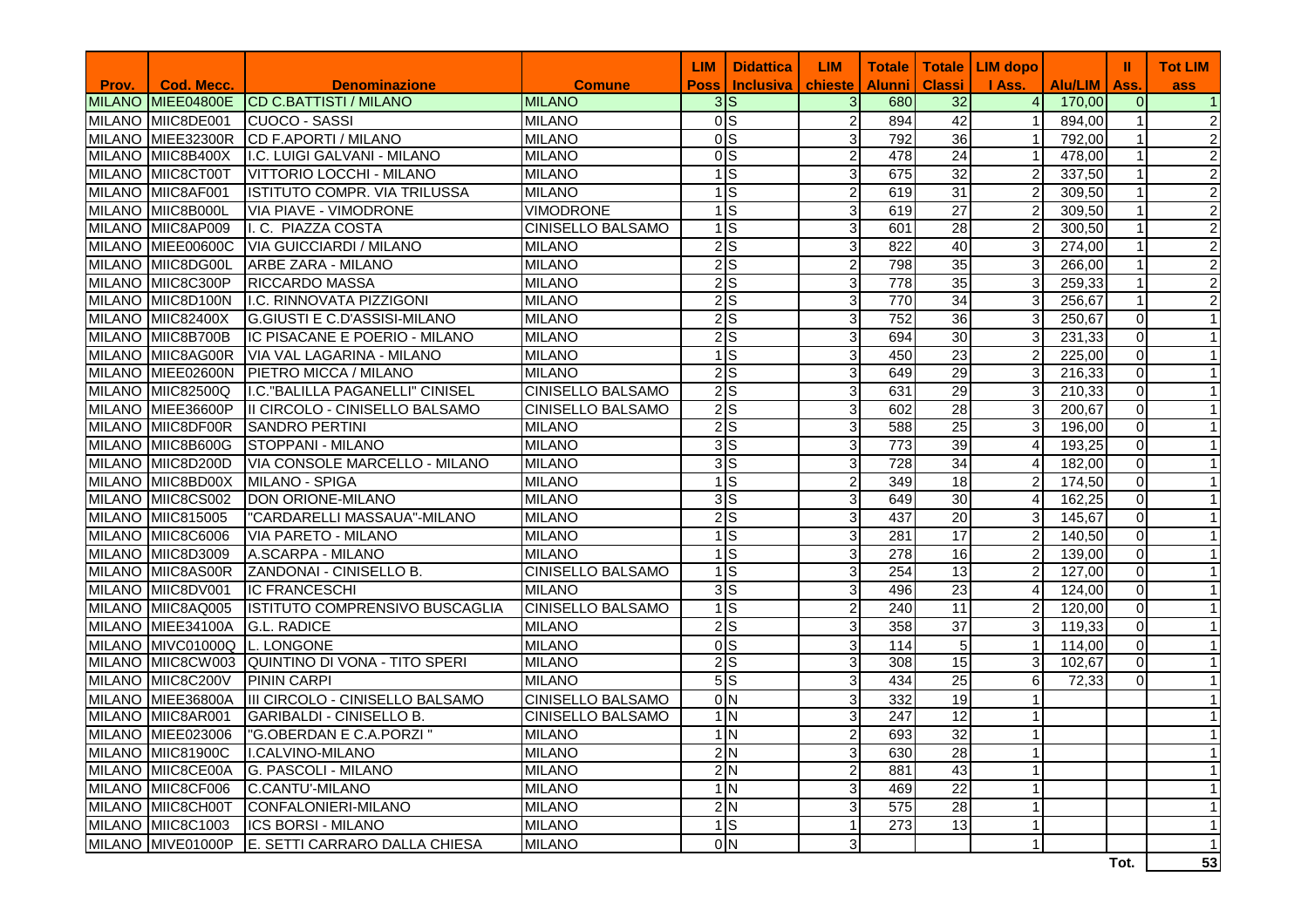|               |                   |                                  |                        | LIM         | <b>Didattica</b>        | <b>LIM</b>                | <b>Totale</b>    |                 | Totale   LIM dopo |                   |                | <b>Tot LIM</b> |
|---------------|-------------------|----------------------------------|------------------------|-------------|-------------------------|---------------------------|------------------|-----------------|-------------------|-------------------|----------------|----------------|
| Prov.         | <b>Cod. Mecc.</b> | <b>Denominazione</b>             | <b>Comune</b>          | <b>Poss</b> | <b>Inclusiva</b>        | chieste                   | <b>Alunni</b>    | <b>Classi</b>   | I Ass.            | Alu/LIM   II Ass. |                | ass            |
| <b>MILANO</b> | MIEE349001        | <b>CD A. MORO ABBIATEGRASSO</b>  | <b>ABBIATEGRASSO</b>   |             | 3S                      | 3                         | 908              | 43              | $\overline{4}$    | 227,00            | $\Omega$       |                |
| <b>MILANO</b> | MIEE347009        | E. DE AMICIS II CIRCOLO-MAGENTA  | <b>MAGENTA</b>         |             | 0 <sub>S</sub>          | $\sqrt{3}$                | 625              | 35              | 1                 | 625,00            |                | $\overline{2}$ |
| <b>MILANO</b> | MIIC852004        | <b>A.MANZONI-LEGNANO</b>         | LEGNANO                |             | $1$ $S$                 | 3                         | 650              | 31              | $\overline{2}$    | 325,00            |                | $\overline{2}$ |
| <b>MILANO</b> | <b>MIEE35400C</b> | II CIRCOLO - CESANO BOSCONE      | <b>CESANO BOSCONE</b>  |             | $1\overline{s}$         | $\sqrt{3}$                | 579              | $\overline{27}$ | $\overline{2}$    | 289,50            |                | $\overline{2}$ |
| <b>MILANO</b> | MIEE03400L        | NOVARO E FERRUCCI / MILANO       | <b>MILANO</b>          |             | 2S                      | 3                         | 867              | $\overline{36}$ | 3                 | 289,00            |                | $\overline{2}$ |
| <b>MILANO</b> | MIIC860003        | S.PELLICO-ARLUNO                 | <b>ARLUNO</b>          |             | <b>IS</b>               | 3                         | 553              | $\overline{25}$ | 2                 | 276,50            |                | $\overline{2}$ |
| <b>MILANO</b> | MIIC858003        | "E.DE AMICIS"                    | MARCALLO CON CASONE    |             | $\overline{\mathsf{s}}$ | 3                         | 543              | 29              | 2                 | 271,50            |                | $\overline{2}$ |
| <b>MILANO</b> | MIIC8DK00T        | <b>VILLA CORTESE</b>             | <b>VILLA CORTESE</b>   |             | $\overline{\mathsf{s}}$ | 3                         | 491              | $\overline{25}$ | $\overline{2}$    | 245,50            | $\Omega$       |                |
| <b>MILANO</b> | MIIC872009        | IST. COMPRENS. "A. NEGRI"        | <b>MOTTA VISCONTI</b>  |             | $\overline{1}$ S        | $\sqrt{3}$                | 482              | 23              | $\overline{c}$    | 241,00            | $\Omega$       |                |
| <b>MILANO</b> | <b>MIIC8C0007</b> | LUIGI EINAUDI - MILANO           | <b>MILANO</b>          |             | $2$ <sub>S</sub>        | $\sqrt{3}$                | 705              | $\overline{31}$ | 3                 | 235,00            | $\Omega$       |                |
| <b>MILANO</b> | <b>MIIC85400Q</b> | <b>DUCA DI AOSTA - OSSONA</b>    | <b>OSSONA</b>          |             | $2$ <sub>S</sub>        | $\overline{3}$            | 668              | 34              | 3                 | 222,67            | $\overline{0}$ |                |
| <b>MILANO</b> | <b>MIIC86200P</b> | D.ALIGHIERI-VITTUONE             | <b>VITTUONE</b>        |             | $1$ S                   | 3                         | 439              | 19              | $\overline{a}$    | 219,50            | $\overline{0}$ |                |
| <b>MILANO</b> | <b>MIEE03900Q</b> | NAZARIO SAURO/MILANO             | <b>MILANO</b>          |             | 2S                      | $\sqrt{3}$                | 656              | $\overline{32}$ | $\mathbf{3}$      | 218,67            | $\overline{0}$ |                |
| <b>MILANO</b> | <b>MIEE34400T</b> | IV CIRCOLO - LEGNANO             | <b>LEGNANO</b>         |             | $2\overline{s}$         | $\sqrt{3}$                | 639              | 29              | 3 <sup>l</sup>    | 213,00            | $\Omega$       |                |
| <b>MILANO</b> | MIIC8C400E        | IC L.CADORNA - MILANO            | <b>MILANO</b>          |             | 2S                      | $\sqrt{3}$                | 612              | 34              | 3                 | 204,00            | $\Omega$       |                |
| <b>MILANO</b> | MIEE356004        | CD I CIRCOLO- TREZZANO S/N       | TREZZANO SUL NAVIGLIO  |             | $1\overline{s}$         | $\sqrt{3}$                | 385              | $\overline{20}$ | 2                 | 192,50            | $\Omega$       |                |
| <b>MILANO</b> | <b>MIIC88800V</b> | I.C. BUONARROTI-CORSICO          | <b>CORSICO</b>         | 1           | $\overline{\mathsf{s}}$ | $\overline{2}$            | 381              | 20              | 2                 | 190,50            | $\Omega$       |                |
| <b>MILANO</b> | MIIC8DL00N        | <b>TARRA</b>                     | <b>BUSTO GAROLFO</b>   |             | $2$ <sub>S</sub>        | 3                         | 569              | 27              | 3                 | 189,67            | $\Omega$       |                |
| <b>MILANO</b> | MIIC8AX00N        | "E.FERMI" - CUSANO M.            | <b>CUSANO MILANINO</b> |             | ls                      | 3                         | 338              | 15              | 2                 | 169,00            | $\Omega$       |                |
| <b>MILANO</b> | MIIC8DS00D        | <b>PRIMO LEVI</b>                | <b>MILANO</b>          |             | Is                      | $\sqrt{3}$                | 336              | 18              | $\overline{2}$    | 168,00            | $\Omega$       |                |
| <b>MILANO</b> | <b>MIIC85500G</b> | <b>IC VIA DEI SALICI</b>         | <b>LEGNANO</b>         |             | Is                      | $\sqrt{3}$                | $\overline{323}$ | $\overline{15}$ | $\overline{2}$    | 161,50            | $\Omega$       |                |
| <b>MILANO</b> | <b>MIEE35300L</b> | <b>III CIRCOLO / BUCCINASCO</b>  | <b>BUCCINASCO</b>      |             | 4S                      | 3                         | 803              | 36              | 5                 | 160,60            | $\Omega$       |                |
| <b>MILANO</b> | MIIC8CY00P        | CAPPONI - MILANO                 | <b>MILANO</b>          |             | 3S                      | 3                         | 616              | 30              | 4                 | 154,00            | $\Omega$       |                |
| <b>MILANO</b> | <b>MIIC87600L</b> | ALESSANDRO MANZONI               | <b>ROSATE</b>          |             | 2S                      | 3                         | 452              | $\overline{26}$ | 3 <sup>l</sup>    | 150,67            | $\Omega$       |                |
| <b>MILANO</b> | MIIC874001        | ISTITUTO COMPRENSIVO GAGGIANO    | <b>GAGGIANO</b>        |             | 2S                      | 3                         | 388              | $\overline{18}$ | 3                 | 129,33            | $\Omega$       |                |
| <b>MILANO</b> | MIIC8C500A        | S.GIUSEPPE CALASANZIO - MILANO   | <b>MILANO</b>          |             | $2\overline{s}$         | $\sqrt{3}$                | 369              | 18              | 3                 | 123,00            | $\Omega$       |                |
| <b>MILANO</b> | MIEE285007        | II CIRCOLO / TREZZANO S/N        | TREZZANO SUL NAVIGLIO  |             | 3S                      | 3                         | 461              | $\overline{20}$ | 4                 | 115,25            | $\overline{0}$ |                |
| <b>MILANO</b> | MIEE384008        | I CIRCOLO - BUCCINASCO           | <b>BUCCINASCO</b>      |             | $\overline{4}$ S        | 3                         | 458              | 22              | $5\overline{)}$   | 91,60             | $\overline{0}$ |                |
| <b>MILANO</b> | MIIC873005        | "G.RODARI" VERMEZZO              | <b>VERMEZZO</b>        |             | $\overline{4}$ S        | $\sqrt{3}$                | 363              | $\overline{19}$ | 5 <sub>l</sub>    | 72,60             | $\Omega$       |                |
| <b>MILANO</b> | <b>MIIC89000V</b> | FRANCESCHI/TREZZANO S/N          | TREZZANO SUL NAVIGLIO  |             | $1\textsf{S}$           | $\overline{c}$            | 85               | 5               |                   | 42,50             | $\Omega$       |                |
| <b>MILANO</b> | MIEE101006        | V.E M.DI SAVOIA/ABBIATEGRASSO I  | <b>ABBIATEGRASSO</b>   |             | 0 <sub>N</sub>          | $\sqrt{3}$                | 626              | $\overline{31}$ |                   |                   |                |                |
| <b>MILANO</b> | <b>MIIC84700L</b> | <b>IC A STROBINO</b>             | <b>CERRO MAGGIORE</b>  |             | 1 <sub>N</sub>          | 3                         | 539              | 27              |                   |                   |                |                |
| <b>MILANO</b> | MIEE355008        | CD I CIRCOLO - CESANO BOSCONE    | <b>CESANO BOSCONE</b>  |             | 4N                      | $\sqrt{2}$                | 451              | 22              |                   |                   |                |                |
| <b>MILANO</b> | <b>MIIC86900D</b> | <b>ERASMO DA ROTTERDAM</b>       | <b>CISLIANO</b>        |             | 1 <sub>N</sub>          | $\sqrt{3}$                | 404              | 21              |                   |                   |                |                |
| <b>MILANO</b> | <b>MIIC85600B</b> | <b>ALDO MORO-CORBETTA</b>        | <b>CORBETTA</b>        |             | 1 <sub>N</sub>          | 3                         | 749              | 32              |                   |                   |                |                |
| <b>MILANO</b> | <b>MIIC88900P</b> | "COPERNICO" CORSICO              | <b>CORSICO</b>         |             | 8N                      | $\overline{3}$            | 480              | $\overline{24}$ |                   |                   |                |                |
|               | MILANO MIIC887003 | GALILEI-CORSICO                  | <b>CORSICO</b>         |             | 3N                      | $\mathbf{3}$              | 507              | 22              | $\mathbf{1}$      |                   |                | 1              |
| <b>MILANO</b> | MIEE123003        | I CIRCOLO-LEGNANO                | <b>LEGNANO</b>         |             | $\overline{0}N$         | $\sqrt{3}$                | 588              | 30              | $\overline{1}$    |                   |                | $\mathbf{1}$   |
| <b>MILANO</b> | MIEE34600D        | V.S.CATERINA I CIRCOLO/MAGENTA   | <b>MAGENTA</b>         |             | 0 <sub>N</sub>          | $\ensuremath{\mathsf{3}}$ | 643              | 30              | 1                 |                   |                | 1              |
|               | MILANO MIIC8D000T | <b>IQBAL MASIH</b>               | <b>MILANO</b>          |             | 1 <sub>N</sub>          | 3                         | 506              | 25              |                   |                   |                |                |
| <b>MILANO</b> | <b>MIIC8C7002</b> | "L. MANARA" VIA ZOIA, 10- MILANO | <b>MILANO</b>          |             | 1 <sub>N</sub>          | $\overline{3}$            | 428              | $\overline{22}$ |                   |                   |                | 1              |
| <b>MILANO</b> | MIIC8DZ008        | "ILARIA ALPI"                    | <b>MILANO</b>          |             | $2\overline{S}$         | $\mathbf{1}$              | 735              | 32              |                   |                   |                | 1              |
| <b>MILANO</b> | MIEE34000E        | <b>F.S.CABRINI- MILANO</b>       | <b>MILANO</b>          |             | 0 <sub>N</sub>          | 3                         | 762              | 36              |                   |                   |                | 1              |
| <b>MILANO</b> | MIIC865006        | IA MATTEOTTI-SEDRIANO            | SEDRIANO               |             | 0 <sub>N</sub>          | 3                         | 576              | 27              | 1                 |                   |                |                |
|               |                   |                                  |                        |             |                         |                           |                  |                 |                   |                   | Tot.           | 50             |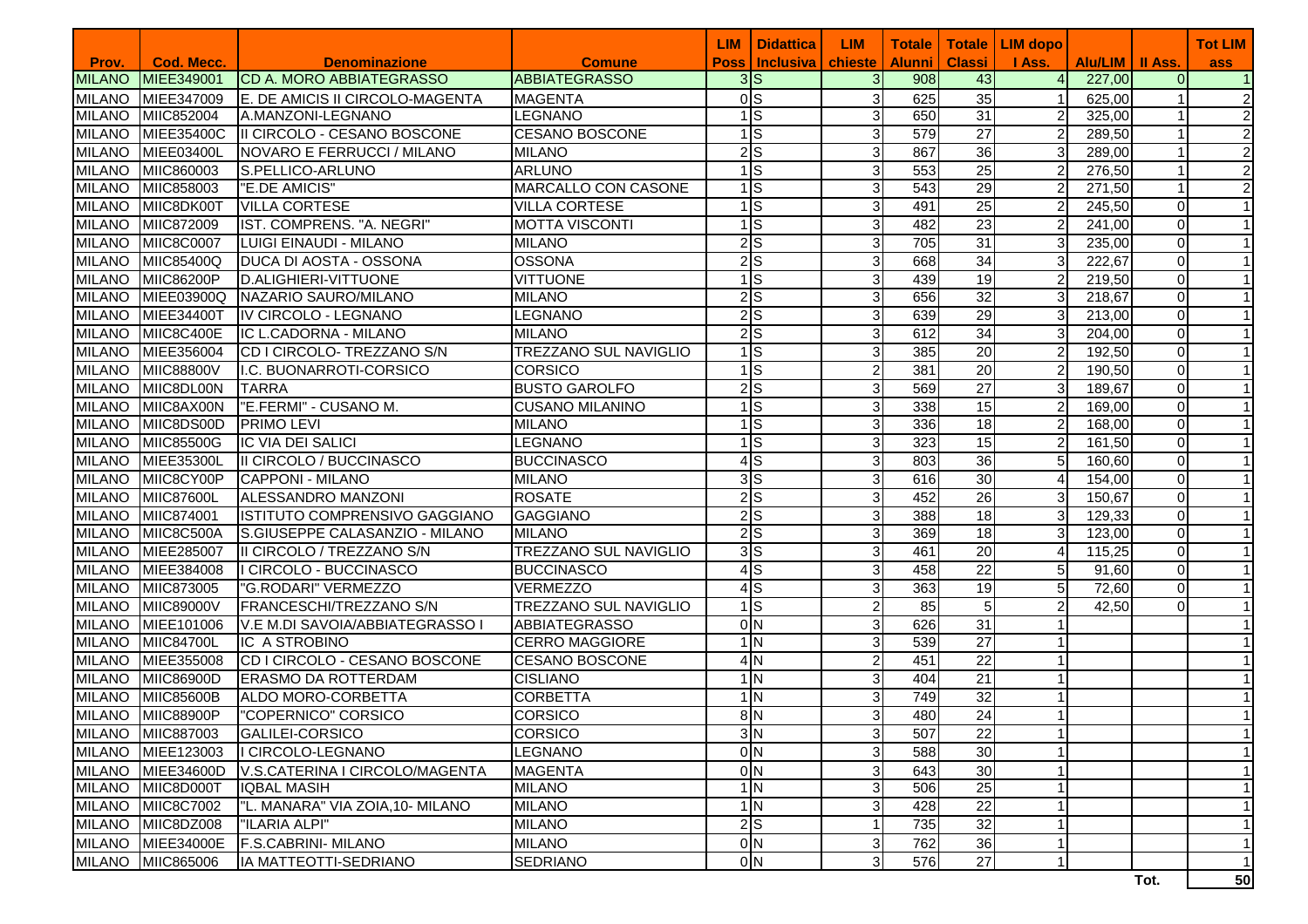|       |                             |                                                                  |                           | <b>LIM</b>  | <b>Didattica</b>                  | <b>LIM</b>     |               |                 | Totale   Totale LIM dopo I |                | Ш              | <b>Tot LIM</b>       |
|-------|-----------------------------|------------------------------------------------------------------|---------------------------|-------------|-----------------------------------|----------------|---------------|-----------------|----------------------------|----------------|----------------|----------------------|
| Prov. | Cod. Mecc.                  | <b>Denominazione</b>                                             | <b>Comune</b>             | <b>Poss</b> | <b>Inclusiva</b> I                | chieste        | <b>Alunni</b> | <b>Classi</b>   | Ass.                       | <b>Alu/LIM</b> | Ass.           | ass                  |
|       |                             | VARESE VAIC83800Q I.C.SOMMA LOMBARDO-L.DA VINCI                  | <b>SOMMA LOMBARDO</b>     |             | $1\textsf{IS}$                    | $\overline{3}$ | 482           | 24              | $\overline{2}$             | 241.00         | $\overline{0}$ | $\blacktriangleleft$ |
|       |                             | VARESE VAIC87500P GALLARATE "CARDANO -LEGA M.C."                 | <b>GALLARATE</b>          |             | <sub>0</sub> <sub>s</sub>         | 3              | 496           | 22              |                            | 496,00         | $\mathbf{1}$   | $\overline{c}$       |
|       |                             | VARESE VAIC83300L I.C. TRAVEDONA MONATE G. LEVA                  | <b>TRAVEDONA MONATE</b>   |             | $\overline{1}$ S                  | 3              | 517           | 26              | $\overline{2}$             | 258,50         | $\mathbf{1}$   | $\overline{2}$       |
|       |                             | VARESE VAIC81800E I.C. ARCISATE                                  | <b>ARCISATE</b>           |             | $1$ S                             | 3              | 513           | 25              | $\overline{2}$             | 256,50         | $\mathbf{1}$   | $\overline{2}$       |
|       |                             | VARESE VAIC836004 I.C.GAZZADA "DON CAGNOLA"                      | <b>GAZZADA</b>            |             | $1\textsf{ls}$                    | 3              | 496           | 29              | $\overline{2}$             | 248,00         | $\Omega$       | $\blacktriangleleft$ |
|       |                             | VARESE VAIC81200G I.C. BESOZZO "G.ADAMOLI"                       | <b>BESOZZO</b>            |             | $1$ S                             | 3              | 485           | 27              | $\overline{a}$             | 242,50         | $\Omega$       |                      |
|       | VARESE VAEE01200N DD ANGERA |                                                                  | <b>ANGERA</b>             |             | 2s                                | 3              | 725           | 38              | 3                          | 241,67         | $\overline{O}$ | $\mathbf{1}$         |
|       |                             | VARESE VAIC844003   I.C. SAMARATE "MANZONI"                      | <b>SAMARATE</b>           |             | $\overline{1}$ s                  | 3              | 472           | $\overline{24}$ | $\overline{2}$             | 236,00         | $\Omega$       |                      |
|       |                             | VARESE VAEE101004 D.D. SOMMA L.DO "RODARI"                       | <b>SOMMA LOMBARDO</b>     |             | $1$ s                             | 3              | 466           | 24              | 2                          | 233,00         | $\Omega$       | 1                    |
|       |                             | VARESE VAIC86800G IC GAVIRATE CARDUCCI                           | <b>GAVIRATE</b>           |             | $1$ S                             | 3              | 457           | 24              | $\overline{a}$             | 228,50         | $\overline{O}$ |                      |
|       |                             | VARESE VAIC87600E GALLARATE "DE AMICIS"                          | <b>GALLARATE</b>          |             | $\overline{1}$ s                  | 3              | 414           | 20              | $\overline{2}$             | 207,00         | $\overline{O}$ |                      |
|       |                             | VARESE VAIC86900B IC VARESE 4 DON RIMOLDI                        | <b>VARESE</b>             |             | $1\text{ls}$                      | 3              | 414           | 22              | $\overline{2}$             | 207,00         | $\overline{O}$ |                      |
|       |                             | VARESE VAIC827009 I.C. GEMONIO "E. CURTI"                        | <b>GEMONIO</b>            |             | $2$ <sub>S</sub>                  | 3              | 617           | 33              | 3                          | 205,67         | $\Omega$       |                      |
|       |                             | VARESE VAIC830005 I.C. CUVEGLIO - D. ALIGHIERI                   | <b>CUVEGLIO</b>           |             | $\overline{1}$                    | 3              | 350           | 19              | $\overline{2}$             | 175,00         | $\overline{0}$ |                      |
|       |                             | VARESE VAIC872007 IC VARESE 3 VIDOLETTI                          | <b>VARESE</b>             |             | $2\overline{\smash{)}\mathsf{S}}$ | $\overline{c}$ | 518           | 30              | 3 <sup>1</sup>             | 172,67         | $\overline{O}$ |                      |
|       |                             | VARESE VAIC878006 GALLARATE "DANTE"                              | <b>GALLARATE</b>          |             | $1$ S                             | 3              | 335           | 15              | $\overline{2}$             | 167,50         | $\Omega$       |                      |
|       |                             | VARESE VAIC829001 I.C.LAVENO MOMBELLO "MONTEGGIA LAVENO MOMBELLO |                           |             | $\overline{1}$                    | $\overline{c}$ | 323           | 16              | $\overline{2}$             | 161.50         | $\overline{0}$ |                      |
|       |                             | VARESE VAIC84000Q I.C.SOLBIATE ARNO GALVALIGI                    | <b>SOLBIATE ARNO</b>      |             | $4\overline{S}$                   | 3              | 682           | 34              | 5                          | 136,40         | $\overline{O}$ |                      |
|       |                             | VARESE VAIC865004 I.C. CASORATE S. "TOSCANINI"                   | <b>CASORATE SEMPIONE</b>  |             | 3S                                | 3              | 463           | 20              | 4                          | 115,75         | $\overline{O}$ |                      |
|       |                             | VARESE VAIC83900G I.C. ALBIZZATE D.ALIGHIERI                     | ALBIZZATE                 |             | $1$ S                             | 3              | 228           | 15              | $\overline{a}$             | 114,00         | $\overline{0}$ |                      |
|       |                             | VARESE VAIC82600D I.C. PORTO CERESIO "E.FERMI"                   | PORTO CERESIO             |             | 2S                                | 3              | 309           | 17              | 3                          | 103,00         | $\overline{0}$ |                      |
|       |                             | VARESE VAIC82500N I.C. MESENZANA "D. ZURETTI"                    | <b>MESENZANA</b>          |             | $1\overline{\text{s}}$            | $\overline{2}$ | 204           | 11              | $\overline{2}$             | 102,00         | $\Omega$       | 1                    |
|       |                             | VARESE VAIC815003 I.C. BISUSCHIO" DON MILANI"                    | <b>BISUSCHIO</b>          |             | 3 <sub>S</sub>                    | 3              | 307           | 17              | $\overline{4}$             | 76,75          | $\overline{O}$ |                      |
|       |                             | VARESE VAIC822006 I.C. MARCHIROLO GIOVANNI XXIII                 | MARCHIROLO                |             | 5S                                | 3              | 364           | 22              | 6                          | 60,67          | $\mathbf 0$    |                      |
|       |                             | VARESE VAIC843007 I.C. STATALE MARIA MONTESSORI                  | CARDANO AL CAMPO          |             | $2\overline{S}$                   | $\mathbf{1}$   | 643           | 29              |                            |                |                |                      |
|       |                             | VARESE VAIC83700X I.C.CASTRONNO E.DE AMICIS                      | <b>CASTRONNO</b>          |             | 2N                                | 3              | 534           | 26              |                            |                |                |                      |
|       |                             | VARESE VAIC83200R I.C. COMERIO "CAMPO DEI FIORI"                 | <b>COMERIO</b>            |             | 2N                                | $\overline{c}$ | 439           | 25              |                            |                |                |                      |
|       |                             | VARESE VAIC87700A GALLARATE "PONTI"                              | <b>GALLARATE</b>          |             | 1 <sub>N</sub>                    | 3              | 384           | 20              |                            |                |                |                      |
|       |                             | VARESE VAIC82000E I.C. GERMIGNAGA                                | <b>GERMIGNAGA</b>         |             | 2N                                | 3              | 413           | 20              |                            |                |                |                      |
|       |                             | VARESE VAIC82400T I.C. LAVENA PONTE TRESA                        | <b>LAVENA PONTE TRESA</b> |             | 1 <sub>N</sub>                    | $\mathbf{1}$   | 274           | 13              |                            |                |                |                      |
|       |                             | VARESE VAIC80800X I.C. LONATE POZZOLO "CARMINATI"                | LONATE POZZOLO            |             | 1 <sub>N</sub>                    | 3              | 494           | 24              |                            |                |                |                      |
|       |                             | VARESE VAIC835008   I.C.MORNAGO - G.PASCOLI                      | <b>MORNAGO</b>            |             | 1N                                | 3              | 578           | 27              |                            |                |                |                      |
|       |                             | VARESE VAEE09800D D.D. SESTO CALENDE                             | <b>SESTO CALENDE</b>      |             | 0 <sub>N</sub>                    | 3              | 641           | 30              |                            |                |                |                      |
|       |                             | VARESE VAIC873003 IC VARESE 2 PELLICO                            | <b>VARESE</b>             |             | $2\overline{\text{S}}$            | $\overline{1}$ | 547           | 26              |                            |                |                |                      |
|       |                             | VARESE VAIC87000G IC VARESE 1 MAZZINI                            | <b>VARESE</b>             |             | 2N                                | 3              | 636           | 34              |                            |                |                |                      |
|       |                             | VARESE VAIC87100B IC VARESE 5 A.FRANK                            | <b>VARESE</b>             |             | 2N                                | 3              | 699           | 39              |                            |                |                |                      |
|       |                             | VARESE VAIC87400V I.C VARESE 6 "DANTE ALIGHIERI"                 | <b>VARESE</b>             |             | 0 <sub>N</sub>                    | 3              | 421           | 23              |                            |                |                |                      |
|       |                             | VARESE VAIC83400C I.C. VERGIATE                                  | <b>VERGIATE</b>           |             | 0 <sub>N</sub>                    | 3              | 415           | 22              |                            |                |                |                      |
|       |                             |                                                                  |                           |             |                                   |                |               |                 |                            |                | Tot.           | 41                   |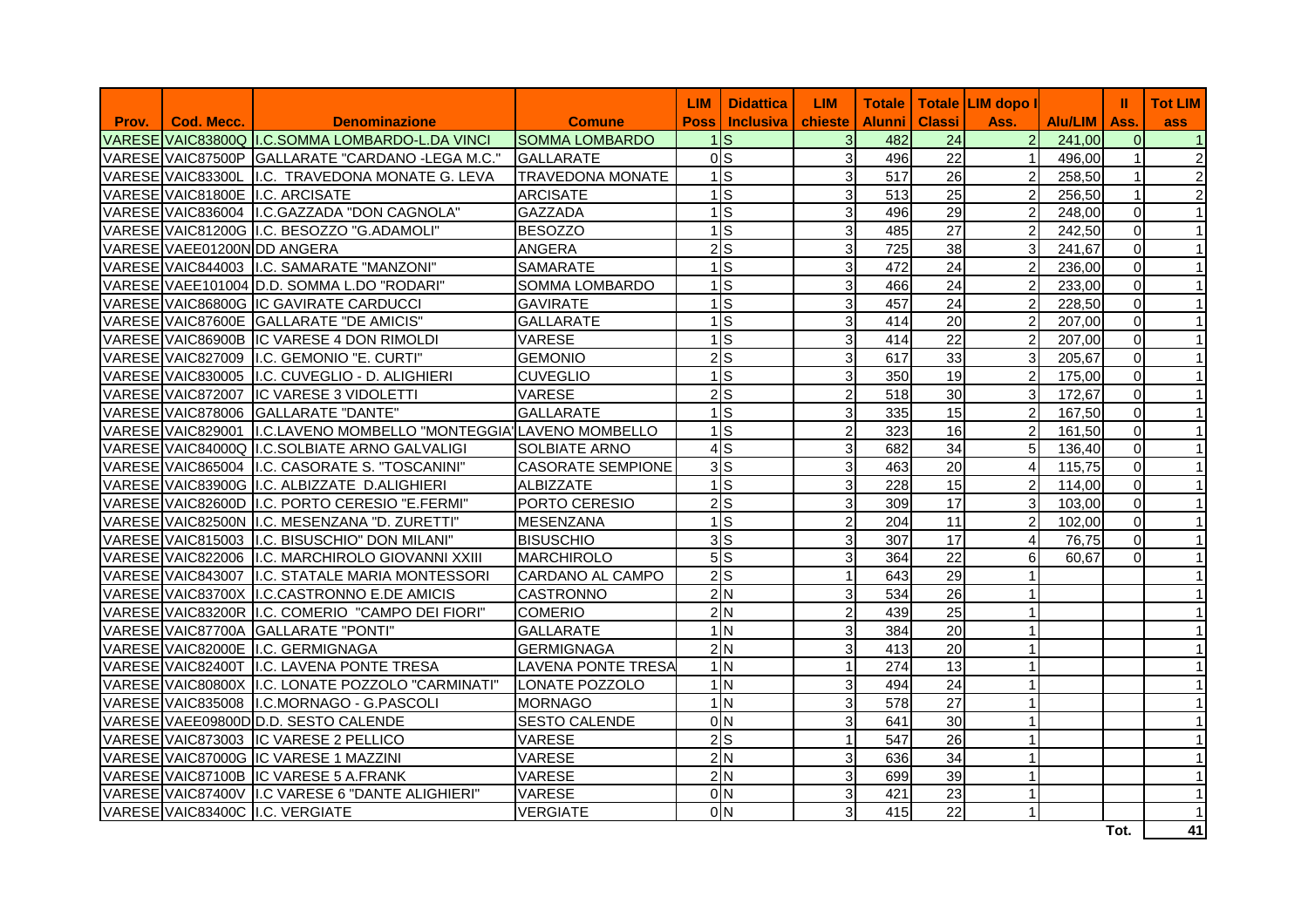|       |            |                                                                     |                             | <b>LIM</b>       | <b>Didattica</b> | <b>LIM</b>     | <b>Totale</b> |                 | Totale   LIM dopo |         | ш              | <b>Tot LIM</b>  |
|-------|------------|---------------------------------------------------------------------|-----------------------------|------------------|------------------|----------------|---------------|-----------------|-------------------|---------|----------------|-----------------|
| Prov. | Cod. Mecc. | <b>Denominazione</b>                                                | <b>Comune</b>               | <b>Poss</b>      | <b>Inclusiva</b> | <b>chieste</b> | <b>Alunni</b> | <b>Classi</b>   | I Ass.            | Alu/LIM | Ass.           | ass             |
|       |            | VARESE VAIC85500D I.C.BUSTO A. "N. TOMMASEO"                        | <b>BUSTO ARSIZIO</b>        |                  | $4$ S            | 3              | 464           | 20              | 5 <sub>1</sub>    | 92,80   | $\Omega$       |                 |
|       |            | VARESE VAIC857005 IST. COMP. " G. BERTACCHI"                        | <b>BUSTO ARSIZIO</b>        | 0 <sub>S</sub>   |                  | $\overline{3}$ | 543           | 29              | $\mathbf{1}$      | 543,00  | $\mathbf{1}$   | $\overline{c}$  |
|       |            | VARESE VAIC86200L II.C. VENEGONO SUP."G. MARCONI VENEGONO SUPERIORE |                             | 0 <sub>s</sub>   |                  | $\overline{3}$ | 542           | 28              | $\overline{1}$    | 542,00  | $\mathbf{1}$   | $\overline{2}$  |
|       |            | VARESE VAEE036006 D.D. CARONNO P.LLA                                | <b>CARONNO PERTUSELLA</b>   |                  | $1$ $S$          | $\overline{3}$ | 658           | 30              | $\overline{2}$    | 329,00  | $\mathbf{1}$   | $\overline{c}$  |
|       |            | VARESE VAIC85400N I.C. GORLA MINORE "G.PARINI"                      | <b>GORLA MINORE</b>         | $1$ S            |                  | $\overline{3}$ | 603           | 28              | $\overline{2}$    | 301,50  | $\mathbf{1}$   | $\overline{c}$  |
|       |            | VARESE VAIC86100R I.C. FERNO B.CROCE                                | <b>FERNO</b>                | 1                | ls.              | $\overline{3}$ | 598           | 27              | $\overline{2}$    | 299,00  | $\mathbf{1}$   | $\overline{c}$  |
|       |            | VARESE VAIC84500V I.C. OLGIATE OL. "B.C. FERRINI"                   | <b>OLGIATE OLONA</b>        | $1$ S            |                  | $\overline{3}$ | 584           | 26              | $\overline{2}$    | 292,00  | 1              | $\overline{c}$  |
|       |            | VARESE VAIC86600X I.C. BUSTO A. "E. CRESPI"                         | <b>BUSTO ARSIZIO</b>        |                  | $\overline{1}$ S | $\overline{3}$ | 551           | 27              | $\overline{a}$    | 275,50  | $\mathbf{1}$   | $\overline{2}$  |
|       |            | VARESE VAIC860001 I.C. BUSTO A. "GALILEI"                           | <b>BUSTO ARSIZIO</b>        |                  | $1$ <sub>S</sub> | $\overline{3}$ | 531           | 27              | $\overline{a}$    | 265,50  | $\overline{1}$ | $\overline{2}$  |
|       |            | VARESE VAEE10300Q D.D. TRADATE-CEPPINE                              | <b>TRADATE</b>              |                  | $1$ $S$          | $\overline{3}$ | 515           | 24              | $\overline{c}$    | 257,50  | $\mathbf{1}$   | $\overline{c}$  |
|       |            | VARESE VAIC84700E I.C. SARONNO "I.MILITI"                           | <b>SARONNO</b>              |                  | $1$ $S$          | $\overline{3}$ | 505           | 25              | $\overline{2}$    | 252,50  | $\mathbf 0$    |                 |
|       |            | VARESE VAIC84600P II.C. SOLBIATE OLONA "A. MORO"                    | <b>SOLBIATE OLONA</b>       | $1$ s            |                  | $\overline{3}$ | 501           | 22              | $\overline{2}$    | 250,50  | $\Omega$       |                 |
|       |            | VARESE VAIC858001   I.C. BUSTO A. "S. PERTINI"                      | <b>BUSTO ARSIZIO</b>        |                  | $1$ $S$          | $\overline{3}$ | 465           | 26              | $\overline{a}$    | 232,50  | $\mathbf 0$    |                 |
|       |            | VARESE VAIC856009 IC BUSTO A. " G.A BOSSI"                          | <b>BUSTO ARSIZIO</b>        |                  | $\overline{1}$ S | $\overline{3}$ | 453           | $\overline{21}$ | $\overline{a}$    | 226,50  | $\mathbf 0$    |                 |
|       |            | VARESE VAIC81600V I.C. CASSANO MAGNAGO "II"                         | <b>CASSANO MAGNAGO</b>      | $1$ S            |                  | $\overline{3}$ | 448           | 20              | $\overline{c}$    | 224,00  | 0              |                 |
|       |            | VARESE VAIC852002 I.C. UBOLDO " MANZONI"                            | <b>UBOLDO</b>               | $1$ s            |                  | $\overline{3}$ | 446           | 20              | $\overline{a}$    | 223,00  | $\mathbf 0$    |                 |
|       |            | VARESE VAIC81300B II.C. INDUNO OLONA PASSERINI                      | <b>INDUNO OLONA</b>         | $1$ S            |                  | $\overline{2}$ | 430           | 20              | $\overline{2}$    | 215,00  | $\Omega$       |                 |
|       |            | VARESE VAIC851006 I.C. CISLAGO " ALDO MORO"                         | <b>CISLAGO</b>              | $1$ S            |                  | $\overline{3}$ | 419           | 20              | $\overline{a}$    | 209,50  | $\mathbf 0$    |                 |
|       |            | VARESE VAIC81700P I.C. CASTELLANZA                                  | <b>CASTELLANZA</b>          |                  | 2S               | $\overline{3}$ | 554           | 26              | 3                 | 184,67  | $\mathbf 0$    |                 |
|       |            | VARESE VAIC86700Q I.C. CASSANO M."D. ALIGHIERI"                     | <b>CASSANO MAGNAGO</b>      | $2$ <sub>S</sub> |                  | $\overline{3}$ | 533           | 30              | $\mathbf{3}$      | 177,67  | $\mathbf 0$    | 1               |
|       |            | VARESE VAEE087003 D.D. MALNATE                                      | <b>MALNATE</b>              |                  | 2S               | $\overline{3}$ | 515           | 24              | $\overline{3}$    | 171,67  | $\mathbf 0$    |                 |
|       |            | VARESE VAIC814007 I.C. TRADATE "GALILEO GALILEI"                    | <b>TRADATE</b>              | $\frac{1}{s}$    |                  | $\overline{3}$ | 337           | 16              | $\overline{2}$    | 168,50  | $\overline{0}$ |                 |
|       |            | VARESE VAIC849006 I.C. SARONNO " DA VINCI"                          | <b>SARONNO</b>              |                  | 3S               | $\overline{3}$ | 618           | 30              | $\overline{4}$    | 154,50  | $\mathbf 0$    |                 |
|       |            | VARESE VAIC84800A I. C. SARONNO "A.MORO"                            | <b>SARONNO</b>              |                  | $2\overline{S}$  | $\overline{3}$ | 361           | $\overline{20}$ | $\mathbf{3}$      | 120,33  | $\mathbf 0$    |                 |
|       |            | VARESE VAIC807004 I.C. CANTELLO "GIOVANNI XXIII"                    | <b>CANTELLO</b>             | $1$ S            |                  | $\overline{3}$ | 196           | 10              | $\overline{2}$    | 98.00   | $\mathbf 0$    |                 |
|       |            | VARESE VAIC831001 I.C. MALNATE "N.SAURO"                            | <b>MALNATE</b>              |                  | $2\textsf{S}$    | $\overline{3}$ | 294           | 13              | 3 <sup>1</sup>    | 98,00   | $\overline{0}$ |                 |
|       |            | VARESE VAIC84200B I.C. CASTIGLIONE OLONA                            | <b>CASTIGLIONE OLONA</b>    | 3S               |                  | $\overline{3}$ | 364           | 17              | 4                 | 91.00   | $\mathbf 0$    |                 |
|       |            | VARESE VAIC81000X I.C. CAIRATE "SALLY MAYER"                        | <b>CAIRATE</b>              | $3\overline{S}$  |                  | $\overline{3}$ | 353           | 19              | $\overline{4}$    | 88,25   | $\mathbf 0$    |                 |
|       |            | VARESE VAIC85900R I.C. BUSTO A. "DE AMICIS"                         | <b>BUSTO ARSIZIO</b>        |                  | 5S               | $\overline{3}$ | 395           | 21              | 6                 | 65,83   | 0              |                 |
|       |            | VARESE VAIC86300C I.C. VEDANO OLONA "S.PELLICO"                     | <b>VEDANO OLONA</b>         | 9S               |                  | $\overline{3}$ | 363           | 24              | 10                | 36.30   | $\mathbf 0$    |                 |
|       |            | VARESE VAIC806008 I.C. AZZATE "L. DA VINCI"                         | <b>AZZATE</b>               |                  | 1 <sub>N</sub>   | $\overline{3}$ | 573           | 30              | $\mathbf{1}$      |         |                |                 |
|       |            | VARESE VAIC85300T I.C. CARONNO P. "A.DE GASPERI"                    | CARONNO PERTUSELLA          |                  | 0 <sub>N</sub>   | $\overline{3}$ | 283           | 14              | $\mathbf{1}$      |         |                |                 |
|       |            | VARESE VAIC84100G IST.COMPR. CAVARIA "E.FERMI"                      | <b>CAVARIA CON PREMEZZO</b> | $\overline{2 S}$ |                  | $\vert$ 1      | 457           | 24              | $\mathbf{1}$      |         |                |                 |
|       |            | VARESE VAIC823002 I.C. CUNARDO "VACCAROSSI"                         | <b>CUNARDO</b>              |                  | 3 <sub>N</sub>   | $\overline{3}$ | 262           | 13              | $\overline{1}$    |         |                |                 |
|       |            | VARESE VAIC80500C I.C. FAGNANO OLONA "FERMI"                        | <b>FAGNANO OLONA</b>        | 1 <sub>N</sub>   |                  | $\overline{3}$ | 520           | 23              | $\mathbf{1}$      |         |                |                 |
|       |            | VARESE VAIC85000A I.C. S. "G.P.CLERICI"                             | <b>GERENZANO</b>            |                  | 3 <sub>N</sub>   | $\overline{3}$ | 401           | 20              | $\mathbf{1}$      |         |                |                 |
|       |            | VARESE VAIC80900Q I.C. LONATE CEP."S. D'ACQUISTO" LONATE CEPPINO    |                             |                  | 2N               | $\overline{3}$ | 417           | 22              | $\mathbf{1}$      |         |                |                 |
|       |            | VARESE VAIC81900A IST.COMP. DI VIGGIU' M. LONGHI                    | VIGGIU'                     |                  | 1 <sub>N</sub>   | $\overline{3}$ | 434           | 24              | $\mathbf{1}$      |         |                |                 |
|       |            |                                                                     |                             |                  |                  |                |               |                 |                   |         | Tot.           | $\overline{47}$ |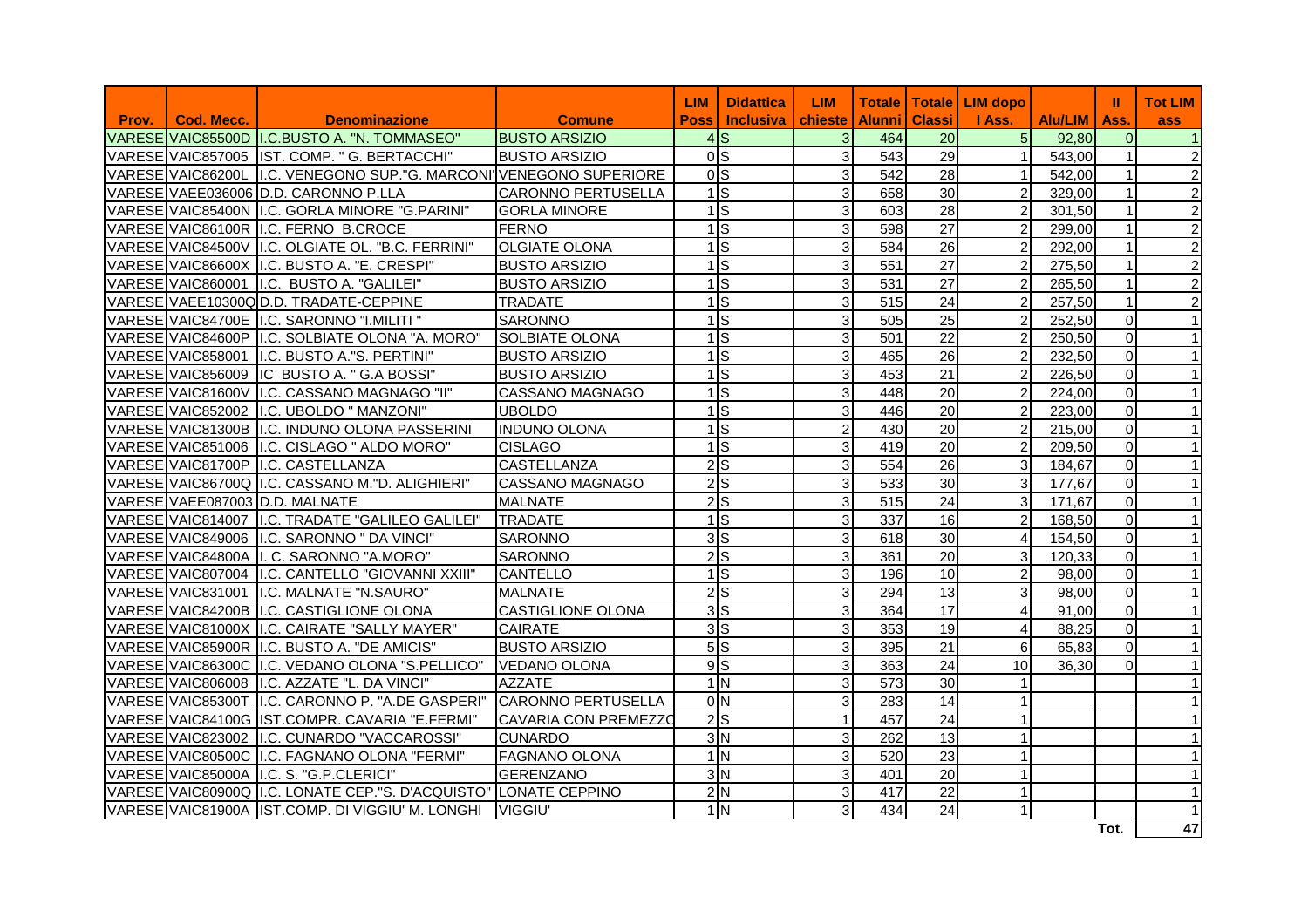|       |            |                                                                            |                            | <b>LIM</b>      | <b>Didattica</b> | <b>LIM</b>     | <b>Totale</b> | <b>Totale</b> | <b>LIM</b> dopo |         |             | <b>Tot LIM</b> |
|-------|------------|----------------------------------------------------------------------------|----------------------------|-----------------|------------------|----------------|---------------|---------------|-----------------|---------|-------------|----------------|
| Prov. | Cod. Mecc. | <b>Denominazione</b>                                                       | <b>Comune</b>              | <b>Poss</b>     | <b>Inclusiva</b> | chieste        | <b>Alunni</b> | <b>Classi</b> | I Ass.          | Alu/LIM | Ass.        | ass            |
|       |            | SONDRIO SOIC80400N I.C. DI PONTE V.NA                                      | <b>PONTE IN VALTELLINA</b> | 10 <sub>l</sub> |                  | 3              | 361           | 23            | 11              | 32.82   | $\Omega$    |                |
|       |            | SONDRIO SOEE01100V II CIRCOLO DIDATTICO MORBEGNOMORBEGNO                   |                            |                 | 1İS              | $\overline{2}$ | 416           | 21            | $\overline{2}$  | 208,00  | $\Omega$    |                |
|       |            | SONDRIO SOEE01900D CIRCOLO DIDATTICO                                       | TIRANO                     | 2lS             |                  | 3              | 583           | 34            | 3               | 194,33  | $\Omega$    |                |
|       |            | SONDRIO SOIC81600X I.C. DI NOVATE MEZZOLA                                  | <b>NOVATE MEZZOLA</b>      |                 | ∣ls              | 3              | 308           | 20            | $\overline{2}$  | 154,00  | $\Omega$    |                |
|       |            | SONDRIO SOEE00300X CIRCOLO DI BORMIO                                       | <b>BORMIO</b>              |                 | 4ls              | 3              | 757           | 43            | 5               | 151,40  | $\mathbf 0$ |                |
|       |            | SONDRIO SOIC81300C II. C. DI DELEBIO                                       | <b>DELEBIO</b>             |                 | $2$ $S$          | 3 <sub>l</sub> | 454           | 26            | 3               | 151,33  | $\Omega$    |                |
|       |            | SONDRIO SOIC80500D I.C. BERTACCHI - CHIAVENNA                              | <b>CHIAVENNA</b>           |                 | ı∣s              | 3              | 280           | 17            | $\overline{2}$  | 140,00  | $\mathbf 0$ |                |
|       |            | SONDRIOISOIC806009 II.C. GARIBALDI DI CHIAVENNA                            | <b>CHIAVENNA</b>           |                 | ls.              | 3              | 254           | 16            | $\overline{2}$  | 127,00  | $\Omega$    |                |
|       |            | SONDRIO SOIC814008 I.C. "GAVAZZENI" DI TALAMONA                            | <b>TALAMONA</b>            |                 | ∣ls              | 3 <sub>l</sub> | 249           | 11            | $\overline{c}$  | 124,50  | $\mathbf 0$ |                |
|       |            | SONDRIO SOEE00400Q CIRCOLO DI CHIAVENNA                                    | <b>CHIAVENNA</b>           |                 | 2S               | 3              | 349           | 19            | 3               | 116,33  | $\Omega$    |                |
|       |            | SONDRIOISOIC80900R II. C. DI TEGLIO                                        | TEGLIO                     |                 | $2$ $S$          | 3 <sup>1</sup> | 306           | 21            | 3               | 102,00  | $\Omega$    |                |
|       |            | SONDRIO SOIC807005 I.C. DI GROSOTTO                                        | GROSOTTO                   |                 | 1İS              | 3              | 197           | 11            | $\overline{a}$  | 98,50   | $\mathbf 0$ |                |
|       |            | SONDRIOISOIC815004 II.C. DI ARDENNO                                        | <b>ARDENNO</b>             | 3 <sub>S</sub>  |                  | 3 <sub>l</sub> | 330           | 23            | $\overline{4}$  | 82,50   | $\Omega$    |                |
|       |            | SONDRIO SOIC801006 II.C."G.FUMASONI" BERBENNO DI V. BERBENNO DI VALTELLINA |                            | 5S              |                  | 3              | 404           | 27            | 6               | 67,33   | $\Omega$    |                |
|       |            | SONDRIO SOIC81200L II. C. DI TRAONA                                        | <b>TRAONA</b>              |                 | 6lS              | 3 <sub>l</sub> | 285           | 16            | $\overline{7}$  | 40.71   | $\mathbf 0$ |                |
|       |            | SONDRIO SOIC808001 II. C. VENOSTA GROSIO                                   | <b>GROSIO</b>              |                 | 5S               | 3              | 196           | 10            | 6               | 32,67   | $\mathbf 0$ |                |
|       |            | SONDRIO SOEE01700T III CIRCOLO DI SONDRIO                                  | <b>SONDRIO</b>             | $13$ $S$        |                  | 3              | 372           | 25            | 14              | 26,57   | $\Omega$    |                |
|       |            | SONDRIOISOEE015006 II CIRCOLO DI SONDRIO                                   | <b>SONDRIO</b>             | $18$ $S$        |                  | $\overline{3}$ | 449           | 26            | 19              | 23,63   | $\Omega$    |                |
|       |            | SONDRIO SOIC802002 II.C. DI CHIESA VALMALENCO                              | CHIESA IN VALMALENCO       | 12N             |                  | 3              | 280           | 17            |                 |         |             |                |
|       |            | SONDRIO SOIC81100R I.C. DI COSIO VALTELLINO                                | COSIO VALTELLINO           | 2N              |                  | 3              | 221           | 14            |                 |         |             |                |
|       |            | SONDRIO SOIC80300T I.C. DI LIVIGNO                                         | LIVIGNO                    |                 | 0 <sub>S</sub>   |                | 434           | 25            |                 |         |             |                |
|       |            | SONDRIOISOEE010003 II CIRCOLO DI MORBEGNO                                  | <b>MORBEGNO</b>            |                 | 1 IN             | 3              | 322           | 16            |                 |         |             |                |
|       |            | SONDRIO SOIC810001   I.C. DI SONDALO                                       | SONDALO                    |                 | 1İS              |                | 194           | 10            |                 |         |             |                |
|       |            | SONDRIO SOEE016002 III CIRCOLO DI SONDRIO                                  | <b>SONDRIO</b>             |                 | 1İS              |                | 411           | 24            |                 |         |             |                |
|       |            | SONDRIO SOMM02000L F. SASSI - L. TORELLI-SONDRIO                           | <b>SONDRIO</b>             | $\Omega$        |                  | $\mathbf{3}$   |               |               |                 |         |             |                |
|       |            |                                                                            |                            |                 |                  |                |               |               |                 |         | Tot.        | 25             |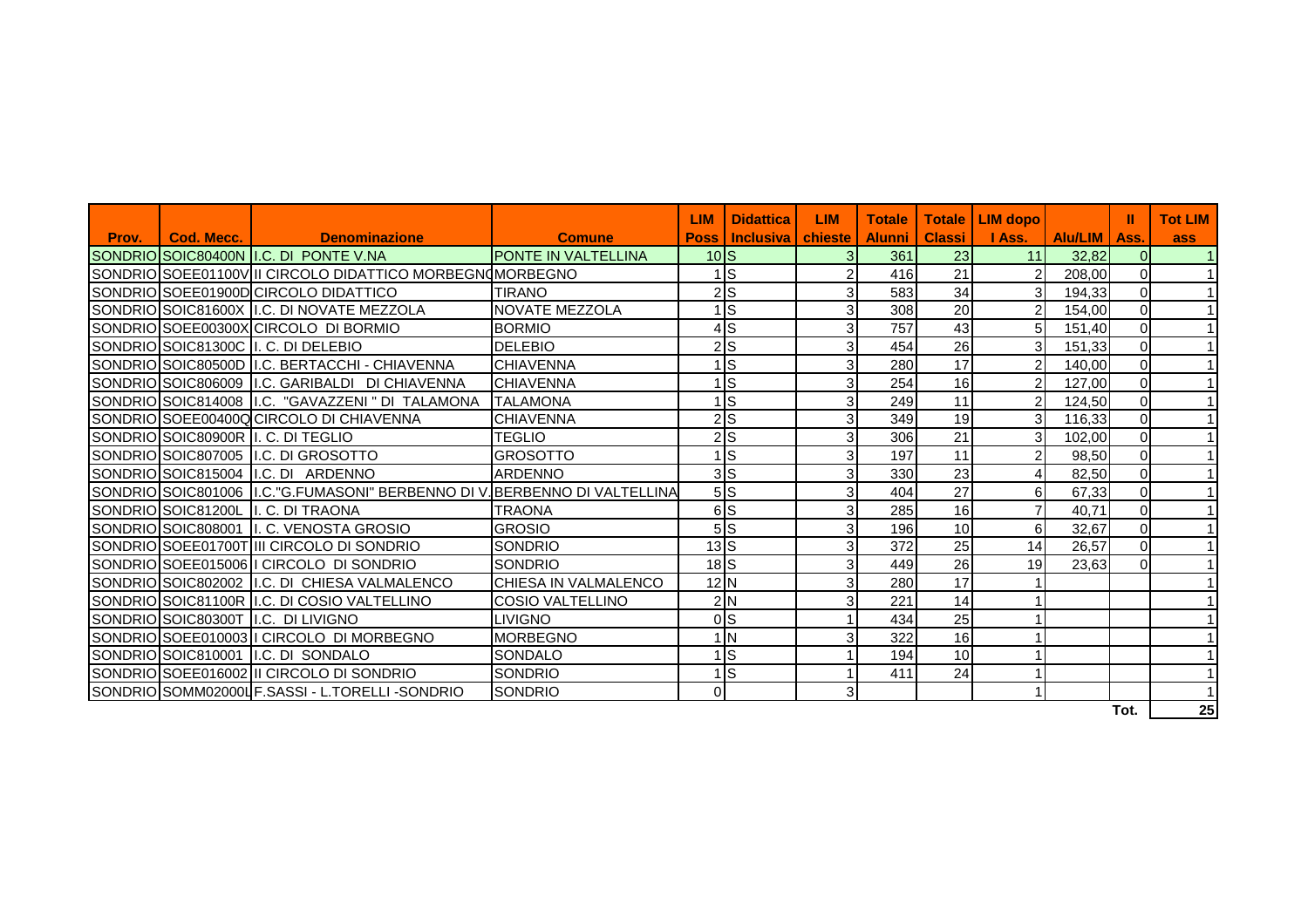|       |                                  |                                                               |                                   | <b>LIM</b>                    | <b>Didattica</b> | <b>LIM</b>     | <b>Totale</b> |                 | Totale   LIM dopo |                | Ш              | <b>Tot LIM</b> |
|-------|----------------------------------|---------------------------------------------------------------|-----------------------------------|-------------------------------|------------------|----------------|---------------|-----------------|-------------------|----------------|----------------|----------------|
| Prov. | Cod. Mecc.                       | <b>Denominazione</b>                                          | <b>Comune</b>                     | <b>Poss</b>                   | <b>Inclusiva</b> | chieste        | <b>Alunni</b> | <b>Classi</b>   | I Ass.            | <b>Alu/LIM</b> | Ass.           | <b>ass</b>     |
|       |                                  | MANTOVA MIC81600D I.C. SAN GIORGIO DI MN                      | <b>SAN GIORGIO DI MANTOVA</b>     | $2\text{S}$                   |                  | 3              | 459           | 22              | 3                 | 153,00         | $\overline{0}$ | $\vert$ 1      |
|       |                                  | MANTOVA MIC805003 ISTITUTO COMPRENSIVO GOITO                  | <b>GOITO</b>                      | ols                           |                  | $\mathbf{3}$   | 417           | 22              | $\mathbf{1}$      | 417,00         | $\mathbf{1}$   | $\overline{2}$ |
|       |                                  | MANTOVA MNIC83700E II.C- MONZAMBANO E PONTI SUL MI MONZAMBANO |                                   | 0 <sub>s</sub>                |                  | $\mathbf{3}$   | 306           | 16              | $\mathbf{1}$      | 306.00         | $\mathbf 1$    | 2              |
|       |                                  | MANTOVA MNIC812006 I.C. CURTATONE                             | <b>CURTATONE</b>                  | $\overline{1}$ s              |                  | 3              | 602           | 35              | 2                 | 301.00         | 1              | $\overline{2}$ |
|       |                                  | MANTOVA MNIC82400C I.C. SUZZARA "IL MILIONE"                  | <b>SUZZARA</b>                    | $1$ S                         |                  | $\mathbf{3}$   | 590           | 26              | $\overline{2}$    | 295,00         | $\overline{1}$ | $\overline{2}$ |
|       |                                  | MANTOVA MNIC82900G I.C. MANTOVA 2                             | <b>MANTOVA</b>                    | $2$ <sub>S</sub>              |                  | $\mathbf{3}$   | 825           | 44              | 3                 | 275,00         |                | $\overline{2}$ |
|       |                                  | MANTOVA MIC80800E I.C. CASTIGLIONE STIVIERE 1                 | CASTIGLIONE DELLE STIVIERE        | 1 <sup>s</sup>                |                  | $\mathbf{3}$   | 525           | 24              | $\overline{2}$    | 262,50         | $\mathbf 1$    | $\overline{2}$ |
|       | MANTOVA MNIC81000E I.C. VIRGILIO |                                                               | <b>VIRGILIO</b>                   | $\overline{1}$ s              |                  | $\mathbf{3}$   | 514           | 24              | 2                 | 257,00         | $\overline{1}$ | $\overline{2}$ |
|       |                                  | MANTOVA MNEE004009 DIREZIONE DIDATTICA ASOLA                  | <b>ASOLA</b>                      | $1$ S                         |                  | $\mathbf{3}$   | 506           | 24              | $\overline{2}$    | 253,00         | $\Omega$       | $\mathbf{1}$   |
|       |                                  | MANTOVA MNEE04900V DD PORTO MANTOVANO                         | PORTO MANTOVANO                   | 1 <sup>s</sup>                |                  | $\mathbf{3}$   | 466           | 21              | $\overline{2}$    | 233,00         | $\overline{0}$ | $\overline{1}$ |
|       |                                  | MANTOVA MNIC82800Q I.C. MANTOVA 1                             | <b>MANTOVA</b>                    | 1 <sup>s</sup>                |                  | $\mathbf{3}$   | 455           | 26              | $\overline{2}$    | 227,50         | $\overline{0}$ | $\vert$ 1      |
|       |                                  | MANTOVA MIC80100Q I.C. CANNETO SULL'OGLIO                     | <b>CANNETO SULL'OGLIO</b>         | 1 <sup>s</sup>                |                  | 3              | 448           | 25              | $\overline{2}$    | 224.00         | $\overline{0}$ | $\vert$ 1      |
|       |                                  | MANTOVA MNIC818005 I.C. ROVERBELLA                            | ROVERBELLA                        | $1$ S                         |                  | $\mathbf{3}$   | 405           | 21              | $\overline{2}$    | 202,50         | $\overline{0}$ | $\overline{1}$ |
|       |                                  | MANTOVA MIC821001 I.C. QUISTELLO                              | QUISTELLO                         | $1$ S                         |                  | $\mathbf{3}$   | 402           | 23              | $\overline{2}$    | 201,00         | $\overline{0}$ | $\vert$ 1      |
|       |                                  | MANTOVA MNIC817009 I.C. CASTELDARIO                           | <b>CASTEL D'ARIO</b>              | 1 <sup>s</sup>                |                  | $\mathbf{3}$   | 393           | 20              | $\overline{2}$    | 196,50         | $\overline{0}$ | $\overline{1}$ |
|       |                                  | MANTOVA MNIC820005 I.C. OSTIGLIA                              | <b>OSTIGLIA</b>                   | $\overline{2}$ s              |                  | $\mathbf{3}$   | 554           | 31              | $\overline{3}$    | 184,67         | $\overline{0}$ | $\vert$ 1      |
|       |                                  | MANTOVA MIC825008 I.C. SUZZARA I?                             | <b>SUZZARA</b>                    | $\overline{2}$ s              |                  | $\mathbf{3}$   | 552           | $\overline{25}$ | $\overline{3}$    | 184,00         | $\Omega$       | $\mathbf{1}$   |
|       |                                  | MANTOVA MNIC82300L I.C. BOZZOLO                               | <b>BOZZOLO</b>                    | 1 <sup>S</sup>                |                  | $\mathbf{3}$   | 366           | 23              | $\overline{2}$    | 183,00         | $\overline{0}$ | $\vert$ 1      |
|       |                                  | MANTOVA MIC80600V ISTITUTO COMPR. GUIDIZZOLO                  | <b>GUIDIZZOLO</b>                 | $2$ <sub>S</sub>              |                  | $\mathbf{3}$   | 498           | 24              | $\overline{3}$    | 166,00         | $\overline{0}$ | $\vert$ 1      |
|       |                                  | MANTOVA MNIC83200B II. C. PEGOGNAGA                           | PEGOGNAGA                         | $\overline{1}$ s              |                  | $\mathbf{3}$   | 327           | 16              | $\overline{2}$    | 163,50         | $\overline{0}$ | $\overline{1}$ |
|       |                                  | MANTOVA MNIC82700X I.C. CASTELLUCCHIO                         | CASTELLUCCHIO                     | $\overline{2}$ s              |                  | $\mathbf{3}$   | 484           | 26              | $\overline{3}$    | 161,33         | $\overline{0}$ | $\overline{1}$ |
|       |                                  | MANTOVA MNIC82200R I.C. SERMIDE                               | <b>SERMIDE</b>                    | $1$ S                         |                  | $\mathbf{3}$   | 300           | 18              | $\overline{2}$    | 150,00         | $\overline{0}$ | $\mathbf{1}$   |
|       |                                  | MANTOVA MIC834003 I. C. SAN BENEDETTO PO                      | SAN BENEDETTO PO                  | 1 <sup>s</sup>                |                  | $\overline{c}$ | 282           | 14              | 2                 | 141,00         | $\overline{0}$ | $\vert$ 1      |
|       |                                  | MANTOVA MNEE012008 DIREZ. DID. CASTEL GOFFREDO                | <b>CASTEL GOFFREDO</b>            | 5S                            |                  | $\overline{2}$ | 788           | 36              | $6 \overline{6}$  | 131,33         | $\overline{0}$ | $\overline{1}$ |
|       | MANTOVA MNIC80000X I.C. ASOLA    |                                                               | <b>ASOLA</b>                      | $1$ S                         |                  | 3              | 241           | 16              | 2                 | 120.50         | $\Omega$       | $\mathbf{1}$   |
|       |                                  | MANTOVA MIC81500N I.C. RONCOFERRARO                           | <b>RONCOFERRARO</b>               | $4$ S                         |                  | $\mathbf{3}$   | 432           | 24              | 5 <sub>5</sub>    | 86,40          | $\overline{0}$ | $\overline{1}$ |
|       |                                  | MANTOVA MNIC83100G I.C. VIADANA "PARAZZI"                     | <b>VIADANA</b>                    | $\overline{2}$ s              |                  | $\mathbf{3}$   | 214           | 12              | $\mathbf{3}$      | 71,33          | $\overline{0}$ | $\vert$ 1      |
|       |                                  | MANTOVA MNIC813002 I.C. PORTO MANT. NO                        | PORTO MANTOVANO                   | 5S                            |                  | 3              | 267           | 12              | $6 \mid$          | 44,50          | $\overline{0}$ | $\mathbf{1}$   |
|       |                                  | MANTOVA MIC81100A I.C. BAGNOLO SAN VITO                       | <b>BAGNOLO SAN VITO</b>           | 1 <sub>N</sub>                |                  | $\overline{3}$ | 364           | 18              |                   |                |                | $\overline{1}$ |
|       |                                  | MANTOVA MIC80300B I. C. CASTEL GOFFREDO                       | <b>CASTEL GOFFREDO</b>            | $1$ <sub>S</sub>              |                  | $\mathbf{1}$   | 89            | 5               |                   |                |                | $\mathbf{1}$   |
|       |                                  | MANTOVA MIC80700P I.C. CASTIGLIONE STIVIERE II                | <b>CASTIGLIONE DELLE STIVIERE</b> | $0\overline{N}$               |                  | $\overline{2}$ | 504           | 21              | $\overline{1}$    |                |                | $\vert$ 1      |
|       |                                  | MANTOVA MIC80200G I. C. CERESARA                              | <b>CERESARA</b>                   | $\overline{O}$ $\overline{N}$ |                  | $\mathbf{3}$   | 446           | 22              | $\mathbf{1}$      |                |                | $\vert$ 1      |
|       |                                  | MANTOVA MIC83500V I. C. GONZAGA                               | <b>GONZAGA</b>                    | 0 <sup>1</sup> N              |                  | $\overline{3}$ | 428           | $\overline{21}$ |                   |                |                | $\mathbf{1}$   |
|       |                                  | MANTOVA MNIC83600P I.C. MANTOVA 3                             | <b>MANTOVA</b>                    | 2N                            |                  | $\mathbf{3}$   | 501           | 27              | $\overline{1}$    |                |                | $\overline{1}$ |
|       |                                  | MANTOVA MIC81400T IST. COMPR. MARMIROLO                       | <b>MARMIROLO</b>                  | 0 <sub>N</sub>                |                  | $\mathbf{3}$   | 322           | 17              | $\mathbf{1}$      |                |                | $\vert$ 1      |
|       | MANTOVA MNIC833007 I. C. MOGLIA  |                                                               | <b>MOGLIA</b>                     | 1 <sub>N</sub>                |                  | $\mathbf{3}$   | 290           | 14              |                   |                |                | $\mathbf{1}$   |
|       |                                  | MANTOVA MNIC819001 I.C. POGGIO RUSCO                          | POGGIO RUSCO                      | ols                           |                  | $\mathbf{1}$   | 485           | 26              | $\mathbf{1}$      |                |                | $\vert$ 1      |
|       |                                  | MANTOVA MIC826004 ISTITUTO COMPRENSIVO RODIGO                 | <b>RODIGO</b>                     | 1 IN                          |                  | $\mathbf{3}$   | 368           | 23              | 1                 |                |                | $\vert$ 1      |
|       |                                  | MANTOVA MNEE062009 DIREZIONE DIDATTICA VIADANA                | VIADANA                           | 1 <sub>N</sub>                |                  | $\mathbf{3}$   | 540           | 25              |                   |                |                | $\vert$ 1      |
|       |                                  | MANTOVA MINIC83000Q I.C. DOSOLO POMPONESCO VIADAN VIADANA     |                                   | $1\overline{\text{N}}$        |                  | $\mathbf{3}$   | 440           | 25              | $\mathbf{1}$      |                |                | $\vert$ 1      |
|       |                                  | MANTOVA MIC804007 I.C. VOLTA MANT.NA                          | <b>VOLTA MANTOVANA</b>            | 0 <sup>1</sup> N              |                  | 3              | 351           | 17              | $\mathbf{1}$      |                |                | $\mathbf{1}$   |
|       |                                  |                                                               |                                   |                               |                  |                |               |                 |                   |                | Tot.           | 48             |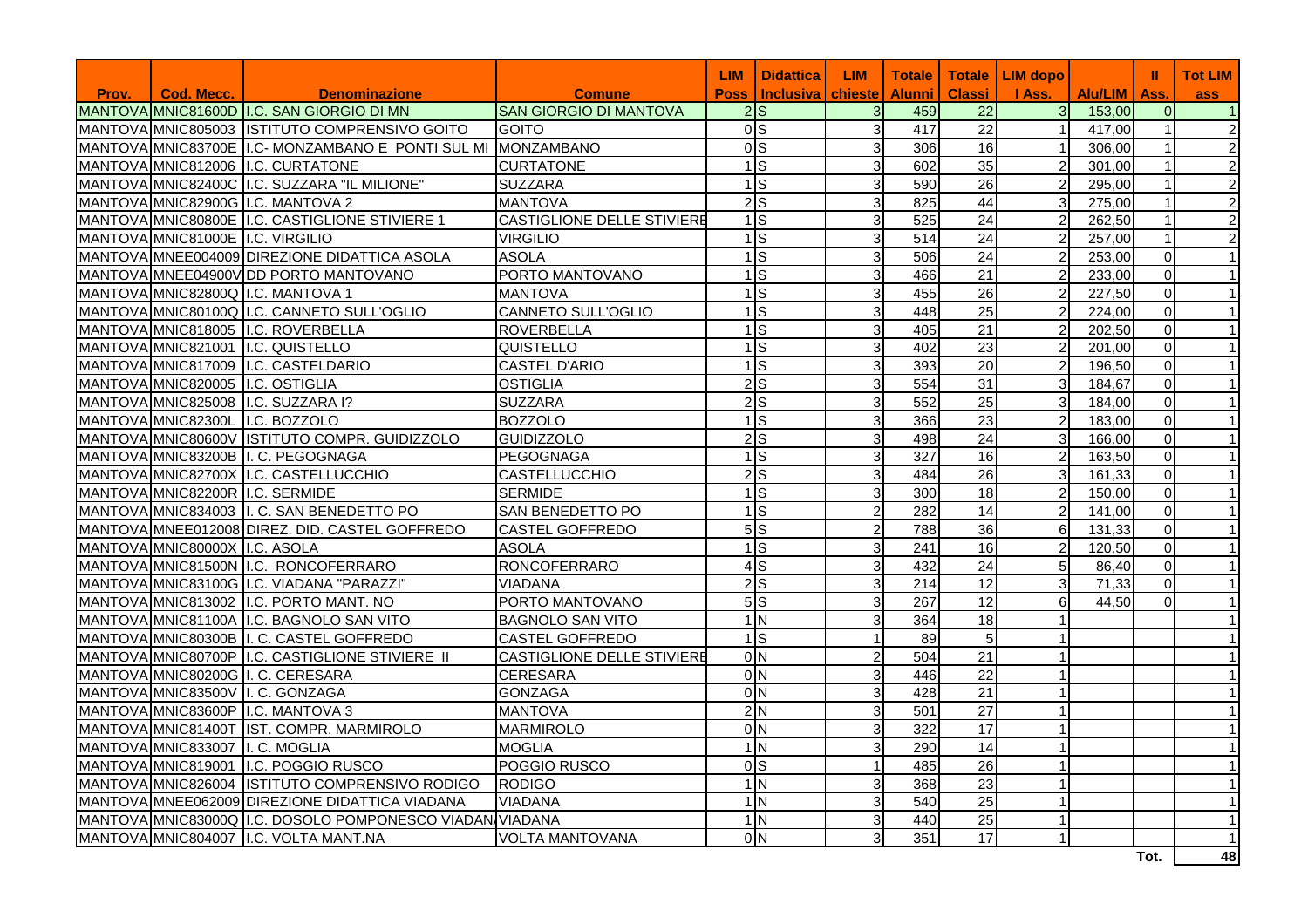|                              |                                                                            |                               | <b>LIM</b>      | <b>Didattica</b> | <b>LIM</b>     |               |               | Totale   Totale   LIM dopo |         | Ш              | <b>Tot LIM</b> |
|------------------------------|----------------------------------------------------------------------------|-------------------------------|-----------------|------------------|----------------|---------------|---------------|----------------------------|---------|----------------|----------------|
| <b>Prov.</b>   Cod. Mecc.    | <b>Denominazione</b>                                                       | <b>Comune</b>                 |                 | Poss   Inclusiva | chieste        | <b>Alunni</b> | <b>Classi</b> | I Ass.                     | Alu/LIM | Ass.           | ass            |
| PAVIA PVEE00500ACD III PAVIA |                                                                            | <b>PAVIA</b>                  |                 | $2\text{S}$      | 3 <sup>1</sup> | 898           | 42            | 3 <sup>1</sup>             | 299,33  | $\mathbf{1}$   | $\overline{2}$ |
|                              | PAVIA PVEE01800CCD "LUIGI G. POMA" GARLASCO                                | <b>GARLASCO</b>               |                 | 0 <sub>s</sub>   | 3 <sup>1</sup> | 930           | 47            | $\mathbf{1}$               | 930,00  | 1              | $\overline{2}$ |
|                              | PAVIA PVEE02600B VIA MONTEBELLO - STRADELLA                                | <b>STRADELLA</b>              |                 | 0 <sub>s</sub>   | 3 <sup>1</sup> | 634           | 29            | 1                          | 634,00  | 1 <sup>1</sup> | $\overline{2}$ |
|                              | PAVIA PVEE03400A 1^ C.D. VIGEVANO - RAMELLA -                              | <b>VIGEVANO</b>               |                 | $1$ S            | 3              | 888           | 40            | $\overline{c}$             | 444.00  | 1 <sup>1</sup> | $\overline{2}$ |
|                              | PAVIA PVEE001003 CD 1 CARDUCCI PAVIA                                       | <b>PAVIA</b>                  |                 | $2\overline{S}$  | 3              | 963           | 46            | $\overline{3}$             | 321,00  | $\mathbf{1}$   | $\overline{2}$ |
|                              | PAVIA PVIC80300L CARLO DEL PRETE                                           | CASSOLNOVO                    |                 | 1 <sup>s</sup>   | 3              | 608           | 29            | $\overline{c}$             | 304,00  | $\mathbf{1}$   | $\overline{2}$ |
|                              | PAVIA PVEE013009 CD CIRCOLO DIDATTICO CASTEGGIOCASTEGGIO                   |                               |                 | ls.              | 3              | 545           | 29            | $\overline{c}$             | 272,50  | $\mathbf{1}$   | $\overline{2}$ |
|                              | PAVIA PVIC801001 CHIGNOLO PO                                               | <b>CHIGNOLO PO</b>            |                 | $1$ S            | 3              | 539           | 30            | $\overline{2}$             | 269,50  | 1 <sup>1</sup> | $\overline{2}$ |
|                              | PAVIA PVEE01100N VIA EMILIA - BRONI                                        | <b>BRONI</b>                  |                 | $1$ S            | 3              | 501           | 25            | $\overline{c}$             | 250,50  | $\overline{0}$ | $\vert$ 1      |
|                              | PAVIA PVEE03900DCD 2 CIRCOLO DE AMICIS VOGHERA VOGHERA                     |                               |                 | S                | 3              | 499           | 25            | $\overline{c}$             | 249,50  | $\overline{0}$ | $\vert$ 1      |
|                              | PAVIA PVIC813007 IC VIA NOVARIA - VILLANTERIO                              | <b>VILLANTERIO</b>            |                 | $2$ <sub>S</sub> | 3              | 733           | 41            | $\overline{3}$             | 244,33  | $\overline{0}$ | $\vert$ 1      |
|                              | PAVIA PVEE04000NCD III VOGHERA L. DA VINCI                                 | <b>VOGHERA</b>                |                 | ls               | 3              | 461           | 24            | $\overline{2}$             | 230,50  | $\Omega$       | $\vert$ 1      |
|                              | PAVIA PVIC80200R G. E G. ROBECCHI                                          | <b>GAMBOLO'</b>               |                 | $2$ <sub>S</sub> | 3              | 651           | 30            | $\overline{3}$             | 217,00  | $\overline{0}$ | $\vert$ 1      |
|                              | PAVIA PVIC81000Q IC "P"FERRARI - VARZI                                     | <b>VARZI</b>                  |                 | ols              | 3              | 215           | 14            | $\mathbf{1}$               | 215,00  | $\overline{0}$ | $\vert$ 1      |
|                              | PAVIA PVIC80900G IC M. MONTANARI-SANNAZZARO                                | SANNAZZARO DE' BURGONDI       |                 | $1$ S            | 3              | 424           | 23            | $\overline{2}$             | 212,00  | $\overline{0}$ | $\vert$ 1      |
|                              | PAVIA PVEE03300E3 C.D. VIGEVANO - DE AMICIS -                              | <b>VIGEVANO</b>               |                 | 3S               | 3              | 795           | 36            |                            | 198.75  | $\overline{0}$ | $\vert$ 1      |
|                              | PAVIA PVIC806004 IC CERTOSA DI PAVIA                                       | <b>CERTOSA DI PAVIA</b>       |                 | 3S               | 3              | 781           | 39            |                            | 195,25  | $\Omega$       | $\vert$ 1      |
|                              | PAVIA PVEE021008 CORSO ITALIA 35                                           | <b>MEDE</b>                   |                 | $2$ <sub>S</sub> | 3              | 566           | 30            | 3                          | 188,67  | $\overline{0}$ | $\vert$ 1      |
|                              | PAVIA PVIC814003 BELGIOIOSO                                                | <b>BELGIOIOSO</b>             |                 | 3S               | 3              | 606           | 31            | $\overline{4}$             | 151,50  | $\overline{0}$ | $\vert$ 1      |
|                              | PAVIA PVIC81100G IST. COMPRENSIVO RIVANAZZANO RIVANAZZANO                  |                               |                 | $2$ <sub>s</sub> | 3              | 401           | 25            | $\overline{3}$             | 133,67  | $\overline{0}$ | $\vert$ 1      |
|                              | PAVIA PVIC80700X G. LASAGNA - VALLE LOMELLINA                              | VALLE LOMELLINA               |                 | $\mathsf{S}$     | 3              | 267           | 17            | $\overline{2}$             | 133,50  | $\overline{0}$ | $\vert$ 1      |
|                              | PAVIA PVEE030003 CD PIAZZA I MAGGIO - VIDIGULFO                            | <b>VIDIGULFO</b>              | Δ               | ls               | 3              | 614           | 31            | 5                          | 122,80  | $\overline{0}$ | $\vert$ 1      |
|                              | PAVIA PVIC81500V I.C. VIA PAVIA - SIZIANO                                  | <b>SIZIANO</b>                |                 | $2$ <sub>S</sub> | 3              | 359           | 15            | $\overline{3}$             | 119,67  | $\overline{0}$ | $\vert$ 1      |
|                              | PAVIA PVIC81600P SAN MARTINO SICCOMARIO                                    | <b>SAN MARTINO SICCOMARIO</b> |                 | $2$ <sub>s</sub> | 3              | 338           | 15            | $\overline{3}$             | 112,67  | $\overline{0}$ | $\vert$ 1      |
|                              | PAVIA PVEE022004 DIREZIONE DIDATTICA - MORTARA                             | <b>MORTARA</b>                | 10 <sub>S</sub> |                  | 3              | 859           | 40            | 11                         | 78,09   | $\Omega$       | $\vert$ 1      |
|                              | PAVIA PVEE02000C VIA BERTOL BRECHT 1- LANDRIANO LANDRIANO                  |                               | $11$ S          |                  | 3              | 537           | 27            | 12                         | 44,75   | $\Omega$       | $\vert$ 1      |
|                              | PAVIA PVEE01000T PIAZZA CHIESA - BRESSANA BOTT.                            | <b>BRESSANA BOTTARONE</b>     |                 | 3N               | 3              | 615           | 36            |                            |         |                | $\vert$ 1      |
|                              | PAVIA PVIC805008 EMANUELE F.DI SAVOIA-CASORATE CASORATE PRIMO              |                               |                 | 4N               | 3              | 676           | 30            |                            |         |                | $\vert$ 1      |
|                              | PAVIA PVIC81200B IC A. MANZONI CAVA MANARA                                 | <b>CAVA MANARA</b>            |                 | 2N               | 3              | 582           | 33            |                            |         |                | $\vert$ 1      |
|                              | PAVIA PVIC80400C A. MASSAZZA - MEDE                                        | <b>MEDE</b>                   |                 | 1 <sub>N</sub>   | 3              | 83            | 5             |                            |         |                | $\vert$ 1      |
|                              | PAVIA PVEE00400EC.D. A.NEGRI 4 PAVIA                                       | <b>PAVIA</b>                  |                 | 7N               | 3              | 776           | 35            |                            |         |                | $\vert$ 1      |
|                              | PAVIA PVEE00200V CD 2 GABELLI PAVIA                                        | <b>PAVIA</b>                  |                 | 2N               | $\mathbf{1}$   | 404           | 20            |                            |         |                | $\vert$ 1      |
|                              | PAVIA PVIC80800Q IC ISTITUTO COMPRENSIVO ROBBIO ROBBIO                     |                               |                 | 0 <sup>IN</sup>  | 3              | 451           | 25            |                            |         |                | $\vert$ 1      |
|                              | PAVIA PVIC800005 IST. COMPR. SANTA MARIA VERSA     SANTA MARIA DELLA VERSA |                               |                 | $\overline{2}$ s | $\mathbf{1}$   | 365           | 22            |                            |         |                | $\vert$ 1      |
|                              | PAVIA PVEE03200P2" C.D. VIGEVANO REG.MARGHERITA VIGEVANO                   |                               |                 | 2N               | 3 <sup>1</sup> | 926           | 39            |                            |         |                | $\vert$ 1      |
|                              | PAVIA PVEE03800N 1" C.D. VOGHERA D. ALIGHIERI -                            | <b>VOGHERA</b>                |                 | 4N               | 3              | 684           | 34            |                            |         |                | $\vert$ 1      |
|                              |                                                                            |                               |                 |                  |                |               |               |                            |         | Tot.           | 44             |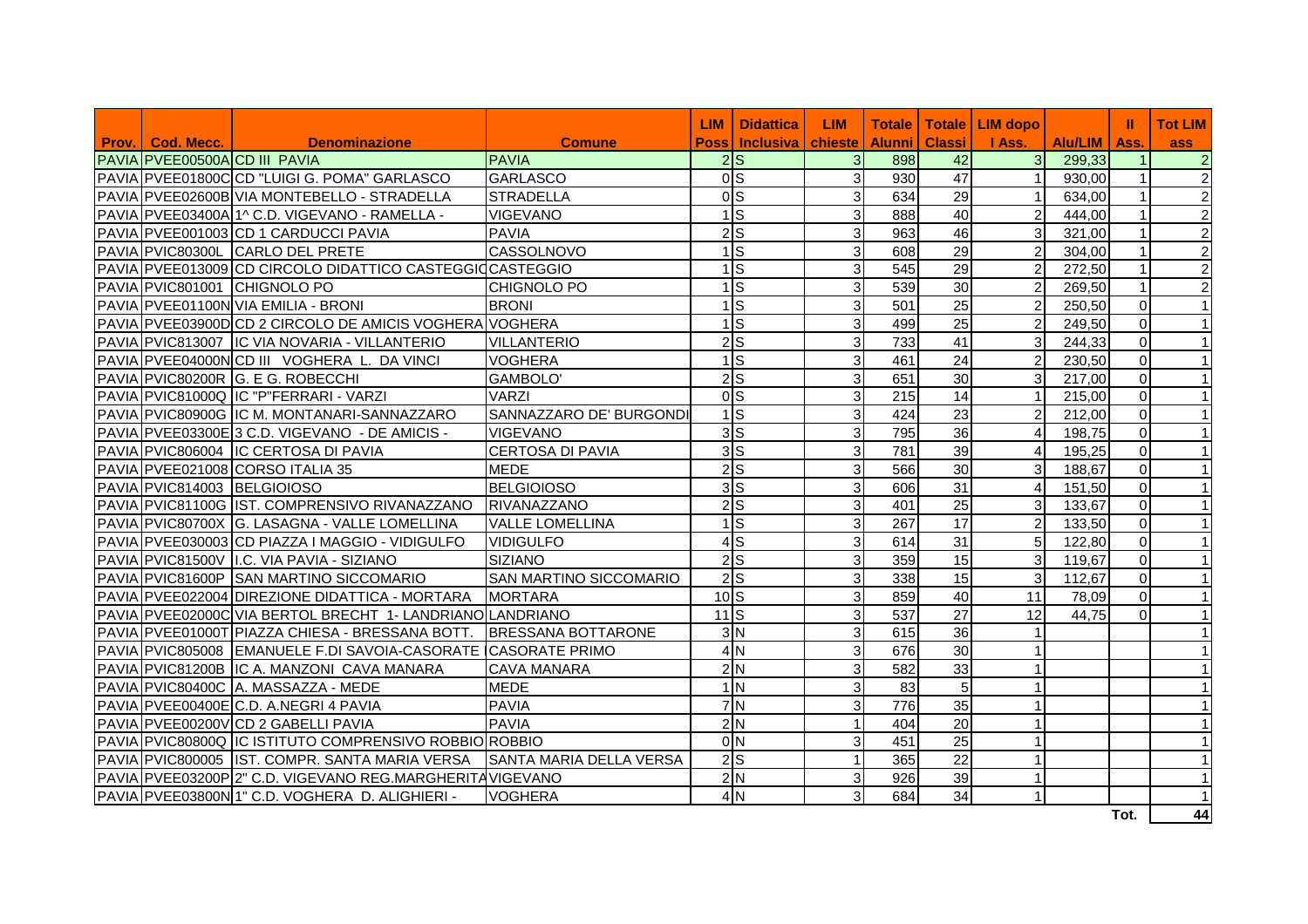|             |            |                                                                          |                               | <b>LIM</b>   | <b>Didattica</b>                      | <b>LIM</b> | <b>Totale</b> | <b>Totale</b>   | LIM dopo        |           | Ш        | <b>Tot LIM</b> |
|-------------|------------|--------------------------------------------------------------------------|-------------------------------|--------------|---------------------------------------|------------|---------------|-----------------|-----------------|-----------|----------|----------------|
| Prov.       | Cod. Mecc. | <b>Denominazione</b>                                                     | <b>Comune</b>                 | <b>Poss</b>  | <b>Inclusiva   chieste   Alunni  </b> |            |               | Classi I        | I Ass.          | Alu/LIM I | Ass.     | ass            |
| <b>LODI</b> |            | LOEE00700XCD 2? CIRCOLO                                                  | <b>LODI</b>                   |              | ١lS                                   |            | 668           | 32 <sub>l</sub> |                 | 334,00    |          |                |
|             |            | LODI LOIC800003 ISTITUTO COMPRENSIVO F. FELLINI TAVAZZANO CON VILLAVESCO |                               |              | 0S                                    |            | 454           | 23 <sub>l</sub> |                 | 454.00    |          |                |
|             |            | LODI LOIC805006 ISTITUTO COMPRENSIVO                                     | <b>IZELO BUON PERSICO</b>     |              | Is                                    |            | 512           | 26              |                 | 256,00    |          |                |
|             |            | LODI LOIC80800N I.C.C. "R.FUSARI"                                        | <b>CASTIGLIONE D'ADDA</b>     |              | IS                                    |            | 431           | 23              |                 | 215,50    |          |                |
|             |            | LODI LOEE00400CS.F.CABRINI I CIRCOLO / LODI                              | <b>LODI</b>                   |              | 2S                                    |            | 633           | 32              |                 | 211,00    |          |                |
|             |            | LODI LOIC80300E GRAMSCI - LODI VECCHIO                                   | LODI VECCHIO                  |              | IS                                    |            | 333           | 16 <sup>1</sup> |                 | 166,50    |          |                |
|             |            | LODI LOEE01600PD.D. S. ANGELO COLLODI                                    | <b>ISANT'ANGELO LODIGIANO</b> |              | 3S                                    |            | 611           | 33              |                 | 152,75    |          |                |
|             |            | LODI LOEE001001 V.LE CAPPUCCINI, 63                                      | <b>ICASALPUSTERLENGO</b>      |              | 4S                                    |            | 684           | 31              | 51              | 136,80    |          |                |
|             |            | LODI LOEE01500VDIREZ.DIDATT. STATALE-SOMAGLIA SOMAGLIA                   |                               |              | 5S                                    |            | 632           | 36              | 61              | 105,33    | $\Omega$ |                |
|             |            | LODI LOIC80200P A.GRAMSCI MULAZZANO                                      | <b>MULAZZANO</b>              |              | 4S                                    |            | 510           | 25 <sub>l</sub> | 51              | 102,00    | $\Omega$ |                |
|             |            | LODI LOEE01100GCD IV CIRCOLO DI LODI                                     | <b>LODI</b>                   |              | 8S                                    |            | 473           | 26              | 91              | 52,56     | $\Omega$ |                |
|             |            | LODI LOEE00900G III CIRCOLO / LODI                                       | <b>LODI</b>                   | $13\text{S}$ |                                       |            | 596           | 30 <sup>1</sup> | 14 <sub>1</sub> | 42,57     |          |                |
|             |            | LODI LOIC80100V   "FRANCESCO CAZZULANI"                                  | <b>LODI</b>                   |              | 5 S                                   |            | 178I          | 10 <sup>1</sup> | 61              | 29,67     |          |                |
|             |            | LODI LOIC80700T MARIA SCOGLIO                                            | <b>LIVRAGA</b>                |              | 1N                                    |            | 347           | 20 <sup>1</sup> |                 |           |          |                |
|             |            | LODI LOIC806002 ISTITUTO COMPRENSIVO COMPLET (MALEO                      |                               |              | 1 IN                                  |            | 403           | 25              |                 |           |          |                |

**Tot. 18**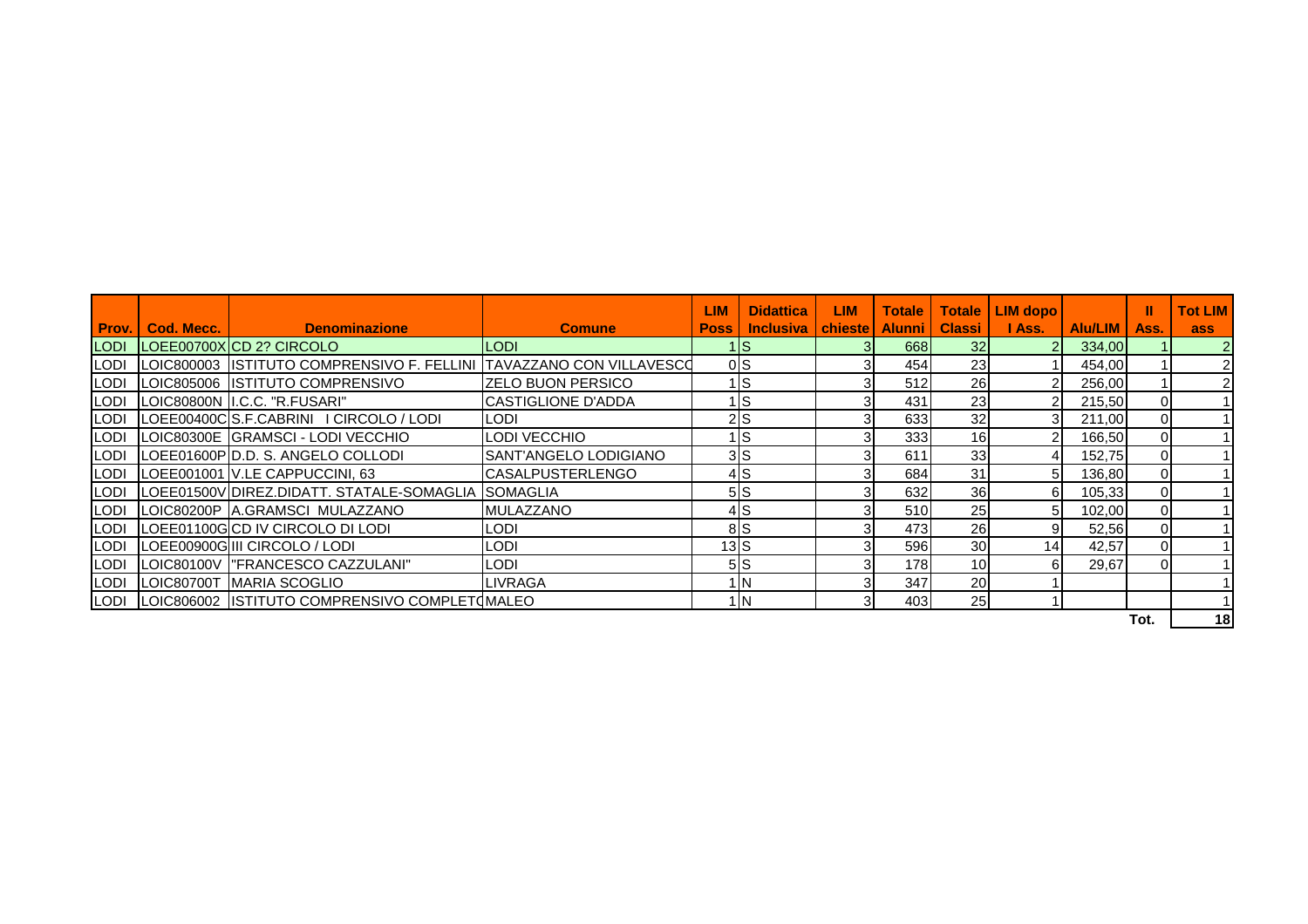|       |                           |                                                              |                            | <b>LIM</b> | <b>Didattica</b>       | <b>LIM</b>     | <b>Totale</b> | <b>Totale</b>   | LIM dopo       |         | Ш           | <b>Tot LIM</b> |
|-------|---------------------------|--------------------------------------------------------------|----------------------------|------------|------------------------|----------------|---------------|-----------------|----------------|---------|-------------|----------------|
| Prov. | <b>Cod. Mecc.</b>         | <b>Denominazione</b>                                         | <b>Comune</b>              | Poss l     | <b>Inclusiva</b>       | chieste l      | <b>Alunni</b> | <b>Classi</b>   | I Ass.         | Alu/LIM | Ass.        | ass            |
|       |                           | LECCOLCIC807004 IC CASSAGO                                   | <b>CASSAGO BRIANZA</b>     |            | $1\text{S}$            | 3 <sup>l</sup> | 258           | 15              | $\overline{2}$ | 129,00  | $\Omega$    |                |
|       |                           | LECCOLCIC823002 DI CALOLZIOCORTE                             | <b>CALOLZIOCORTE</b>       |            | <sub>0</sub> S         | 3              | 414           | 25              |                | 414,00  |             |                |
|       |                           | LECCOLCIC81200G DI VALMADRERA                                | <b>VALMADRERA</b>          |            | <sub>0</sub> S         | $\overline{3}$ | 365           | 19              |                | 365,00  |             | 2              |
|       |                           | LECCOLCEE015005 DIREZIONE DIDATTICA MISSAGLIA                | <b>MISSAGLIA</b>           |            | ls                     | $\overline{3}$ | 600           | 34              | $\overline{2}$ | 300,00  |             |                |
|       |                           | LECCOLCEE00500ECASATENOVO                                    | <b>CASATENOVO</b>          |            | ls.                    | $\overline{3}$ | 561           | 29              | 2              | 280,50  |             | $\overline{c}$ |
|       |                           | LECCOLCIC814007 CERNUSCO LOMBARDONE                          | <b>CERNUSCO LOMBARDONE</b> |            | 2S                     | 3 <sup>1</sup> | 776           | 39              | 3              | 258,67  |             |                |
|       |                           | LECCOLCIC80400L ICS A. VOLTA MANDELLO                        | <b>MANDELLO DEL LARIO</b>  |            | ls.                    | 3              | 504           | 23              | $\overline{2}$ | 252.00  | $\mathbf 0$ |                |
|       | LECCOLCIC822006 MOLTENO   |                                                              | <b>MOLTENO</b>             |            | ls                     | $\overline{3}$ | 493           | 28              | 2              | 246,50  | $\Omega$    |                |
|       |                           | LECCOLCIC82600D ISTITUTO COMPRENSIVO LECCO 3                 | <b>LECCO</b>               |            | ls.                    | $\overline{3}$ | 471           | 22              | $\overline{2}$ | 235,50  | $\Omega$    |                |
|       |                           | LECCOLCIC82400T ISTITUTO COMPRENSIVO LECCO 2                 | LECCO                      |            | Is                     | 3              | 466           | 29              | $\overline{2}$ | 233,00  | $\mathbf 0$ |                |
|       |                           | LECCOLCIC81600V I.C.S. DI ROBBIATE                           | <b>ROBBIATE</b>            |            | 3ls                    | 3              | 846           | 43              | 4 <sub>l</sub> | 211,50  | $\Omega$    |                |
|       | LECCOLCIC81100Q IC BRIVIO |                                                              | <b>BRIVIO</b>              |            | ls.                    | 3              | 345           | 17              | $\overline{2}$ | 172,50  | $\mathbf 0$ |                |
|       |                           | LECCOLCIC827009 ISTITUTO COMPRENSIVO LECCO 4                 | LECCO                      |            | 2S                     | $\overline{3}$ | 510           | $\overline{27}$ | $\mathbf{3}$   | 170,00  | $\Omega$    |                |
|       | LECCOLCIC81800E DI MERATE |                                                              | <b>MERATE</b>              |            | 3S                     | $\mathbf{3}$   | 592           | 30              | $\overline{4}$ | 148,00  | $\Omega$    |                |
|       |                           | LECCOLCIC81900A I.C.S. G.CARDUCCI - OLGINATE                 | <b>OLGINATE</b>            |            | 4S                     | 3              | 591           | $\overline{29}$ |                | 118,20  | $\mathbf 0$ |                |
|       |                           | LECCOLCEE022008 CIRCOLO DIDATTICO CALOLZIOCORTICALOLZIOCORTE |                            |            | 5S                     | $\overline{3}$ | 608           | 33              | 6              | 101,33  | $\mathbf 0$ |                |
|       |                           | LECCOLCIC81000X BOSISIO PARINI                               | <b>BOSISIO PARINI</b>      |            | 2S                     | 3              | 302           | 39              | 3 <sup>l</sup> | 100,67  | $\Omega$    |                |
|       |                           | LECCOLCEE00900T DD INTROBIO                                  | <b>INTROBIO</b>            |            | 3S                     | 3              | 372           | 21              | $\overline{4}$ | 93,00   | $\mathbf 0$ |                |
|       |                           | LECCOLCIC802001 I.C.S. "GIOVANNI 23" PREMANA                 | PREMANA                    |            | $2\textsf{S}$          | $\overline{3}$ | 244           | 16              | $\overline{3}$ | 81,33   | $\Omega$    |                |
|       |                           | LECCOILCIC80300R I"A.MANZONI" DERVIO                         | <b>DERVIO</b>              |            | ls                     | 3              | 145           | 9               |                | 72,50   | $\Omega$    |                |
|       |                           | LECCOLCIC80500C IIC BELLANO                                  | <b>BELLANO</b>             |            | 3S                     |                | 302           | 19              |                |         |             |                |
|       | LECCOLCIC806008 DI COLICO |                                                              | COLICO                     |            | 2N                     | 2              | 324           | 16              |                |         |             |                |
|       |                           | LECCOLCIC815003 DI COSTA MASNAGA                             | <b>COSTA MASNAGA</b>       |            | $1\overline{\text{N}}$ | $\mathbf{3}$   | 542           | 29              |                |         |             |                |
|       |                           | LECCOLCIC81300B I.C.S."S.GIOV.BOSCO" CREMENO                 | <b>CREMENO</b>             |            | 2S                     |                | 140           | 8               |                |         |             |                |
|       |                           | LECCOLCIC82000E IC GALBIATE                                  | <b>GALBIATE</b>            |            | 6N                     | 3              | 398           | 25              |                |         |             |                |
|       |                           | LECCOLCIC82100A I.C. M. D'OGGIONO - OGGIONO                  | <b>OGGIONO</b>             |            | $1\overline{\text{N}}$ | 3              | 599           | 31              |                |         |             |                |
|       |                           | LECCOLCIC81700P IST. COMPR. OLGIATE MOLGORA                  | <b>OLGIATE MOLGORA</b>     |            | 0 <sub>N</sub>         | $\overline{3}$ | 452           | 23              |                |         |             |                |
|       |                           | LECCOLCEE02100C VALMADRERA                                   | <b>VALMADRERA</b>          |            | 1 <sub>N</sub>         | 3              | 435           | 20              |                |         |             |                |
|       |                           |                                                              |                            |            |                        |                |               |                 |                |         | Tot.        | 33             |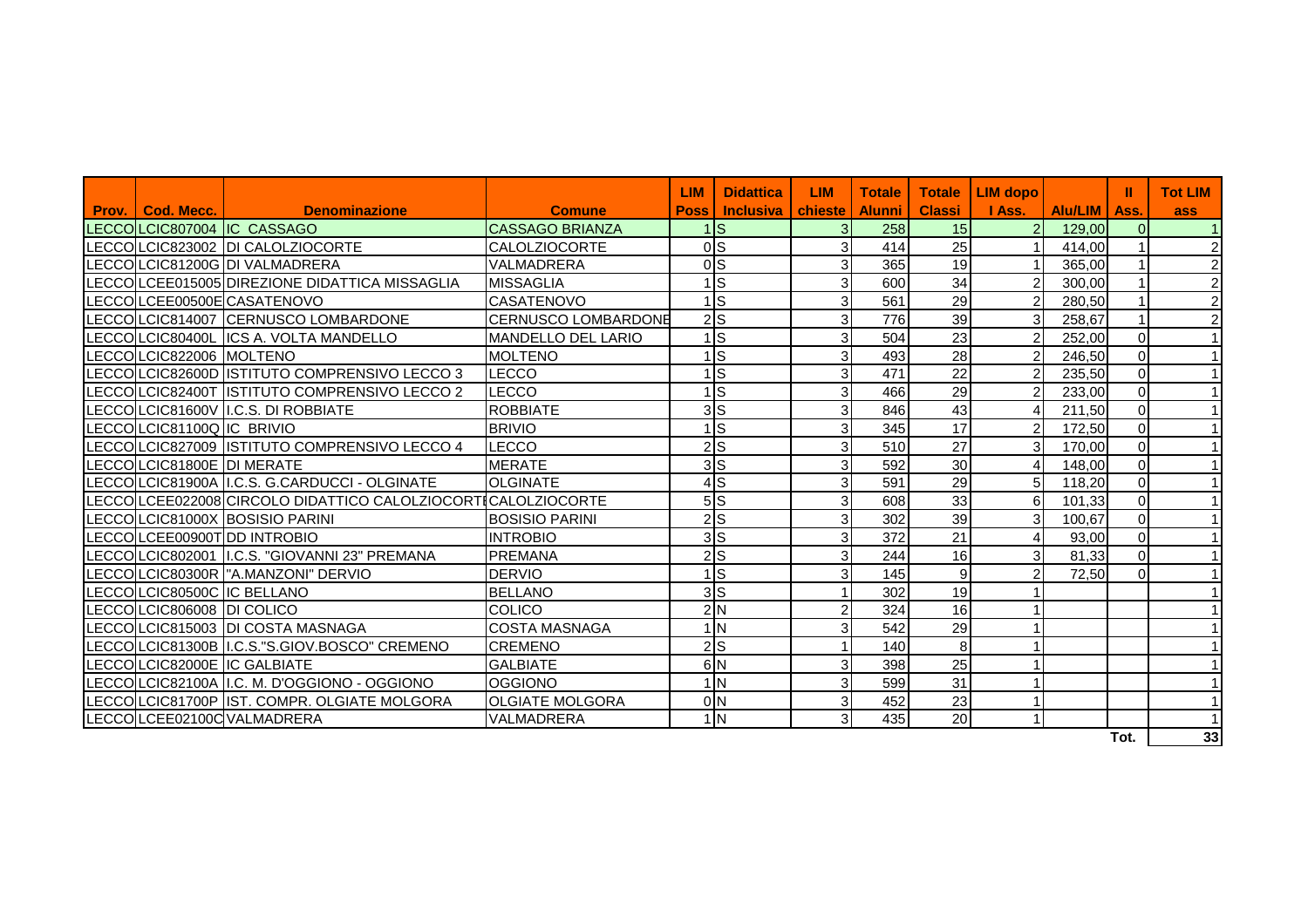|       |                   |                                                             |                          | <b>LIM</b> | <b>Didattica</b>   | <b>LIM</b>     | <b>Totale</b> | <b>Totale</b> | <b>LIM</b> dopo |         | Ш        | <b>Tot LIM</b> |
|-------|-------------------|-------------------------------------------------------------|--------------------------|------------|--------------------|----------------|---------------|---------------|-----------------|---------|----------|----------------|
| Prov. | <b>Cod. Mecc.</b> | <b>Denominazione</b>                                        | <b>Comune</b>            | Poss       | <b>Inclusiva</b> I | chieste        | <b>Alunni</b> | <b>Classi</b> | <b>I</b> Ass.   | Alu/LIM | Ass.     | ass            |
|       |                   | CREMONA CREE01900T CD CREMA SECONDO                         | <b>CREMA</b>             |            | 5S                 | 3 <sup>1</sup> | 607           | 29            | 6 <sup>1</sup>  | 101,17  |          |                |
|       |                   | CREMONACRIC80600N IC SERGNANO                               | <b>SERGNANO</b>          |            | $1$ <sub>S</sub>   | 3              | 664           | 35            | $\mathcal{P}$   | 332,00  |          | $\overline{2}$ |
|       |                   | CREMONA CREE02300DCD PANDINO                                | PANDINO                  |            | $2$ <sub>s</sub>   | $\overline{3}$ | 955           | 48            | 31              | 318,33  |          | $\overline{a}$ |
|       |                   | CREMONA CREE00600Q CD CREMONA QUINTO                        | <b>CREMONA</b>           |            | $\overline{1}$ S   | $\overline{3}$ | 623           | 30            | $\overline{2}$  | 311,50  |          | $\overline{a}$ |
|       |                   | CREMONA CRIC810009 IC CASALBUTTANO                          | <b>CASALBUTTANO</b>      |            | 0 <sub>s</sub>     | $\overline{3}$ | 303           | 17            |                 | 303,00  |          | $\overline{a}$ |
|       |                   | CREMONA CREE012003 CD BAGNOLO CREMASCO                      | <b>BAGNOLO CREMASCO</b>  |            | $1\overline{s}$    | $\overline{2}$ | 576           | 29            | $\overline{2}$  | 288,00  |          | $\overline{a}$ |
|       |                   | CREMONA CRIC80500T IC FALCONE-BORSELLINO OFFANENG OFFANENGO |                          |            | 2S                 | $\overline{3}$ | 813           | 43            | $\overline{3}$  | 271,00  |          | $\overline{2}$ |
|       |                   | CREMONA CREE004004 CD CREMONA QUARTO                        | <b>CREMONA</b>           |            | $1$ <sub>S</sub>   | 3              | 525           | 26            | $\overline{2}$  | 262,50  |          | $\overline{2}$ |
|       |                   | CREMONAICREE00700GCD CREMONA SECONDO                        | <b>CREMONA</b>           |            | $1$ <sub>S</sub>   | 3              | 514           | 27            | $\overline{2}$  | 257,00  |          | $\overline{2}$ |
|       |                   | CREMONACRIC804002 IC "P. SENTATI" (CASTELLEONE)             | <b>CASTELLEONE</b>       |            | $1$ <sub>S</sub>   | 3              | 484           | 22            |                 | 242,00  |          |                |
|       |                   | CREMONACRIC80000P IC "GIACOMO BERTESI" (SORESINA)           | <b>SORESINA</b>          |            | $1$ S              | 3              | 484           | 26            |                 | 242,00  |          |                |
|       |                   | CREMONA CREE00100LCD CREMONA PRIMO                          | <b>CREMONA</b>           |            | 2S                 | $\overline{3}$ | 708           | 35            | 31              | 236,00  |          |                |
|       |                   | CREMONA CREE02700R CD RIVOLTA D'ADDA                        | <b>RIVOLTA D'ADDA</b>    |            | 2S                 | 3              | 680           | 32            | 3               | 226,67  | $\Omega$ |                |
|       |                   | CREMONA CREE017006 CD CREMA PRIMO                           | <b>CREMA</b>             |            | 2S                 | 3              | 660           | 32            | $\overline{3}$  | 220,00  |          |                |
|       |                   | CREMONACRIC811005 IC "GIOVANNI XXIII" (SONCINO)             | SONCINO                  |            | $1$ <sub>S</sub>   | 3              | 335           | 17            | $\overline{2}$  | 167,50  |          |                |
|       |                   | CREMONACRIC80200A IC "E.FERMI" (MONTODINE)                  | <b>MONTODINE</b>         |            | 2S                 | $\overline{3}$ | 427           | 26            | $\overline{3}$  | 142,33  | 0        |                |
|       |                   | CREMONA CREE01400PCD CASALMAGGIORE                          | <b>CASALMAGGIORE</b>     |            | 7S                 | 3              | 723           | 33            | 8 <sup>1</sup>  | 90,38   | ∩        | $\mathbf{1}$   |
|       |                   | CREMONAICRIC809005 IIC "UGO FOSCOLO" (VESCOVATO)            | <b>VESCOVATO</b>         |            | 8S                 | $\overline{3}$ | 614           | 36            | 9               | 68,22   | ი        |                |
|       |                   | CREMONA CRIC80100E IC "DIOTTI" (CASALMAGGIORE)              | <b>CASALMAGGIORE</b>     |            | $1\overline{s}$    | 3              | 92            | 5             | $\overline{2}$  | 46.00   | $\Omega$ | $\mathbf{1}$   |
|       |                   | CREMONAICRIC803006 IIC "U. FERRARI" (CASTELVERDE)           | <b>CASTELVERDE</b>       |            | 3N                 | 3 <sup>1</sup> | 379           | 21            |                 |         |          |                |
|       |                   | CREMONA CREE003008 CD CREMONA TERZO                         | <b>CREMONA</b>           |            | 1 <sub>N</sub>     | $\overline{3}$ | 603           | 30            |                 |         |          |                |
|       |                   | CREMONA CRIC81300R I.C. "DEDALO 2000" (GUSSOLA)             | <b>GUSSOLA</b>           |            | 2N                 | 3              | 589           | 31            |                 |         |          |                |
|       |                   | CREMONACRIC81400L IC "G.M. SACCHI" (PIADENA)                | <b>PIADENA</b>           |            | 1 <sub>N</sub>     | 3              | 395           | 25            |                 |         |          |                |
|       |                   | CREMONA CRIC808009 IC "E.FERMI" PIZZIGHETTONE               | <b>PIZZIGHETTONE</b>     |            | 1 <sub>N</sub>     |                | 276           | 13            |                 |         |          |                |
|       |                   | CREMONA CRIC80700D IC "M.G. VIDA" (SAN BASSANO)             | <b>SAN BASSANO</b>       |            | 1 <sub>N</sub>     | 3 <sup>1</sup> | 273           | 16            |                 |         |          |                |
|       |                   | CREMONACRIC81500C IC "G.B. PUERARI" (SOSPIRO)               | <b>SOSPIRO</b>           |            | 4N                 | $\overline{3}$ | 325           | 19            |                 |         |          |                |
|       |                   | CREMONA CRIC812001 IC TRESCORE CREMASCO                     | <b>TRESCORE CREMASCO</b> |            | 0 <sub>N</sub>     |                | 589           | 33            |                 |         |          |                |
|       |                   |                                                             |                          |            |                    |                |               |               |                 |         | Tot.     | 35             |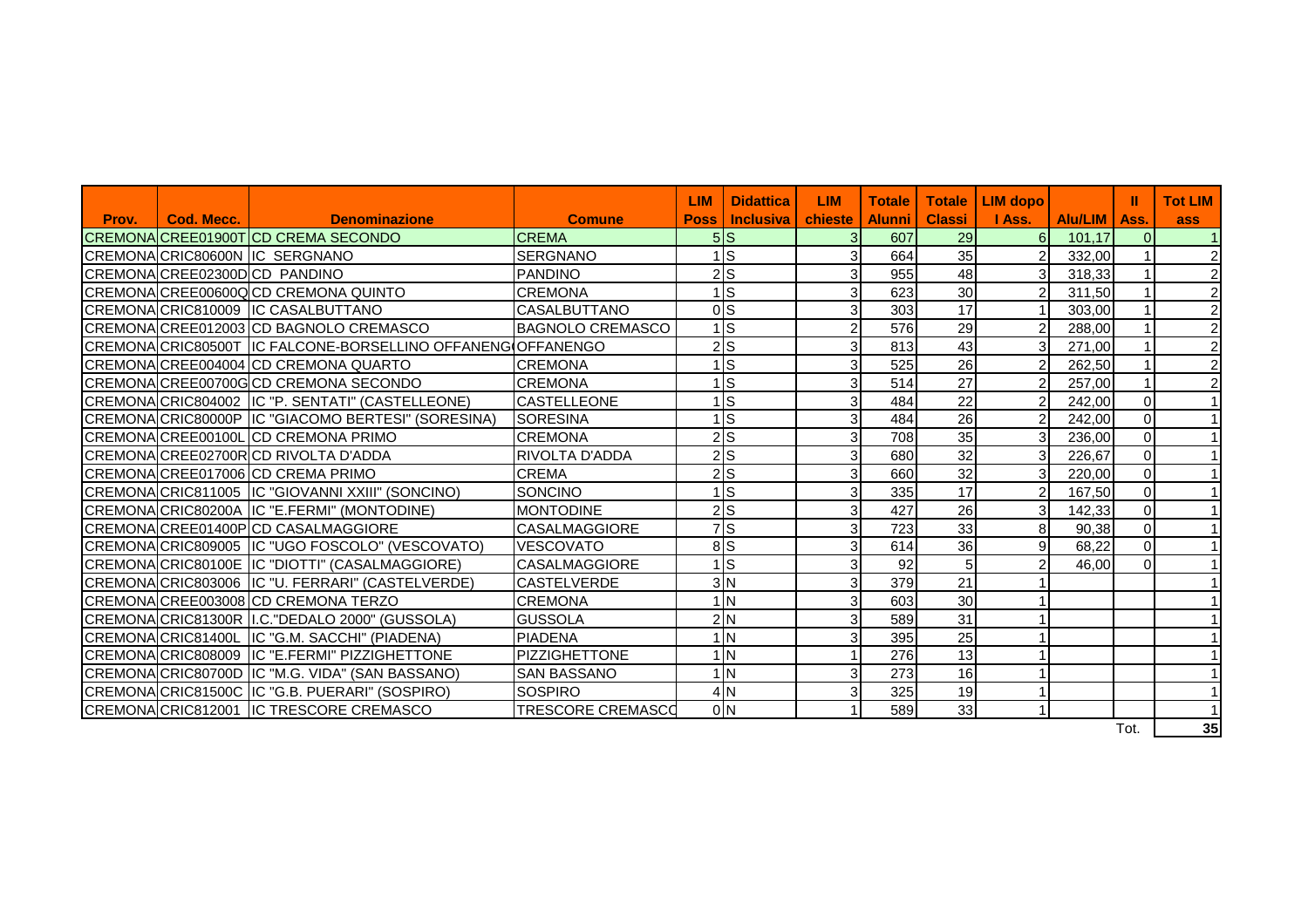| Prov. | <b>Cod. Mecc.</b>              |                                                                   | <b>Comune</b>               | <b>LIM</b><br><b>Poss</b> | <b>Didattica</b><br><b>Inclusiva chieste</b> | <b>LIM</b>     | Alunni I | <b>Classi</b>   | Totale   Totale   LIM dopo  <br>I Ass. | Alu/LIM | Ш                | <b>Tot LIM</b>   |
|-------|--------------------------------|-------------------------------------------------------------------|-----------------------------|---------------------------|----------------------------------------------|----------------|----------|-----------------|----------------------------------------|---------|------------------|------------------|
|       |                                | <b>Denominazione</b><br>BRESCIA BSIC87400V G.BERTOLOTTI - GAVARDO | <b>GAVARDO</b>              |                           | 5S                                           | 3 <sup>1</sup> | 799      | 37              | 6 <sup>1</sup>                         | 133,17  | Ass.<br>$\Omega$ | ass<br>$\vert$ 1 |
|       |                                | BRESCIA BSEE14700D CIRCOLO DIDATTICO DI SAREZZO                   | <b>SAREZZO</b>              |                           | 0 <sub>S</sub>                               | $\overline{3}$ | 703      | 38              | $\overline{1}$                         | 703,00  |                  | $\overline{c}$   |
|       | BRESCIA BSEE14500T CD DI SALO' |                                                                   | SALO <sup>'</sup>           |                           | $\overline{1}$ s                             | $\overline{3}$ | 894      | 40              | 2 <sup>1</sup>                         | 447,00  |                  | $\overline{2}$   |
|       |                                | BRESCIA BSIC831001 2 I.C. "M.SENECI" LUMEZZANE                    | LUMEZZANE                   |                           | $\overline{0}$                               | $\overline{3}$ | 377      | 21              | $\overline{1}$                         | 377,00  |                  | $\overline{2}$   |
|       |                                | BRESCIA BSIC86900B IC GARGNANO                                    | <b>GARGNANO</b>             |                           | $\overline{0}$                               | $\overline{3}$ | 326      | 21              |                                        | 326,00  |                  | $\overline{2}$   |
|       |                                | BRESCIA BSIC83800Q ISTITUTO COMPRENSIVO DI ESINE                  | <b>ESINE</b>                |                           | $\overline{1}$ s                             | $\overline{3}$ | 496      | 25              | $\overline{2}$                         | 248,00  | $\Omega$         |                  |
|       |                                | BRESCIA BSIC858001 IC I^ DARFO BOARIO TERME                       | <b>DARFO</b>                |                           | $\overline{1}$ S                             | $\overline{3}$ | 477      | 23              | $\overline{2}$                         | 238,50  | $\Omega$         |                  |
|       |                                | BRESCIA BSIC80500C IST. COMPRENSIVO BORNO                         | <b>BORNO</b>                |                           | $\overline{\mathsf{0}}$                      | $\overline{3}$ | 194      | 12              |                                        | 194,00  | $\Omega$         |                  |
|       |                                | BRESCIA BSIC86700Q I.C. DI PREVALLE                               | PREVALLE                    |                           | $\overline{1}$ S                             | $\overline{3}$ | 369      | 18              | $\overline{2}$                         | 184,50  | $\Omega$         |                  |
|       |                                | BRESCIA BSEE15500CCD VESTONE                                      | <b>VESTONE</b>              |                           | $2\overline{\text{S}}$                       | $\overline{3}$ | 536      | 36              | $\overline{3}$                         | 178,67  | $\Omega$         |                  |
|       |                                | BRESCIA BSIC80800X ISTITUTO COMPRENSIVO F.ROSSELL ARTOGNE         |                             |                           | $\overline{1}$ s                             | $\overline{3}$ | 344      | 25              | $\overline{2}$                         | 172,00  | $\Omega$         |                  |
|       |                                | BRESCIA BSIC87100B   L.EINAUDI - SALE MARASINO                    | <b>SALE MARASINO</b>        |                           | $2\overline{S}$                              | $\overline{3}$ | 493      | 33              | $\overline{3}$                         | 164,33  | $\Omega$         |                  |
|       |                                | BRESCIA BSIC85500D I.C. GARDONE V.T.                              | <b>GARDONE VAL TROMPIA</b>  |                           | 3S                                           | $\overline{3}$ | 636      | $\overline{34}$ |                                        | 159,00  | $\Omega$         |                  |
|       | BRESCIA BSIC87000G EDOLO CAP.  |                                                                   | <b>EDOLO</b>                |                           | $2\overline{S}$                              | $\overline{3}$ | 463      | 26              | $\overline{3}$                         | 154,33  | $\Omega$         |                  |
|       |                                | BRESCIA BSIC82500N I.C. VOBARNO                                   | <b>VOBARNO</b>              |                           | 3S                                           | 3              | 562      | 28              | $\overline{4}$                         | 140,50  | $\Omega$         |                  |
|       |                                | BRESCIA BSIC81900A IC F.TONOLINI BRENO                            | <b>BRENO</b>                |                           | $2\overline{S}$                              | $\overline{3}$ | 412      | 25              | 3 <sup>l</sup>                         | 137,33  | $\Omega$         |                  |
|       |                                | BRESCIA BSIC83200R 3 I.C. V.BACHELET LUMEZZANE                    | LUMEZZANE                   |                           | $2\overline{S}$                              | $\overline{3}$ | 361      | 18              | $\overline{3}$                         | 120,33  | $\Omega$         |                  |
|       | BRESCIA BSIC836004 IC BOVEZZO  |                                                                   | <b>BOVEZZO</b>              |                           | $2$ $S$                                      | $\overline{3}$ | 360      | 17              | $\overline{3}$                         | 120,00  | $\Omega$         |                  |
|       |                                | BRESCIA BSIC802001 IC PONTE DI LEGNO                              | PONTE DI LEGNO              |                           | $\overline{1}$ s                             | $\overline{3}$ | 219      | 17              | $\overline{2}$                         | 109,50  | $\Omega$         |                  |
|       |                                | BRESCIA BSIC807004 I.C. CIVIDATE CAMUNO                           | <b>CIVIDATE CAMUNO</b>      |                           | $1$ S                                        | $\overline{3}$ | 206      | 12              | 2 <sub>l</sub>                         | 103,00  | $\Omega$         | $\mathbf{1}$     |
|       |                                | BRESCIA BSIC82000E IC TEN. PELLEGRINI PISOGNE                     | <b>PISOGNE</b>              |                           | 3S                                           | $\overline{3}$ | 312      | 17              | $\overline{4}$                         | 78,00   | $\Omega$         | $\mathbf{1}$     |
|       |                                | BRESCIA BSIC864008 ISTITUTO COMPRENSIVO DARFO 2                   | <b>DARFO</b>                |                           | 8S                                           | $\overline{3}$ | 464      | 30              | $\overline{9}$                         | 51,56   | $\Omega$         |                  |
|       |                                | BRESCIA BSEE023004 CIRC. DIDATT. DI AGNOSINE                      | <b>AGNOSINE</b>             |                           | 7N                                           | 3 <sup>1</sup> | 696      | 41              |                                        |         |                  |                  |
|       |                                | BRESCIA BSIC806008   I.C. DI BAGOLINO                             | <b>BAGOLINO</b>             |                           | 1 <sub>N</sub>                               | $\overline{3}$ | 293      | 17              |                                        |         |                  |                  |
|       |                                | BRESCIA BSIC83700X IST. COMPR. DI BIENNO                          | <b>BIENNO</b>               |                           | $1\overline{\mathrm{N}}$                     | $\overline{3}$ | 312      | 18              |                                        |         |                  |                  |
|       |                                | BRESCIA BSIC814007   I.C. BOVEGNO                                 | <b>BOVEGNO</b>              |                           | 1 <sub>N</sub>                               | $\overline{3}$ | 197      | 13              |                                        |         |                  |                  |
|       |                                | BRESCIA BSIC81800E IC CAPO DI PONTE P. DA CEMMO                   | <b>CAPO DI PONTE</b>        |                           | $2\overline{S}$                              | $\mathbf{1}$   | 408      | 26              |                                        |         |                  |                  |
|       |                                | BRESCIA BSIC81700P IC "B. ZENDRINI" CEDEGOLO                      | <b>CEDEGOLO</b>             |                           | 1 <sub>N</sub>                               | $\overline{2}$ | 186      | 14              |                                        |         |                  |                  |
|       |                                | BRESCIA BSIC828005 ISTITUTO COMPRENSIVO DI CONCES CONCESIO        |                             |                           | 0 <sub>N</sub>                               | $\mathbf{1}$   | 602      | 26              |                                        |         |                  |                  |
|       |                                | BRESCIA BSIC85400N I.C. MARCHENO                                  | <b>MARCHENO</b>             |                           | $\frac{1}{N}$                                | $\overline{3}$ | 518      | 33              |                                        |         |                  |                  |
|       |                                | BRESCIA BSIC85300T ISTITUTO COMPRENSIVO DI NAVE                   | <b>NAVE</b>                 |                           | 2N                                           | $\overline{3}$ | 621      | 33              |                                        |         |                  |                  |
|       |                                | BRESCIA BSIC851006 I.C. S.QUASIMODO NUVOLENTO                     | NUVOLENTO                   |                           | 2N                                           | 3 <sup>1</sup> | 727      | 38              |                                        |         |                  |                  |
|       |                                | BRESCIA BSIC86800G ISTITUTO COMPRENSIVO POLAVENO POLAVENO         |                             |                           | 0 <sub>S</sub>                               | $\mathbf{1}$   | 127      | $\overline{7}$  |                                        |         |                  |                  |
|       |                                | BRESCIA BSIC82600D I.C. T.OLIVELLI VILLA CARCINA                  | <b>VILLA CARCINA</b>        |                           | 2N                                           | $\overline{3}$ | 524      | 26              |                                        |         |                  |                  |
|       |                                | BRESCIA BSIC873003 IC DON MILANI VILLANUOVA                       | <b>VILLANUOVA SUL CLISI</b> |                           | $2\overline{s}$                              | $\mathbf{1}$   | 265      | 13              |                                        |         |                  |                  |
|       |                                |                                                                   |                             |                           |                                              |                |          |                 |                                        |         | Tot.             | 39               |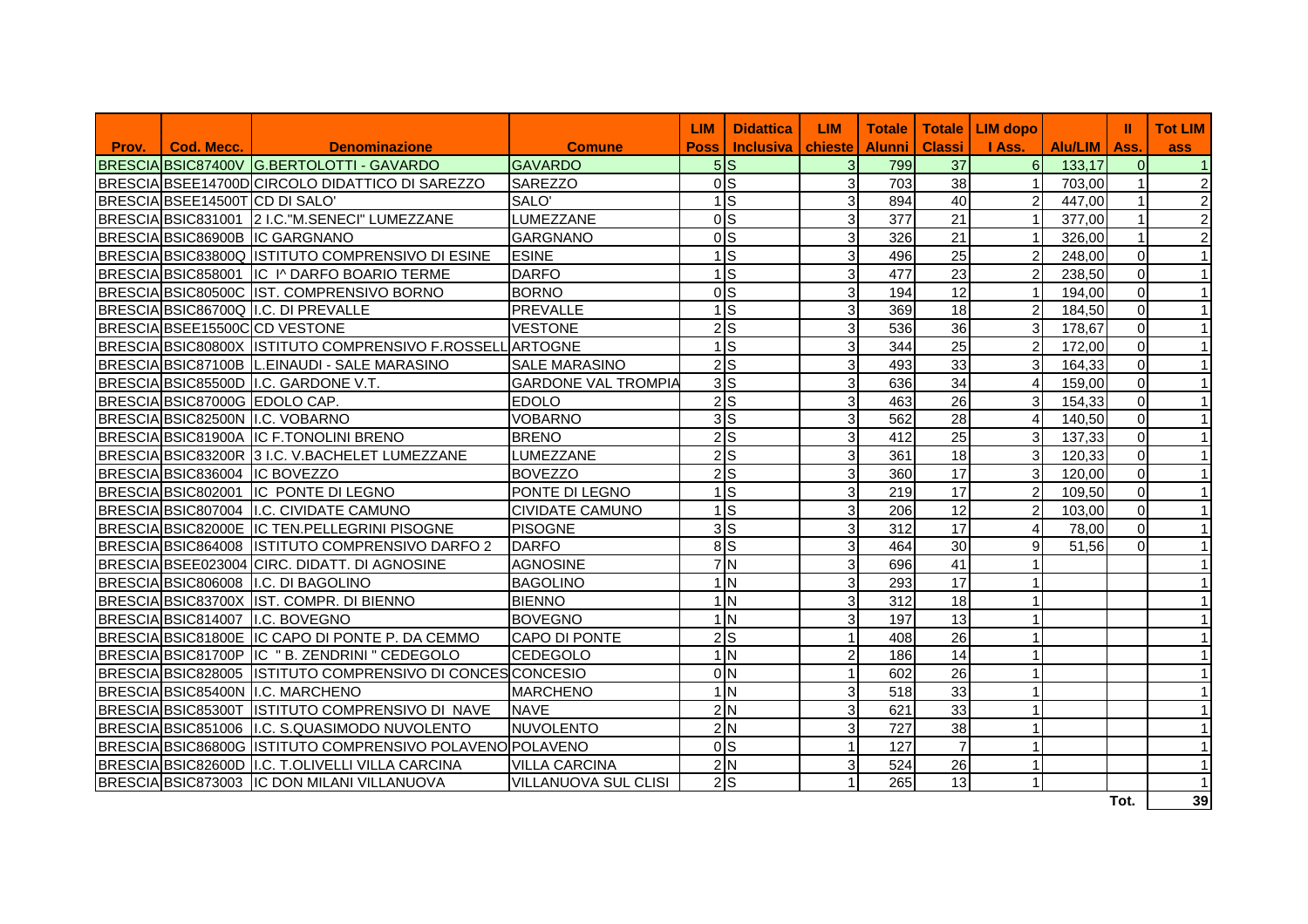|       |                             |                                                               |                            | <b>LIM</b>  | <b>Didattica</b>       | <b>LIM</b>     | <b>Totale</b> |                 | Totale   LIM dopo |                | Ш              | <b>Tot LIM</b> |
|-------|-----------------------------|---------------------------------------------------------------|----------------------------|-------------|------------------------|----------------|---------------|-----------------|-------------------|----------------|----------------|----------------|
| Prov. | Cod. Mecc.                  | <b>Denominazione</b>                                          | <b>Comune</b>              | <b>Poss</b> | <b>Inclusiva</b>       | chieste        | <b>Alunni</b> | <b>Classi</b>   | I Ass.            | <b>Alu/LIM</b> | Ass.           | ass            |
|       |                             | BRESCIA BSIC844003 I.C. P.GUERINI BAGNOLO M.                  | <b>BAGNOLO MELLA</b>       |             | $2\overline{\text{s}}$ | 3 <sup>1</sup> | 617           | 31              | $\overline{3}$    | 205,67         | $\overline{0}$ |                |
|       |                             | BRESCIA BSIC88300N IC NORD 1 BRESCIA                          | <b>BRESCIA</b>             |             | 0 <sub>S</sub>         | 3 <sup>1</sup> | 724           | 38              | 1                 | 724,00         |                |                |
|       |                             | BRESCIA BSIC887001 IC KENNEDY OVEST 3                         | <b>BRESCIA</b>             |             | 0 <sub>S</sub>         | $\mathbf{3}$   | 565           | 29              | 1                 | 565,00         | $\mathbf{1}$   | $\overline{2}$ |
|       |                             | BRESCIA BSIC881002 IC CENTRO 1 BRESCIA                        | <b>BRESCIA</b>             |             | 0 <sub>s</sub>         | $\overline{c}$ | 429           | 23              | 1                 | 429,00         |                | $\overline{a}$ |
|       |                             | BRESCIA BSIC880006 IC S.EUFEMIA EST 3                         | <b>BRESCIA</b>             |             | 0 <sub>s</sub>         | $\mathbf{3}$   | 422           | 24              | 11                | 422,00         |                | $\overline{a}$ |
|       |                             | BRESCIA BSEE149005 CIRCOLO DIDATT.DI TRAVAGLIATO              | <b>TRAVAGLIATO</b>         |             | 3S                     | $\mathbf{3}$   | 1024          | 45              | $\overline{4}$    | 256,00         |                | $\overline{a}$ |
|       |                             | BRESCIA BSIC88400D I. C. NORD 2 BRESCIA                       | <b>BRESCIA</b>             |             | $2$ <sub>S</sub>       | $\mathbf{3}$   | 718           | 35              | 3 <sup>1</sup>    | 239,33         | $\Omega$       |                |
|       |                             | BRESCIAIBSIC84500VII.C. N.BERTHER S.ZENO-MONTIRONE            | <b>SAN ZENO NAVIGLIO</b>   |             | $1$ S                  | $\overline{2}$ | 477           | 25              | $\overline{2}$    | 238,50         | $\Omega$       |                |
|       |                             | BRESCIA BSIC885009 IC COLOMBO OVEST 1                         | <b>BRESCIA</b>             |             | $\overline{2}$ s       | $\overline{c}$ | 699           | 35              | $\mathbf{3}$      | 233,00         | $\mathbf 0$    |                |
|       |                             | BRESCIA BSIC815003 IC FRANCHI SUD 2 BRESCIA                   | <b>BRESCIA</b>             |             | $2\overline{S}$        | 3              | 666           | $\overline{34}$ | 3 <sup>1</sup>    | 222,00         | $\mathbf 0$    |                |
|       |                             | BRESCIA BSIC83300L IC A.MORO CAPRIOLO                         | <b>CAPRIOLO</b>            | 1           | $\overline{s}$         | 3              | 427           | $\overline{19}$ | $\overline{2}$    | 213,50         | $\mathbf 0$    |                |
|       |                             | BRESCIA BSIC88800R IC CELLATICA COLLEBEATO                    | <b>CELLATICA</b>           |             | $1$ S                  | 3              | 397           | $\overline{21}$ | $\overline{2}$    | 198,50         | $\mathbf 0$    |                |
|       |                             | BRESCIABSIC83400CII.C. ERBUSCO                                | <b>ERBUSCO</b>             |             | $\overline{1}$ S       | 3              | 369           | 20              | 2 <sup>1</sup>    | 184,50         | $\Omega$       |                |
|       |                             | BRESCIA BSIC87700A IC RINALDINI SUD 3                         | <b>BRESCIA</b>             |             | 3S                     | $\mathbf{3}$   | 727           | 34              | $\overline{4}$    | 181,75         | $\mathbf 0$    |                |
|       |                             | BRESCIA BSIC82100A IC"G. BEVILACQUA" CAZZAGO                  | <b>CAZZAGO SAN MARTINO</b> |             | $2$ <sub>S</sub>       | $\mathbf{3}$   | 512           | 27              | $\overline{3}$    | 170,67         | $\mathbf 0$    |                |
|       |                             | BRESCIABSIC857005 IC DI RONCADELLE                            | <b>RONCADELLE</b>          |             | $\overline{2}$ s       | $\mathbf{3}$   | 500           | 23              | $\overline{3}$    | 166,67         | $\Omega$       |                |
|       |                             | BRESCIA BSIC822006 IST. COMPR. CORTEFRANCA                    | <b>CORTEFRANCA</b>         |             | $1$ S                  | $\mathbf{3}$   | 326           | 16              | $\overline{2}$    | 163,00         | $\Omega$       |                |
|       |                             | BRESCIA BSIC88900L IC GUSSAGO                                 | <b>GUSSAGO</b>             |             | 4S                     | 3              | 776           | 38              | 5 <sup>1</sup>    | 155,20         | $\Omega$       |                |
|       |                             | BRESCIA BSIC80300R ISTITUTO COMPRENSIVO ISEO                  | <b>ISEO</b>                |             | 3S                     | $\mathfrak{S}$ | 611           | 31              | $\overline{4}$    | 152,75         | $\mathbf 0$    |                |
|       |                             | BRESCIA BSIC81000X ISTITUTO COMPRENSIVO CASTEGNATO CASTEGNATO |                            |             | $2$ S                  | 3              | 448           | 20              | $\overline{3}$    | 149,33         | $\mathbf 0$    |                |
|       |                             | BRESCIA BSIC83900G ISTITUTO COMPRENSIVO COCCAGLIO             | <b>COCCAGLIO</b>           |             | $2$ <sub>s</sub>       | $\overline{3}$ | 443           | 20              | 3 <sup>l</sup>    | 147,67         | $\mathbf 0$    |                |
|       |                             | BRESCIA BSIC84000Q I.C. COLOGNE                               | <b>COLOGNE BRESCIANO</b>   |             | $2$ S                  | $\overline{c}$ | 391           | 19              | $\overline{3}$    | 130,33         | $\Omega$       |                |
|       |                             | BRESCIA BSIC81600V IC CENTRO 3 BRESCIA                        | <b>BRESCIA</b>             |             | 3S                     | $\mathbf{3}$   | 519           | 26              | $\overline{4}$    | 129,75         | $\Omega$       |                |
|       |                             | BRESCIA BSIC886005 IC OVEST 2 BRESCIA                         | <b>BRESCIA</b>             |             | 3S                     | $\mathfrak{S}$ | 409           | 21              | $\overline{4}$    | 102,25         | $\Omega$       |                |
|       |                             | BRESCIA BSIC843007   I.C. "DON MILANI" ROVATO                 | <b>ROVATO</b>              |             | 6S                     | $\mathfrak{S}$ | 694           | 35              | 71                | 99,14          | $\Omega$       |                |
|       |                             | BRESCIA BSIC87600E IC BETTINZOLI SUD 1 BRESCIA                | <b>BRESCIA</b>             |             | 0 <sub>N</sub>         | $\mathfrak{S}$ | 483           | $\overline{23}$ |                   |                |                |                |
|       |                             | BRESCIA BSIC878006 IC S. MARIA BAMBINA EST 1                  | <b>BRESCIA</b>             |             | 1 <sub>N</sub>         | $\overline{3}$ | 269           | 14              | 1                 |                |                |                |
|       |                             | BRESCIA BSIC88200T IC TITO SPERI CENTRO 2                     | <b>BRESCIA</b>             |             | $\overline{1}$ S       | $\mathbf{1}$   | 568           | $\overline{31}$ | 1                 |                |                |                |
|       |                             | BRESCIA BSIC856009 IC CASTEL MELLA                            | <b>CASTEL MELLA</b>        |             | 2N                     | 3              | 525           | $\overline{23}$ |                   |                |                |                |
|       | BRESCIA BSEE079004 CD FLERO |                                                               | <b>FLERO</b>               |             | 3 <sub>N</sub>         | 3              | 967           | 50              |                   |                |                |                |
|       | BRESCIA BSIC81100Q I.C. OME |                                                               | <b>OME</b>                 |             | 1 <sub>N</sub>         | 3              | 344           | $\overline{20}$ | 1                 |                |                |                |
|       |                             | BRESCIA BSIC827009 IST. COMPRENSIVO OSPITALETTO               | <b>OSPITALETTO</b>         |             | 0 <sub>N</sub>         | 3              | 774           | 34              | $\mathbf{1}$      |                |                |                |
|       |                             | BRESCIA BSIC81200G I.C.DI PASSIRANO                           | PASSIRANO                  |             | 2N                     | $\mathbf{3}$   | 574           | 31              | $\mathbf{1}$      |                |                |                |
|       |                             | BRESCIA BSIC85000A I.C. DON RAFFELLI PROVAGLIO                | <b>PROVAGLIO D'ISEO</b>    |             | 1 <sub>N</sub>         | 3              | 366           | 18              | $\mathbf{1}$      |                |                |                |
|       |                             | BRESCIA BSIC80900Q IC DI RODENGO SAIANO                       | <b>RODENGO SAIANO</b>      |             | $2$ <sub>S</sub>       |                | 474           | 21              | $\overline{1}$    |                |                |                |
|       |                             |                                                               |                            |             |                        |                |               |                 |                   |                | Tot.           | 40             |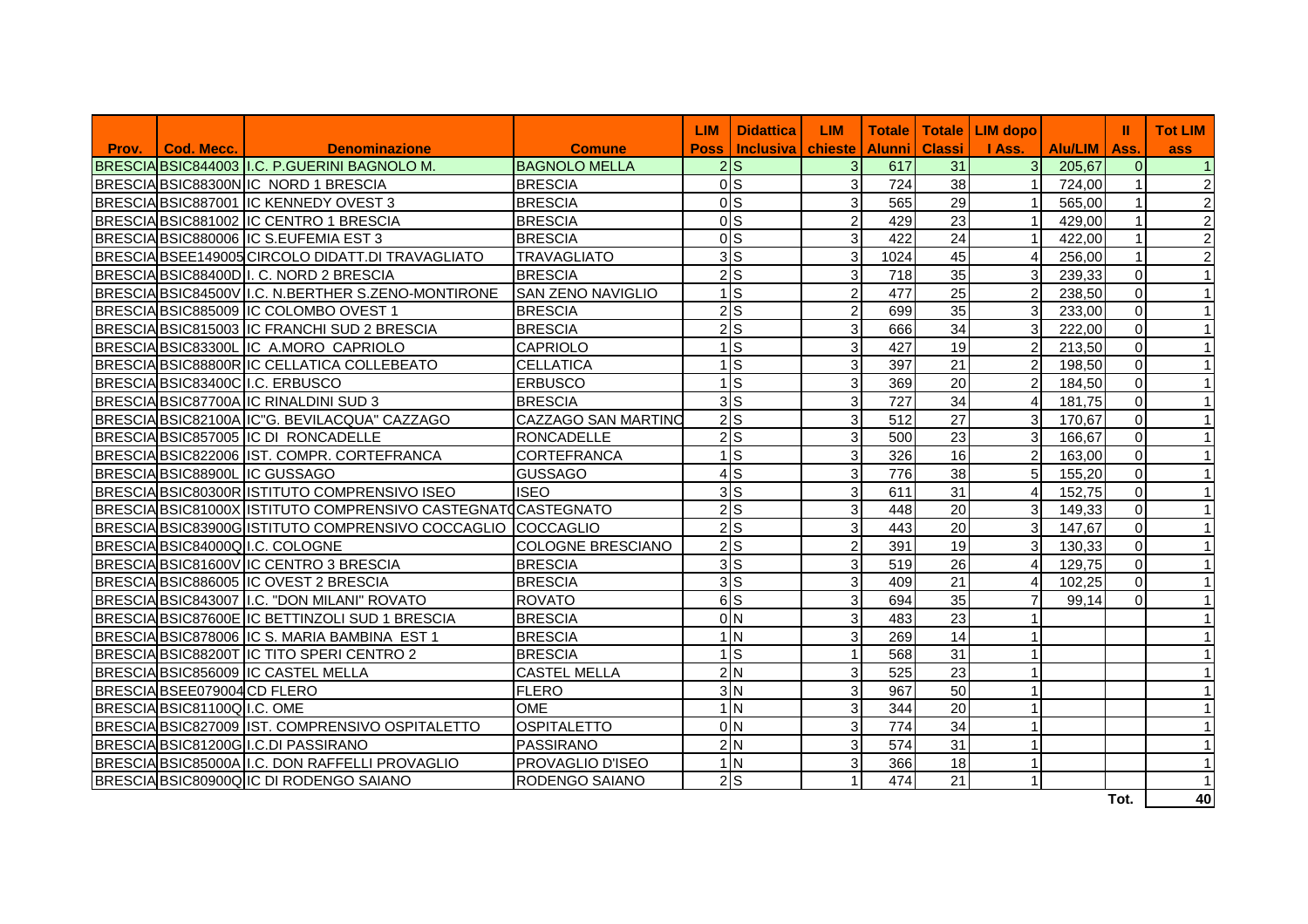|       |                               |                                                               |                            | <b>LIM</b>             | <b>Didattica</b>    | <b>LIM</b>     | <b>Totale</b> |                 | Totale   LIM dopo       |                | Ш              | <b>Tot LIM</b> |
|-------|-------------------------------|---------------------------------------------------------------|----------------------------|------------------------|---------------------|----------------|---------------|-----------------|-------------------------|----------------|----------------|----------------|
| Prov. | Cod. Mecc.                    | <b>Denominazione</b>                                          | <b>Comune</b>              | <b>Poss</b>            | Inclusiva   chieste |                | <b>Alunni</b> | <b>Classi</b>   | I Ass.                  | <b>Alu/LIM</b> | l Ass.         | ass            |
|       |                               | BRESCIA BSIC84700E IST. COMPR. DI REMEDELLO                   | <b>REMEDELLO</b>           | $\overline{2}$ s       |                     | 3 <sup>1</sup> | 377           | 20              | $\overline{3}$          | 125,67         | $\overline{0}$ |                |
|       |                               | BRESCIA BSEE10500B CIRCOLO DIDATT.DI MANERBA D/G              | MANERBA DEL GARDA          | 2s                     |                     | 3              | 1173          | 64              | 3                       | 391,00         |                | 2              |
|       |                               | BRESCIA BSEE115002 CIRCOLO DIDATT.DI MONTICHIARI              | <b>MONTICHIARI</b>         | $\overline{3}$ S       |                     | 3              | 1279          | 62              |                         | 319,75         |                | $\overline{2}$ |
|       |                               | BRESCIA BSEE073005 II CIRCOLO DESENZANO D/G                   | <b>DESENZANO DEL GARDA</b> | 2S                     |                     | 3              | 903           | 44              | 3                       | 301,00         |                | 2              |
|       |                               | BRESCIA BSEE07100D I CIRCOLO DIDATTICO DESENZANO              | <b>DESENZANO DEL GARDA</b> | $2\overline{\text{S}}$ |                     | 3              | 791           | $\overline{34}$ | 3                       | 263,67         |                | $\overline{2}$ |
|       |                               | BRESCIA BSEE121009 CIRCOLO DIDATTICO DI ORZINUOVI             | <b>ORZINUOVI</b>           | 2s                     |                     | 3              | 786           | 38              | 3                       | 262,00         |                | $\overline{2}$ |
|       |                               | BRESCIA BSIC865004   I.C.1" MARTIRI LIBERTA' CHIARI           | <b>CHIARI</b>              | $1\textsf{ls}$         |                     | 3              | 485           | 25              | $\mathfrak{p}$          | 242,50         | $\Omega$       |                |
|       |                               | BRESCIA BSIC84800A IC CALVISANO                               | <b>CALVISANO</b>           | 2S                     |                     | 3              | 661           | 33              | 3                       | 220,33         | $\overline{0}$ | $\mathbf{1}$   |
|       |                               | BRESCIA BSIC80400L IC L.DA VINCI CASTENEDOLO                  | <b>CASTENEDOLO</b>         | 2S                     |                     | 3              | 619           | 27              | 3                       | 206,33         | $\Omega$       | $\mathbf{1}$   |
|       | BRESCIA BSIC87500P IC REZZATO |                                                               | <b>REZZATO</b>             | $2\textsf{S}$          |                     | 3              | 613           | 30              | $\overline{\mathbf{3}}$ | 204,33         | $\Omega$       | $\mathbf{1}$   |
|       |                               | BRESCIA BSIC829001 IC D.ALIGHIERI CALCINATO                   | <b>CALCINATO</b>           | 3 <sub>S</sub>         |                     | 3              | 753           | 36              |                         | 188,25         | $\Omega$       | $\overline{1}$ |
|       |                               | BRESCIA BSIC86300C IC CASTREZZATO CAP.                        | <b>CASTREZZATO</b>         | $1\textsf{ls}$         |                     | 3              | 375           | 17              | $\mathcal{P}$           | 187,50         | $\Omega$       | $\mathbf{1}$   |
|       |                               | BRESCIA BSEE031003 CD BORGO SAN GIACOMO                       | <b>BORGO SAN GIACOMO</b>   | $4$ S                  |                     | 3              | 923           | 44              | 5                       | 184,60         | $\overline{0}$ | $\mathbf{1}$   |
|       |                               | BRESCIA BSIC823002 IC AGOSTI DELLO                            | <b>DELLO</b>               | 3S                     |                     | 3              | 738           | 40              |                         | 184,50         | $\Omega$       |                |
|       |                               | BRESCIA BSIC82400T I.C. DI LONATO UGO DA COMO                 | <b>LONATO</b>              | 3 <sub>S</sub>         |                     | 3              | 736           | 35              |                         | 184,00         | $\Omega$       | $\mathbf 1$    |
|       |                               | BRESCIA BSIC86200L IC CASTELCOVATI                            | <b>CASTELCOVATI</b>        | $1\textsf{ls}$         |                     | 3              | 361           | 18              | $\mathfrak{p}$          | 180,50         | $\Omega$       | $\mathbf 1$    |
|       |                               | BRESCIA BSIC860001 IC OSCAR DI PRATA TRENZANO                 | <b>TRENZANO</b>            | 2S                     |                     | 3              | 490           | 26              | 3                       | 163,33         | $\overline{0}$ | $\mathbf{1}$   |
|       |                               | BRESCIA BSIC872007 ISTITUTO COMPRENSIVO BOTTICINO BOTTICINO   |                            | $2\overline{S}$        |                     | 3              | 419           | 22              | 3                       | 139,67         | $\overline{0}$ | $\mathbf{1}$   |
|       |                               | BRESCIA BSIC81300B I.C. BEDIZZOLE                             | <b>BEDIZZOLE</b>           | 3 <sub>S</sub>         |                     | 3              | 538           | 25              |                         | 134,50         | $\Omega$       | $\overline{1}$ |
|       |                               | BRESCIA BSIC86100R IC RUDIANO 'M.A.CHIECCA'                   | <b>RUDIANO</b>             | 10 <sub>l</sub>        |                     | 3              | 789           | 39              | 11                      | 71,73          | $\Omega$       | $\mathbf 1$    |
|       |                               | BRESCIA BSIC86600X II.C. CHIARI "A. TOSCANINI"                | <b>CHIARI</b>              | 5S                     |                     | 3              | 329           | 16              | 6                       | 54,83          | 0              | $\mathbf{1}$   |
|       |                               | BRESCIA BSIC84600P I.C. BORGOSATOLLO                          | <b>BORGOSATOLLO</b>        | 0 <sub>N</sub>         |                     | 3              | 459           | 20              |                         |                |                |                |
|       |                               | BRESCIA BSIC849006 IC CARPENEDOLO                             | CARPENEDOLO                | 2N                     |                     | 3              | 658           | 29              |                         |                |                |                |
|       |                               | BRESCIA BSEE08900P CIRCOLO DIDATTICO DI GHEDI                 | <b>GHEDI</b>               | 3 <sub>N</sub>         |                     | 3              | 1006          | 43              |                         |                |                |                |
|       |                               | BRESCIA BSEE09100P CIRCOLO DIDATTICO DI GOTTOLENGO GOTTOLENGO |                            | 0 <sub>N</sub>         |                     | 3              | 841           | 45              |                         |                |                |                |
|       | BRESCIA BSEE09700N CD LENO    |                                                               | LENO                       | 2N                     |                     | 3              | 758           | 36              |                         |                |                |                |
|       |                               | BRESCIA BSIC85900R I.C. LOGRATO                               | <b>LOGRATO</b>             | $11$ N                 |                     | 3              | 454           | $\overline{26}$ |                         |                |                |                |
|       |                               | BRESCIA BSEE107003 SCUOLA PRIMARIA STATALE                    | <b>MANERBIO</b>            | 3S                     |                     |                | 959           | 45              |                         |                |                |                |
|       |                               | BRESCIA BSIC852002 II.C. MAZZANO MOLINETTO                    | <b>MAZZANO</b>             | 2N                     |                     |                | 580           | 30              |                         |                |                |                |
|       |                               | BRESCIA BSEE127008 CD DI PALAZZOLO SULL'OGLIO                 | PALAZZOLO SULL'OGLIO       | 2N                     |                     | $\overline{c}$ | 439           | 25              |                         |                |                |                |
|       |                               | BRESCIA BSIC84100G I.C. FERMI-KING PALAZZOLO S/O              | PALAZZOLO SULL'OGLIO       | 1 <sub>N</sub>         |                     | 3              | 433           | 20              |                         |                |                |                |
|       |                               | BRESCIA BSEE13300G CIRCOLO DIDATTICO DI PONTEVICO             | PONTEVICO                  | 1 <sub>N</sub>         |                     |                | 686           | 38              |                         |                |                |                |
|       |                               | BRESCIA BSIC84200B II.C. PONTOGLIO                            | PONTOGLIO                  | 1 <sub>N</sub>         |                     | 3              | 340           | 17              |                         |                |                |                |
|       |                               | BRESCIA BSEE15300RCD VEROLANUOVA                              | VEROLANUOVA                | 2N                     |                     | 3              | 546           | 30              |                         |                |                |                |
|       |                               |                                                               |                            |                        |                     |                |               |                 |                         |                | Tot.           | 39             |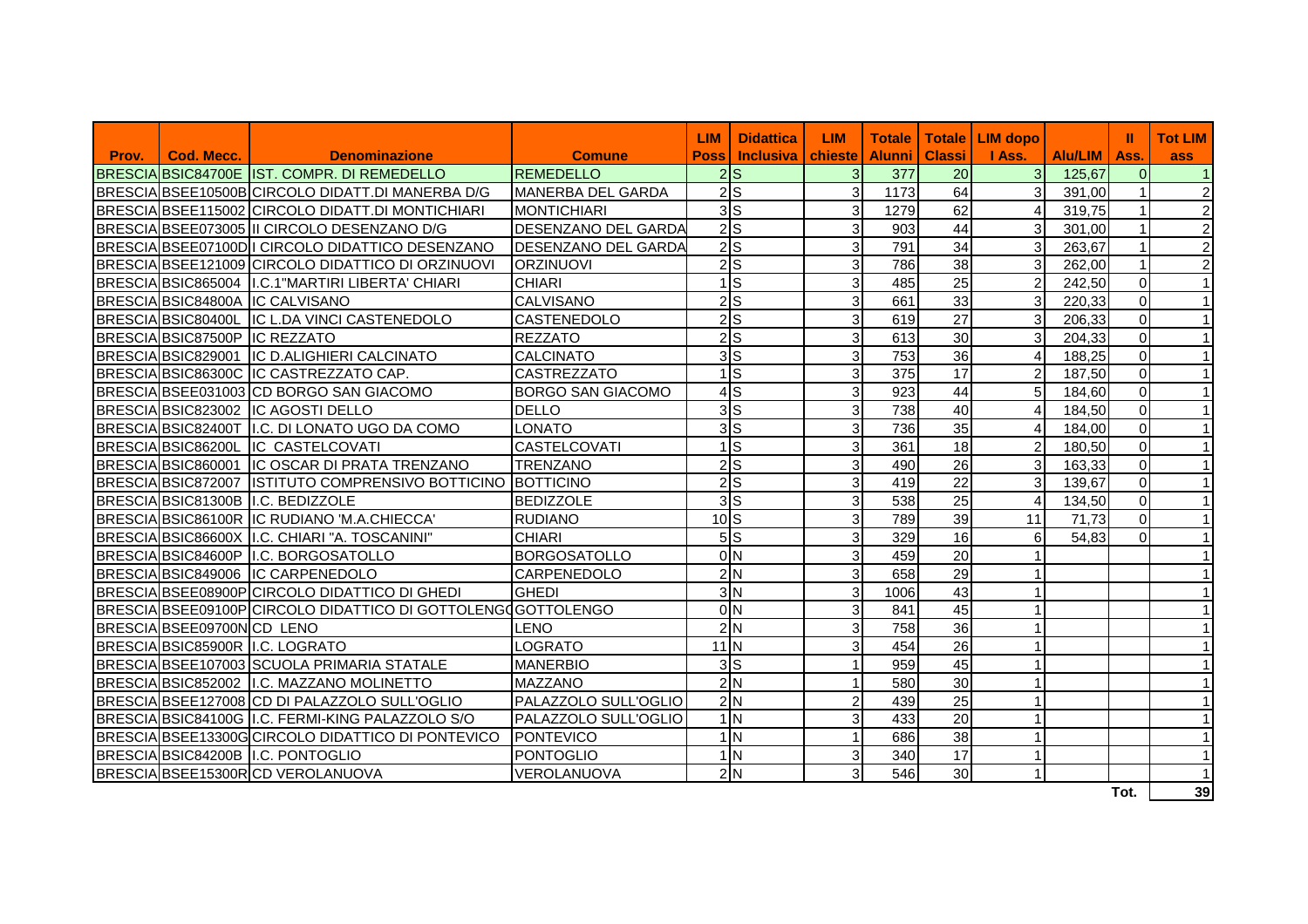|       |                                |                                                          |                             | <b>LIM</b> | <b>Didattica</b>          | <b>LIM</b>                | <b>Totale</b> |                 | Totale   LIM dopo |                | ш              | <b>Tot LIM</b>             |
|-------|--------------------------------|----------------------------------------------------------|-----------------------------|------------|---------------------------|---------------------------|---------------|-----------------|-------------------|----------------|----------------|----------------------------|
| Prov. | Cod. Mecc.                     | <b>Denominazione</b>                                     | <b>Comune</b>               |            | <b>Poss   Inclusiva  </b> | chieste                   | <b>Alunni</b> | <b>Classi</b>   | I Ass.            | <b>Alu/LIM</b> | Ass.           | ass                        |
|       | BERGAMO BGIC888008 VERTOVA     |                                                          | <b>VERTOVA</b>              |            | 3S                        | $\mathbf{3}$              | 487           | 25              | $\overline{4}$    | 121,75         | $\Omega$       | $\vert$ 1                  |
|       |                                | BERGAMO BGIC88100D TERNO ISOLA - PADRE C.ALBISETTI       | <b>TERNO D'ISOLA</b>        |            | 0 <sub>l</sub>            | $\overline{c}$            | 548           | 26              |                   | 548,00         |                | $\overline{2}$             |
|       | BERGAMO BGIC891004 VILLONGO    |                                                          | <b>VILLONGO</b>             |            | $1$ $S$                   | 3                         | 687           | 36              | $\overline{2}$    | 343,50         |                | $\overline{2}$             |
|       |                                | BERGAMOBGIC81900T ALMENNO S.B. LUIGI ANGELINI            | ALMENNO SAN BARTOLOMEO      |            | $1$ $S$                   | 3                         | 584           | 31              | $\overline{2}$    | 292,00         |                | $\overline{c}$             |
|       |                                | BERGAMO BGIC883005 TRESCORE BALNEARIO I.C.               | <b>TRESCORE BALNEARIO</b>   |            | $2$ $S$                   | 3                         | 867           | 44              | 3 <sup>l</sup>    | 289,00         |                | $\overline{c}$             |
|       | BERGAMO BGEE08600P ALBINO      |                                                          | <b>ALBINO</b>               |            | $2$ <sub>S</sub>          | 3                         | 861           | 44              | 3 <sub>l</sub>    | 287,00         |                | $\overline{a}$             |
|       |                                | BERGAMO BGIC870003 SAN PAOLO D'ARGON                     | SAN PAOLO D'ARGON           |            | $1$ $S$                   | 3                         | 483           | 25              | 2                 | 241,50         | $\Omega$       | $\mathbf{1}$               |
|       | BERGAMO BGIC89200X ZOGNO       |                                                          | <b>ZOGNO</b>                |            | $1$ $S$                   | 3                         | 470           | 26              | $\overline{2}$    | 235,00         | $\overline{0}$ | $\mathbf{1}$               |
|       | BERGAMO BGIC80600Q CLUSONE     |                                                          | <b>CLUSONE</b>              |            | $2$ $S$                   | 3                         | 622           | 32              | 31                | 207,33         | $\overline{0}$ | $\mathbf{1}$               |
|       |                                | BERGAMOBGIC868003 ROVETTA - ANDREA FANTONI               | <b>ROVETTA</b>              |            | $2$ $S$                   | 3                         | 609           | $\overline{37}$ | 3                 | 203,00         | $\overline{0}$ | $\mathbf{1}$               |
|       |                                | BERGAMO BGIC890008 VILLA DI SERIO - F.NULLO              | <b>VILLA DI SERIO</b>       |            | $2$ <sub>s</sub>          | 3                         | 571           | 28              | зI                | 190,33         | $\mathbf 0$    | $\mathbf{1}$               |
|       |                                | BERGAMO BGIC804004 VILMINORE DI SCALVE                   | <b>VILMINORE DI SCALVE</b>  |            | 0 <sub>l</sub>            | 3                         | 189           | 14              |                   | 189,00         | $\mathbf 0$    | $\mathbf{1}$               |
|       |                                | BERGAMO BGIC86900V SAN GIOVANNI BIANCO                   | <b>SAN GIOVANNI BIANCO</b>  |            | $1$ $S$                   | 3                         | 366           | 20              | $\overline{2}$    | 183,00         | $\pmb{0}$      | $\mathbf{1}$               |
|       |                                | BERGAMO BGIC84300P COSTA VOLPINO                         | <b>COSTA VOLPINO</b>        |            | $2$ $S$                   | 3                         | 541           | 31              | 3 <sub>l</sub>    | 180,33         | $\pmb{0}$      | $\mathbf{1}$               |
|       |                                | BERGAMO BGIC80500X TAVERNOLA BERGAMASCA                  | <b>TAVERNOLA BERGAMASCA</b> |            | $1$ $S$                   | 3                         | 357           | 23              | $\overline{2}$    | 178,50         | $\overline{0}$ | $\mathbf{1}$               |
|       | BERGAMO BGIC85700L MOZZO       |                                                          | <b>MOZZO</b>                |            | $1$ $S$                   | 3                         | 337           | 16              | $\overline{2}$    | 168,50         | $\mathbf 0$    | $\mathbf{1}$               |
|       | BERGAMO BGIC847002 GANDINO     |                                                          | <b>GANDINO</b>              |            | $2$ <sub>S</sub>          | 3                         | 475           | 27              | $\overline{3}$    | 158,33         | $\mathbf 0$    | $\mathbf{1}$               |
|       |                                | BERGAMOBGIC87700T SORISOLE -I.C. "A. LANFRANCHI"         | <b>SORISOLE</b>             |            | $2$ $S$                   | 2                         | 433           | 21              | 31                | 144,33         | $\mathbf 0$    | $\mathbf{1}$               |
|       |                                | BERGAMOBGIC88500R VALNEGRA - F. GERVASONI                | VALNEGRA                    |            | $1\text{S}$               | 3                         | 288           | 23              | $\overline{2}$    | 144,00         | $\mathbf 0$    | $\mathbf{1}$               |
|       |                                | BERGAMO BGIC853009 LEFFE ISTITUTO COMPRENSIVO            | LEFFE                       |            | $1$ S                     | 3                         | 274           | 15              | $\overline{2}$    | 137,00         | $\Omega$       | $\mathbf{1}$               |
|       |                                | BERGAMO BGIC87100V S. PELLEGRINO TERME, CAP.             | <b>SAN PELLEGRINO TERME</b> |            | $1$ S                     | $\overline{c}$            | 273           | 15              | $\overline{2}$    | 136,50         | $\Omega$       | $\mathbf{1}$               |
|       |                                | BERGAMOBGIC83600G CARVICO - E. FERMI                     | <b>CARVICO</b>              |            | $4$ $S$                   | 3                         | 631           | 32              | $5 \vert$         | 126,20         | $\Omega$       | $\mathbf{1}$               |
|       | BERGAMO BGIC85000T GORLE       |                                                          | <b>GORLE</b>                |            | $1$ $S$                   | 3                         | 251           | 12              | $\overline{2}$    | 125,50         | $\overline{0}$ | $\mathbf{1}$               |
|       |                                | BERGAMO BGIC87800N SOVERE IST. COMP "DANIELE SPADASOVERE |                             |            | $2$ $S$                   | 3                         | 371           | 21              | 3 <sup>l</sup>    | 123,67         | $\overline{0}$ | $\mathbf{1}$               |
|       |                                | BERGAMO BGIC86400Q PONTE NOSSA                           | <b>PONTE NOSSA</b>          |            | $2$ <sub>S</sub>          | 3                         | 357           | 23              | 3 <sup>l</sup>    | 119,00         | $\Omega$       | $\mathbf{1}$               |
|       |                                | BERGAMO BGIC83000L BREMBILLA - GIOVANNI XXIII            | <b>BREMBILLA</b>            |            | 3S                        | 3                         | 393           | 27              | 4                 | 98,25          | $\Omega$       | $\mathbf{1}$               |
|       | BERGAMO BGIC855001 LOVERE      |                                                          | LOVERE                      |            | $1$ $S$                   | 3                         | 181           | 10              |                   | 90,50          | $\Omega$       | $\mathbf{1}$               |
|       |                                | BERGAMO BGIC862004   PALADINA - A. TIRABOSCHI            | <b>PALADINA</b>             |            | $4$ S                     | 3                         | 322           | 19              |                   | 64,40          | $\Omega$       | $\mathbf{1}$               |
|       |                                | BERGAMO BGIC818002 ALBINO - G.SOLARI                     | <b>ALBINO</b>               |            | 1 <sub>N</sub>            | 3                         | 152           | 10              |                   |                |                |                            |
|       |                                | BERGAMO BGIC820002 ALMENNO S.S. - GIOVANNI XXIII         | ALMENNO SAN SALVATORE       |            | 1 <sub>N</sub>            | 3                         | 467           | $\overline{25}$ |                   |                |                |                            |
|       |                                | BERGAMO BGIC82100T ALZANO LOMBARDO                       | ALZANO LOMBARDO             |            | 1 <sub>N</sub>            | 3                         | 576           | 29              |                   |                |                |                            |
|       |                                | BERGAMOBGIC82800L BORGO DI TERZO                         | <b>BORGO DI TERZO</b>       |            | 0 <sub>N</sub>            | 3                         | 305           | 19              |                   |                |                |                            |
|       | BERGAMO BGIC839003 CASAZZA     |                                                          | <b>CASAZZA</b>              |            | 1 <sub>N</sub>            | 3                         | 627           | 35              |                   |                |                |                            |
|       |                                | BERGAMO BGIC841003 CISANO BERGAMASCO                     | <b>CISANO BERGAMASCO</b>    |            | 4N                        | 3                         | 597           | 31              |                   |                |                |                            |
|       | BERGAMO BGIC84500A CURNO       |                                                          | <b>CURNO</b>                |            | 2N                        |                           | 419           | 20              |                   |                |                | $\mathbf{1}$               |
|       |                                | BERGAMO BGIC84900N GORLAGO - ALDO MORO                   | <b>GORLAGO</b>              |            | 0 <sub>N</sub>            | 3                         | 668           | 33              |                   |                |                | $\mathbf{1}$               |
|       |                                | BERGAMO BGIC85100N GROMO - SORELLE DE MARCHI             | <b>GROMO</b>                |            | 1 <sub>N</sub>            | 3 <sup>1</sup>            | 327           | 25              | 11                |                |                | $\mathbf{1}$               |
|       | BERGAMO BGVC010005 C. BATTISTI |                                                          | <b>LOVERE</b>               |            | 1 <sub>N</sub>            | $\overline{3}$            |               |                 |                   |                |                | $\mathbf{1}$               |
|       |                                | BERGAMO BGIC86000C NEMBRO - E.TALPINO                    | <b>NEMBRO</b>               |            | 2N                        | $\overline{3}$            | 572           | 33              |                   |                |                | $\mathbf{1}$               |
|       |                                | BERGAMO BGIC86600B PONTE S. PIETRO                       | PONTE SAN PIETRO            |            | 0 <sub>N</sub>            | 3                         | 451           | 23              |                   |                |                | 1                          |
|       |                                | BERGAMOBGIC86500G PONTERANICA                            | <b>PONTERANICA</b>          |            | 1 <sub>N</sub>            | 3                         | 317           | 15              |                   |                |                | $\mathbf{1}$               |
|       |                                | BERGAMO BGIC867007 RANICA - MARIA PIAZZOLI               | <b>RANICA</b>               |            | 2N                        | 3                         | 302           | 14              |                   |                |                | $\mathbf{1}$               |
|       |                                | BERGAMO BGIC87200P S. OMOBONO TERME                      | SANT'OMOBONO IMAGNA         |            | 1 <sub>N</sub>            | $\ensuremath{\mathsf{3}}$ | 602           | 45              |                   |                |                | $\mathbf{1}$               |
|       |                                | BERGAMO BGIC87300E SARNICO - E. DONADONI                 | <b>SARNICO</b>              |            | 2N                        | 3                         | 719           | 39              |                   |                |                | $\mathbf{1}$               |
|       |                                | BERGAMO BGIC86300X SCANZOROSCIATE                        | <b>SCANZOROSCIATE</b>       |            | 2N                        | 3                         | 822           | 38              |                   |                |                | 1                          |
|       |                                | BERGAMO BGIC889004 VILLA D'ALME                          | VILLA D'ALME'               |            | 2N                        | 3                         | 589           | 28              | -1                |                | 군              | $\mathbf{1}$<br><b>CAL</b> |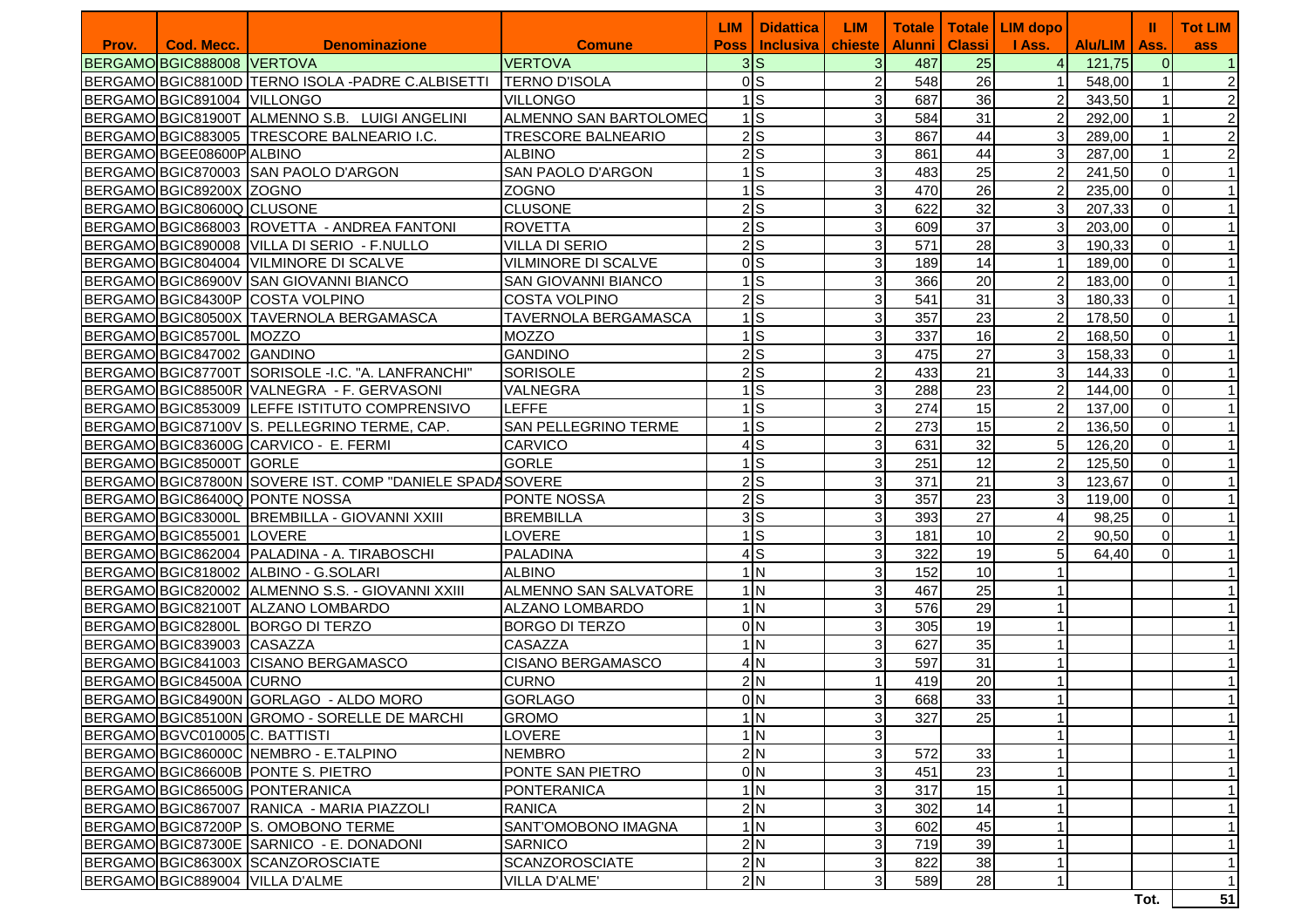| <b>Classi</b><br><b>Alunni</b><br><b>Alu/LIM</b><br>Cod. Mecc.<br><b>Denominazione</b><br><b>Comune</b><br><b>Inclusiva</b><br>chieste<br>I Ass.<br>Prov.<br><b>Poss</b><br>Ass.<br>BERGAMOBGEE071001 TREVIGLIO PRIMO<br><b>TREVIGLIO</b><br>2N<br>3 <sup>l</sup><br>633<br>32<br>0 <sub>S</sub><br>BERGAMO BGIC81300V BERGAMO - DONADONI<br>$\overline{3}$<br>25<br>550,00<br><b>BERGAMO</b><br>550<br>$\mathbf{1}$<br>3S<br>3<br>62<br>BERGAMO BGEE06500N SPIRANO<br><b>SPIRANO</b><br>1339<br>334,75<br>BERGAMO BGIC840007 CHIUDUNO ISTITUTO COMPRENSIVO<br>$1$ S<br>30<br>CHIUDUNO<br>3<br>612<br>$\overline{c}$<br>306,00<br>30<br>BERGAMOBGIC884001 TREVIOLO "CESARE ZONCA"<br>$1$ S<br>3<br><b>TREVIOLO</b><br>600<br>$\overline{2}$<br>300,00<br>BERGAMO BGIC84200V CISERANO<br>$1$ S<br>3<br>28<br><b>CISERANO</b><br>581<br>$\overline{2}$<br>290,50<br>$1$ S<br>3<br>29<br>BERGAMO BGIC811007 BERGAMO V.MUZIO<br><b>BERGAMO</b><br>576<br>$\overline{2}$<br>288,00<br>$1$ S<br>31<br>31<br>BERGAMO BGIC82200N ARCENE - C.CONSONNI<br><b>ARCENE</b><br>572<br>$\overline{2}$<br>286,00<br>ls<br>$\overline{3}$<br>29<br>548<br>274,00<br>BERGAMO BGIC85800C MOZZANICA "L. DA VINCI"<br><b>MOZZANICA</b><br>2<br>$\overline{27}$<br>$1\overline{\text{S}}$<br>3 <br>535<br>$\overline{2}$<br>267,50<br>BERGAMO BGEE07200R TREVIGLIO SECONDO<br><b>TREVIGLIO</b><br>24<br>1ls<br>3<br>527<br>$\overline{2}$<br>263,50<br>BERGAMO BGIC89300Q ZANICA ISTITUTO COMPRENSIVO<br><b>ZANICA</b><br>$1$ S<br>$\overline{3}$<br>27<br><b>CAPRIATE SAN GERVASIO</b><br>505<br>$\overline{2}$<br>252,50<br>BERGAMO BGIC83400X CAPRIATE S.G. " A. MANZONI"<br>$\Omega$ | <b>Tot LIM</b>          |
|--------------------------------------------------------------------------------------------------------------------------------------------------------------------------------------------------------------------------------------------------------------------------------------------------------------------------------------------------------------------------------------------------------------------------------------------------------------------------------------------------------------------------------------------------------------------------------------------------------------------------------------------------------------------------------------------------------------------------------------------------------------------------------------------------------------------------------------------------------------------------------------------------------------------------------------------------------------------------------------------------------------------------------------------------------------------------------------------------------------------------------------------------------------------------------------------------------------------------------------------------------------------------------------------------------------------------------------------------------------------------------------------------------------------------------------------------------------------------------------------------------------------------------------------------------------------------------------------------------------------------------------------------------------------|-------------------------|
|                                                                                                                                                                                                                                                                                                                                                                                                                                                                                                                                                                                                                                                                                                                                                                                                                                                                                                                                                                                                                                                                                                                                                                                                                                                                                                                                                                                                                                                                                                                                                                                                                                                                    | ass                     |
|                                                                                                                                                                                                                                                                                                                                                                                                                                                                                                                                                                                                                                                                                                                                                                                                                                                                                                                                                                                                                                                                                                                                                                                                                                                                                                                                                                                                                                                                                                                                                                                                                                                                    |                         |
|                                                                                                                                                                                                                                                                                                                                                                                                                                                                                                                                                                                                                                                                                                                                                                                                                                                                                                                                                                                                                                                                                                                                                                                                                                                                                                                                                                                                                                                                                                                                                                                                                                                                    | $\overline{c}$          |
|                                                                                                                                                                                                                                                                                                                                                                                                                                                                                                                                                                                                                                                                                                                                                                                                                                                                                                                                                                                                                                                                                                                                                                                                                                                                                                                                                                                                                                                                                                                                                                                                                                                                    | $\overline{c}$          |
|                                                                                                                                                                                                                                                                                                                                                                                                                                                                                                                                                                                                                                                                                                                                                                                                                                                                                                                                                                                                                                                                                                                                                                                                                                                                                                                                                                                                                                                                                                                                                                                                                                                                    | $\overline{c}$          |
|                                                                                                                                                                                                                                                                                                                                                                                                                                                                                                                                                                                                                                                                                                                                                                                                                                                                                                                                                                                                                                                                                                                                                                                                                                                                                                                                                                                                                                                                                                                                                                                                                                                                    | $\overline{2}$          |
|                                                                                                                                                                                                                                                                                                                                                                                                                                                                                                                                                                                                                                                                                                                                                                                                                                                                                                                                                                                                                                                                                                                                                                                                                                                                                                                                                                                                                                                                                                                                                                                                                                                                    | $\overline{c}$          |
|                                                                                                                                                                                                                                                                                                                                                                                                                                                                                                                                                                                                                                                                                                                                                                                                                                                                                                                                                                                                                                                                                                                                                                                                                                                                                                                                                                                                                                                                                                                                                                                                                                                                    | $\overline{\mathbf{c}}$ |
|                                                                                                                                                                                                                                                                                                                                                                                                                                                                                                                                                                                                                                                                                                                                                                                                                                                                                                                                                                                                                                                                                                                                                                                                                                                                                                                                                                                                                                                                                                                                                                                                                                                                    | $\overline{\mathbf{c}}$ |
|                                                                                                                                                                                                                                                                                                                                                                                                                                                                                                                                                                                                                                                                                                                                                                                                                                                                                                                                                                                                                                                                                                                                                                                                                                                                                                                                                                                                                                                                                                                                                                                                                                                                    | $\overline{\mathbf{c}}$ |
|                                                                                                                                                                                                                                                                                                                                                                                                                                                                                                                                                                                                                                                                                                                                                                                                                                                                                                                                                                                                                                                                                                                                                                                                                                                                                                                                                                                                                                                                                                                                                                                                                                                                    | $\overline{a}$          |
|                                                                                                                                                                                                                                                                                                                                                                                                                                                                                                                                                                                                                                                                                                                                                                                                                                                                                                                                                                                                                                                                                                                                                                                                                                                                                                                                                                                                                                                                                                                                                                                                                                                                    | $\overline{c}$          |
|                                                                                                                                                                                                                                                                                                                                                                                                                                                                                                                                                                                                                                                                                                                                                                                                                                                                                                                                                                                                                                                                                                                                                                                                                                                                                                                                                                                                                                                                                                                                                                                                                                                                    |                         |
| 21<br>$1$ S<br>485<br>BERGAMO BGIC81400P BERGAMO - DA ROSCIATE<br>3<br>$\overline{2}$<br>242,50<br>$\Omega$<br><b>BERGAMO</b>                                                                                                                                                                                                                                                                                                                                                                                                                                                                                                                                                                                                                                                                                                                                                                                                                                                                                                                                                                                                                                                                                                                                                                                                                                                                                                                                                                                                                                                                                                                                      |                         |
| 21<br>$1$ S<br>3<br>457<br><b>SERIATE</b><br>228,50<br>$\Omega$<br>BERGAMO BGIC876002 SERIATE - ALDO MORO                                                                                                                                                                                                                                                                                                                                                                                                                                                                                                                                                                                                                                                                                                                                                                                                                                                                                                                                                                                                                                                                                                                                                                                                                                                                                                                                                                                                                                                                                                                                                          |                         |
| 24<br>$1$ S<br>456<br><b>OSIO SOPRA</b><br>3<br>2<br>228,00<br>$\Omega$<br>BERGAMO BGIC854005 OSIO SOPRA                                                                                                                                                                                                                                                                                                                                                                                                                                                                                                                                                                                                                                                                                                                                                                                                                                                                                                                                                                                                                                                                                                                                                                                                                                                                                                                                                                                                                                                                                                                                                           |                         |
| 36<br>COVO<br>2ls<br>3<br>659<br>3<br>BERGAMOBGIC84400E COVO - L. LOTTO<br>219,67<br>$\Omega$                                                                                                                                                                                                                                                                                                                                                                                                                                                                                                                                                                                                                                                                                                                                                                                                                                                                                                                                                                                                                                                                                                                                                                                                                                                                                                                                                                                                                                                                                                                                                                      |                         |
| 22<br>$1$ S<br>3<br>$\overline{2}$<br>BERGAMO BGIC825005 BARIANO<br><b>BARIANO</b><br>431<br>215,50<br>$\Omega$                                                                                                                                                                                                                                                                                                                                                                                                                                                                                                                                                                                                                                                                                                                                                                                                                                                                                                                                                                                                                                                                                                                                                                                                                                                                                                                                                                                                                                                                                                                                                    |                         |
| 30<br>$2$ <sub>s</sub><br>BERGAMOBGIC80700G BERGAMO DE AMICIS<br><b>BERGAMO</b><br>3<br>628<br>3<br>209,33<br>$\Omega$                                                                                                                                                                                                                                                                                                                                                                                                                                                                                                                                                                                                                                                                                                                                                                                                                                                                                                                                                                                                                                                                                                                                                                                                                                                                                                                                                                                                                                                                                                                                             |                         |
| 23<br>BERGAMO BGIC88600L VERDELLINO - ZINGONIA I.C.<br>$1$ S<br>3<br>$\overline{2}$<br>405<br>202,50<br><b>VERDELLINO</b><br>$\Omega$                                                                                                                                                                                                                                                                                                                                                                                                                                                                                                                                                                                                                                                                                                                                                                                                                                                                                                                                                                                                                                                                                                                                                                                                                                                                                                                                                                                                                                                                                                                              |                         |
| 18<br>$1$ S<br>3<br>$\overline{2}$<br>BERGAMO BGIC89500B BREMBATE SOPRA - F. DELL'ORTO<br>389<br><b>BREMBATE DI SOPRA</b><br>194,50<br>$\Omega$                                                                                                                                                                                                                                                                                                                                                                                                                                                                                                                                                                                                                                                                                                                                                                                                                                                                                                                                                                                                                                                                                                                                                                                                                                                                                                                                                                                                                                                                                                                    |                         |
| $1$ S<br>18<br>$\overline{3}$<br>$\overline{2}$<br>BERGAMO BGIC82900C BREMBATE SOTTO<br><b>BREMBATE</b><br>365<br>182,50<br>$\Omega$                                                                                                                                                                                                                                                                                                                                                                                                                                                                                                                                                                                                                                                                                                                                                                                                                                                                                                                                                                                                                                                                                                                                                                                                                                                                                                                                                                                                                                                                                                                               |                         |
| $2$ <sub>S</sub><br>$\overline{3}$<br>31<br>3 <sup>l</sup><br>BERGAMO BGIC832008 CALCIO MARTIRI DELLA RESISTENZA<br>CALCIO<br>546<br>182,00<br>$\Omega$                                                                                                                                                                                                                                                                                                                                                                                                                                                                                                                                                                                                                                                                                                                                                                                                                                                                                                                                                                                                                                                                                                                                                                                                                                                                                                                                                                                                                                                                                                            |                         |
| $2$ <sub>s</sub><br>BERGAMO BGIC88000N SUISIO<br>3<br>30<br>3 <sup>1</sup><br><b>SUISIO</b><br>537<br>179,00<br>$\Omega$                                                                                                                                                                                                                                                                                                                                                                                                                                                                                                                                                                                                                                                                                                                                                                                                                                                                                                                                                                                                                                                                                                                                                                                                                                                                                                                                                                                                                                                                                                                                           |                         |
| $1$ <sub>s</sub><br>3<br>16<br>BERGAMO BGIC83500Q CARAVAGGIO MASTRI CARAVAGGINI<br>CARAVAGGIO<br>345<br>2<br>172,50<br>$\Omega$                                                                                                                                                                                                                                                                                                                                                                                                                                                                                                                                                                                                                                                                                                                                                                                                                                                                                                                                                                                                                                                                                                                                                                                                                                                                                                                                                                                                                                                                                                                                    |                         |
| 30<br>3 <sub>S</sub><br>3<br>BERGAMO BGIC812003 BERGAMO - MAZZI<br><b>BERGAMO</b><br>677<br>169,25<br>$\Omega$<br>Δ                                                                                                                                                                                                                                                                                                                                                                                                                                                                                                                                                                                                                                                                                                                                                                                                                                                                                                                                                                                                                                                                                                                                                                                                                                                                                                                                                                                                                                                                                                                                                |                         |
| 24<br>$2$ <sub>s</sub><br>3<br>502<br>BERGAMOBGIC82700R BONATE SOTTO I C. "CLARA LEVI"<br><b>BONATE SOTTO</b><br>31<br>167,33<br>$\Omega$                                                                                                                                                                                                                                                                                                                                                                                                                                                                                                                                                                                                                                                                                                                                                                                                                                                                                                                                                                                                                                                                                                                                                                                                                                                                                                                                                                                                                                                                                                                          |                         |
| 3 <sub>S</sub><br>$\overline{2}$<br>30<br>BERGAMO BGIC82300D AZZANO SAN PAOLO GIOVANNI XXIII<br>656<br>164,00<br>$\Omega$<br>AZZANO SAN PAOLO<br>4                                                                                                                                                                                                                                                                                                                                                                                                                                                                                                                                                                                                                                                                                                                                                                                                                                                                                                                                                                                                                                                                                                                                                                                                                                                                                                                                                                                                                                                                                                                 |                         |
| $1$ s<br>15<br>BERGAMO BGIC81600A BERGAMO - G.D. PETTENI<br><b>BERGAMO</b><br>3<br>291<br>$\overline{2}$<br>145,50<br>$\Omega$                                                                                                                                                                                                                                                                                                                                                                                                                                                                                                                                                                                                                                                                                                                                                                                                                                                                                                                                                                                                                                                                                                                                                                                                                                                                                                                                                                                                                                                                                                                                     |                         |
| $4$ S<br>$\overline{3}$<br>28<br>603<br>BERGAMO BGIC826001 BONATE SOPRA - ALDO MORO<br><b>BONATE SOPRA</b><br>5<br>120,60<br>$\Omega$                                                                                                                                                                                                                                                                                                                                                                                                                                                                                                                                                                                                                                                                                                                                                                                                                                                                                                                                                                                                                                                                                                                                                                                                                                                                                                                                                                                                                                                                                                                              |                         |
| 6S<br>$\overline{3}$<br>20<br>433<br>BERGAMO BGIC88700C VERDELLO I.C.<br><b>VERDELLO</b><br>61,86<br>$\Omega$                                                                                                                                                                                                                                                                                                                                                                                                                                                                                                                                                                                                                                                                                                                                                                                                                                                                                                                                                                                                                                                                                                                                                                                                                                                                                                                                                                                                                                                                                                                                                      |                         |
| 2N<br>29<br>555<br><b>BERGAMO</b><br>$\overline{3}$<br>BERGAMO BGIC81500E BERGAMO - CAMOZZI                                                                                                                                                                                                                                                                                                                                                                                                                                                                                                                                                                                                                                                                                                                                                                                                                                                                                                                                                                                                                                                                                                                                                                                                                                                                                                                                                                                                                                                                                                                                                                        |                         |
| 1 <sub>N</sub><br>15<br><b>BERGAMO</b><br>278<br>BERGAMO BGIC81000B BERGAMO - NULLO<br>1                                                                                                                                                                                                                                                                                                                                                                                                                                                                                                                                                                                                                                                                                                                                                                                                                                                                                                                                                                                                                                                                                                                                                                                                                                                                                                                                                                                                                                                                                                                                                                           |                         |
| 1 <sub>N</sub><br>11<br>BERGAMO BGIC809007 BERGAMO SAVOIA<br>3<br>220<br><b>BERGAMO</b>                                                                                                                                                                                                                                                                                                                                                                                                                                                                                                                                                                                                                                                                                                                                                                                                                                                                                                                                                                                                                                                                                                                                                                                                                                                                                                                                                                                                                                                                                                                                                                            |                         |
| 1 <sub>N</sub><br>21<br>3<br>408<br>BERGAMO BGIC833004 CALUSCO D'ADDA CAP.<br>CALUSCO D'ADDA                                                                                                                                                                                                                                                                                                                                                                                                                                                                                                                                                                                                                                                                                                                                                                                                                                                                                                                                                                                                                                                                                                                                                                                                                                                                                                                                                                                                                                                                                                                                                                       |                         |
| 23<br>1 <sub>N</sub><br>518<br>BERGAMO BGEE08700E CARAVAGGIO - M.MERISI<br><b>CARAVAGGIO</b><br>3                                                                                                                                                                                                                                                                                                                                                                                                                                                                                                                                                                                                                                                                                                                                                                                                                                                                                                                                                                                                                                                                                                                                                                                                                                                                                                                                                                                                                                                                                                                                                                  |                         |
| $\overline{27}$<br>1 <sub>N</sub><br>BERGAMO BGIC83700B CASIRATE D'ADDA<br><b>CASIRATE D'ADDA</b><br>3l<br>486                                                                                                                                                                                                                                                                                                                                                                                                                                                                                                                                                                                                                                                                                                                                                                                                                                                                                                                                                                                                                                                                                                                                                                                                                                                                                                                                                                                                                                                                                                                                                     |                         |
| 3S<br>23<br>BERGAMO BGIC838007 CASTELLI CAL.- FRA A.DA CALEPIO<br><b>CASTELLI CALEPIO</b><br>445                                                                                                                                                                                                                                                                                                                                                                                                                                                                                                                                                                                                                                                                                                                                                                                                                                                                                                                                                                                                                                                                                                                                                                                                                                                                                                                                                                                                                                                                                                                                                                   |                         |
| 1 <sub>N</sub><br>27<br>583<br>BERGAMO BGIC85200D GRUMELLO DEL MONTE -DON BELOTT GRUMELLO DEL MONTE<br>2                                                                                                                                                                                                                                                                                                                                                                                                                                                                                                                                                                                                                                                                                                                                                                                                                                                                                                                                                                                                                                                                                                                                                                                                                                                                                                                                                                                                                                                                                                                                                           |                         |
| 1 <sub>N</sub><br>BERGAMO BGIC859008 MARTINENGO CAP.<br>3<br>575<br>28<br><b>MARTINENGO</b>                                                                                                                                                                                                                                                                                                                                                                                                                                                                                                                                                                                                                                                                                                                                                                                                                                                                                                                                                                                                                                                                                                                                                                                                                                                                                                                                                                                                                                                                                                                                                                        |                         |
| 0 <sub>N</sub><br>3 <br>24<br>BERGAMO BGIC861008 OSIO SOTTO - PAPA GIOVANNI XXIII<br>OSIO SOTTO<br>575                                                                                                                                                                                                                                                                                                                                                                                                                                                                                                                                                                                                                                                                                                                                                                                                                                                                                                                                                                                                                                                                                                                                                                                                                                                                                                                                                                                                                                                                                                                                                             |                         |
| 2N<br>3 <br>48<br>BERGAMO BGEE055003 ROMANO DI LOMBARDIA<br>ROMANO DI LOMBARDIA<br>926                                                                                                                                                                                                                                                                                                                                                                                                                                                                                                                                                                                                                                                                                                                                                                                                                                                                                                                                                                                                                                                                                                                                                                                                                                                                                                                                                                                                                                                                                                                                                                             |                         |
| 1 <sub>N</sub><br>BERGAMO BGIC875006 SERIATE - CESARE BATTISTI<br><b>SERIATE</b><br>$\overline{3}$<br>29<br>609                                                                                                                                                                                                                                                                                                                                                                                                                                                                                                                                                                                                                                                                                                                                                                                                                                                                                                                                                                                                                                                                                                                                                                                                                                                                                                                                                                                                                                                                                                                                                    |                         |
| 3N<br>BERGAMO BGIC87900D STEZZANO IST COMPRENSIVO CAROL STEZZANO<br>3 <sup>1</sup><br>643<br>31                                                                                                                                                                                                                                                                                                                                                                                                                                                                                                                                                                                                                                                                                                                                                                                                                                                                                                                                                                                                                                                                                                                                                                                                                                                                                                                                                                                                                                                                                                                                                                    |                         |
| Tot.                                                                                                                                                                                                                                                                                                                                                                                                                                                                                                                                                                                                                                                                                                                                                                                                                                                                                                                                                                                                                                                                                                                                                                                                                                                                                                                                                                                                                                                                                                                                                                                                                                                               | 53                      |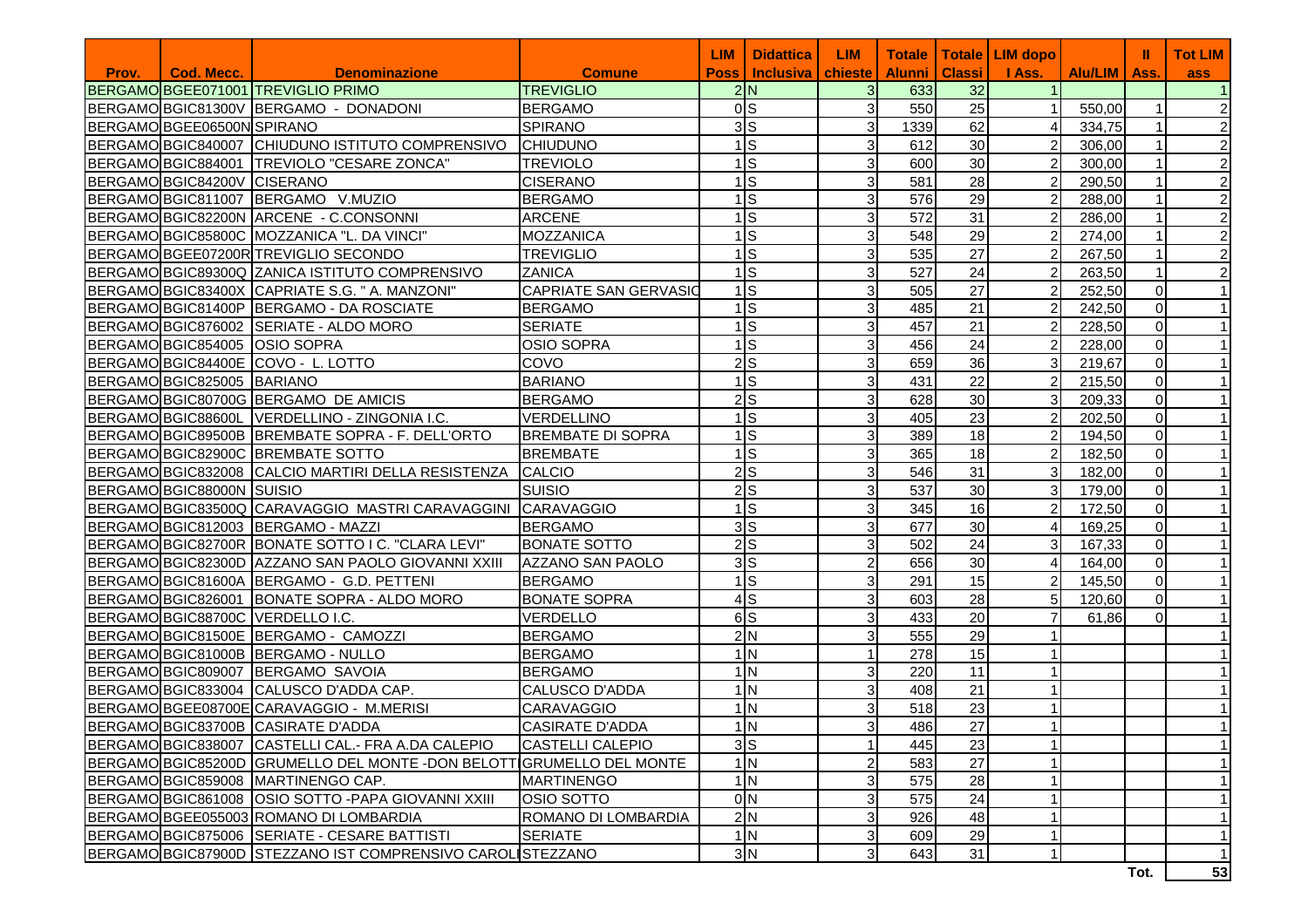|                      |                      |                                   |                          | <b>LIM</b>                | <b>Materia</b>           | <b>LIM</b>     | <b>Totale</b> |                 | Totale LIM dop I |                           |                | <b>Tot LIM</b> |
|----------------------|----------------------|-----------------------------------|--------------------------|---------------------------|--------------------------|----------------|---------------|-----------------|------------------|---------------------------|----------------|----------------|
| <b>Provincia</b>     | Cod. Mecc.           | <b>Denominazione</b>              | <b>Comune</b>            | <b>Poss</b>               | in lingua                | chieste        | <b>Alunni</b> | <b>Classi</b>   | Ass.             | <b>Alun/LIM   II Ass.</b> |                | ass            |
| <b>MONZA BR.</b>     | MITF120005           | P. HENSEMBERGER                   | <b>MONZA</b>             |                           | 6S                       | $\mathbf{3}$   | 968           | 42              |                  | 138,3                     | $\overline{0}$ |                |
| MONZA BR.            | MITD41000V           | <b>ACHILLE MAPELLI</b>            | <b>MONZA</b>             |                           | ls                       | 3              | 1100          | 46              | 2 <sub>l</sub>   | 550,0                     | $\mathbf{1}$   | $\overline{c}$ |
| MONZA BR. MIIS024004 |                      | "VIRGILIO FLORIANI"               | <b>VIMERCATE</b>         |                           | ls                       | 3              | 1053          | 47              | 2 <sup>1</sup>   | 526,5                     | $\mathbf{1}$   | $\overline{c}$ |
| <b>MILANO</b>        | MIIS011002           | <b>IIS BERTRAND RUSSELL</b>       | <b>GARBAGNATE MIL</b>    |                           | ls                       | $\overline{c}$ | 953           | 41              | $\overline{2}$   | 476,5                     | $\mathbf{1}$   | $\overline{2}$ |
| MONZA BR.            | MITF050004           | E. FERMI                          | <b>DESIO</b>             |                           | ls                       | $\mathbf{3}$   | 853           | 39              | 2 <sup>1</sup>   | 426,5                     | 1              | $\overline{2}$ |
| MONZA BR.            | MIIS046001           | <b>MONZA</b>                      | <b>MONZA</b>             |                           | ls                       | $\mathsf 3$    | 798           | 36              | 2 <sup>1</sup>   | 399.0                     | 1              | $\overline{c}$ |
| MONZA BR. MIIS06300P |                      | <b>G. MERONI</b>                  | <b>LISSONE</b>           |                           | ls                       | $\mathbf{3}$   | 665           | 30              | $\overline{2}$   | 332,5                     | $\mathbf 0$    |                |
| MONZA BR. MIPS240005 |                      | " BANFI"                          | <b>VIMERCATE</b>         |                           | 3S                       | $\mathbf{3}$   | 1105          | 49              | $\overline{4}$   | 276,3                     | $\overline{0}$ |                |
| <b>MILANO</b>        | MIIS009002           | <b>GIUSEPPE PEANO</b>             | <b>CINISELLO BALSAMO</b> |                           | $2$ <sub>s</sub>         | $\overline{c}$ | 796           | 39              | 3 <sup>1</sup>   | 265,3                     | $\overline{0}$ |                |
| <b>MONZA BR.</b>     | MITD42000D           | <b>MARTIN LUTHER KING</b>         | MUGGIO'                  |                           | $2$ <sub>s</sub>         | $\mathbf{3}$   | 598           | $\overline{26}$ | 3 <sup>l</sup>   | 199,3                     | $\mathbf 0$    |                |
| MONZA BR.            | <b>MIIS00600E</b>    | <b>GANDHI MOHANDAS KARAMCHAND</b> | <b>BESANA IN BRIANZA</b> |                           | 2N                       | 3              | 1151          | 48              |                  |                           |                |                |
| MONZA BR.            | MIIS067002           | <b>LEONARDO DA VINCI</b>          | <b>CARATE BRIANZA</b>    |                           | 0 <sub>N</sub>           |                | 814           | 36              | $\mathbf{1}$     |                           |                |                |
| MONZA BR. MIIS04200N |                      | <b>IS IRIS VERSARI</b>            | <b>CESANO MADERNO</b>    |                           | 6N                       | $\mathbf{3}$   | 892           | 38              | 1                |                           |                |                |
| MONZA BR. MIIS06200V |                      | <b>CESANO MADERNO</b>             | <b>CESANO MADERNO</b>    |                           | 0 <sub>N</sub>           | $\mathbf{3}$   | 1125          | 47              | $\mathbf{1}$     |                           |                |                |
| <b>MILANO</b>        | <b>MIIS00100B</b>    | <b>G.CASIRAGHI</b>                | <b>CINISELLO BALSAMO</b> |                           | 4N                       | 3              | 1211          | 54              | $\mathbf{1}$     |                           |                |                |
| <b>MILANO</b>        | MITF270003           | <b>CARTESIO</b>                   | <b>CINISELLO BALSAMO</b> |                           | ۱l                       | $\overline{2}$ | 657           | 30              | $\mathbf 1$      |                           |                |                |
| MILANO               | MIRI150004           | <b>IPSIA CARLO MOLASCHI</b>       | <b>CUSANO MILANINO</b>   |                           | 1 <sub>N</sub>           |                | 369           | 16              | -1               |                           |                |                |
| <b>MONZA BR.</b>     | <b>MIPS10000T</b>    | L. SCI. ETTORE MAJORANA           | <b>DESIO</b>             |                           | 2N                       | $\sqrt{3}$     | 1071          | 46              | $\mathbf{1}$     |                           |                |                |
| MONZA BR. MIIS05600G |                      | <b>GIUSSANO</b>                   | <b>GIUSSANO</b>          |                           | $1\overline{\mathrm{N}}$ |                | 879           | $\overline{38}$ | $\mathbf{1}$     |                           |                |                |
| MONZA BR. MIIS073009 |                      | <b>IIS "LUIGI CASTIGLIONI"</b>    | <b>LIMBIATE</b>          |                           | ۱l                       | $\overline{3}$ | 662           | 29              | 1                |                           |                |                |
|                      | MONZA BR. MITD49000Q | I.T.C.S.P.A.C.L.E. ELSA MORANTE   | <b>LIMBIATE</b>          |                           | 1 <sub>N</sub>           | $\overline{3}$ | 742           | 32              | 1                |                           |                |                |
| MONZA BR. MIIS00700A |                      | <b>EUROPA UNITA</b>               | <b>LISSONE</b>           |                           | 0 <sub>N</sub>           | $\overline{2}$ | 891           | $\overline{38}$ | -1               |                           |                |                |
|                      | MONZA BR. MIPS20000P | <b>MARIE CURIE</b>                | <b>MEDA</b>              |                           | 2N                       | دی             | 907           | 40              |                  |                           |                |                |
| <b>MONZA BR.</b>     | <b>MIRC010004</b>    | ISTITUTO P.S.S.C.T.S. "L. MILANI" | <b>MEDA</b>              |                           | 2N                       | $\overline{1}$ | 1018          | $\overline{44}$ |                  |                           |                |                |
| MONZA BR.            | <b>MIIS06800T</b>    | M. BIANCHI                        | <b>MONZA</b>             |                           | 5N                       | $\mathbf{3}$   | 1108          | 46              |                  |                           |                |                |
| MONZA BR.            | <b>MIIS07800C</b>    | <b>IPSIA DI MONZA</b>             | <b>MONZA</b>             |                           | 0 <sub>S</sub>           |                | 667           | $\overline{36}$ |                  |                           |                |                |
| MONZA BR.            | MIPS050002           | <b>PAOLO FRISI</b>                | <b>MONZA</b>             |                           | 1N                       | $\sqrt{3}$     | 1110          | 45              |                  |                           |                |                |
| MONZA BR.            | <b>MIRC060005</b>    | A. OLIVETTI                       | <b>MONZA</b>             |                           | 0 <sub>N</sub>           | $\overline{c}$ | 915           | 42              | 1                |                           |                |                |
| MILANO               | <b>MIIS04100T</b>    | <b>CARLO EMILIO GADDA</b>         | PADERNO DUGNANO          |                           | ۱l                       | $\sqrt{3}$     | 819           | 41              | $\mathbf{1}$     |                           |                |                |
| MONZA BR.            | <b>MIIS04900C</b>    | "MARTINO BASSI"                   | <b>SEREGNO</b>           |                           | $\overline{\mathsf{N}}$  | $\mathsf 3$    | 637           | 32              | $\overline{1}$   |                           |                |                |
| MONZA BR.            | <b>MIPM08000V</b>    | <b>GIUSEPPE PARINI</b>            | <b>SEREGNO</b>           |                           | 5S                       | $\mathbf{1}$   | 875           | 39              | $\mathbf{1}$     |                           |                |                |
| MONZA BR.            | MITD430004           | PRIMO LEVI                        | <b>SEREGNO</b>           |                           | $1\overline{\mathrm{N}}$ | $\mathbf{3}$   | 877           | 40              | $\mathbf{1}$     |                           |                | 1              |
| MONZA BR.            | MIIS053004           | <b>EZIO VANONI</b>                | <b>VIMERCATE</b>         | $18\overline{\mathrm{N}}$ |                          | 3              | 853           | 37              | $\mathbf{1}$     |                           |                | $\mathbf{1}$   |
| MONZA BR. MITF150001 |                      | <b>ALBERT EINSTEIN</b>            | <b>VIMERCATE</b>         |                           | 0 <sub>N</sub>           | $\mathbf{3}$   | 1020          | 44              | $\mathbf{1}$     |                           |                |                |
|                      |                      |                                   |                          |                           |                          |                |               |                 |                  |                           | Tot.           | 39             |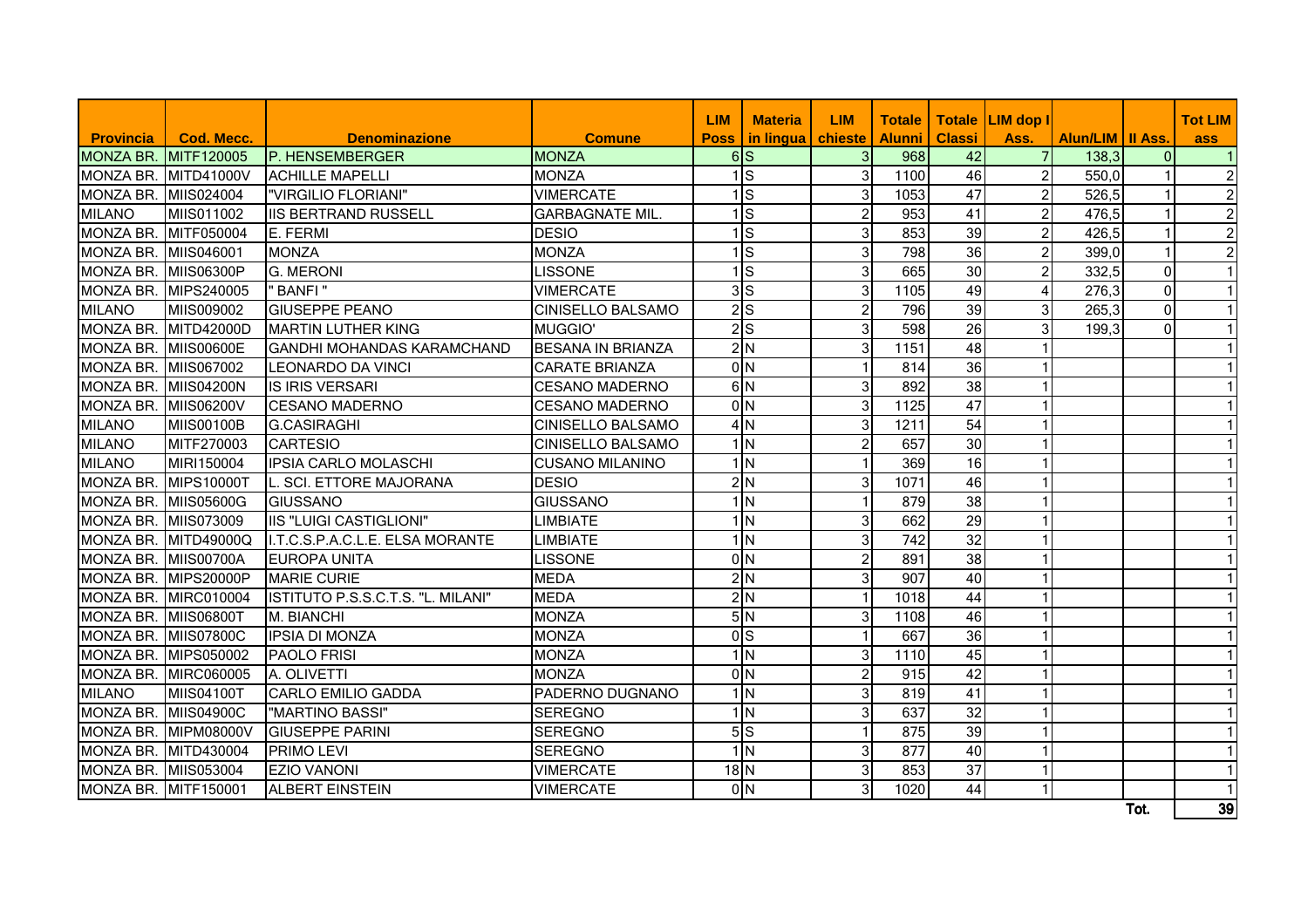|                  |                   |                                  |                        | <b>LIM</b>  | <u> Materia in</u>     | <b>LIM</b>     | <b>Totale</b> |                 | Totale LIM dop I |                           |                | <b>Tot LIM</b>   |
|------------------|-------------------|----------------------------------|------------------------|-------------|------------------------|----------------|---------------|-----------------|------------------|---------------------------|----------------|------------------|
| <b>Provincia</b> | <b>Cod. Mecc.</b> | <b>Denominazione</b>             | <b>Comune</b>          | <b>Poss</b> | lingua                 | chieste        | <b>Alunni</b> | <b>Classi</b>   | Ass.             | <b>Alun/LIM   II Ass.</b> |                | ass              |
| <b>MILANO</b>    | MITN03000E        | <b>ARTEMISIA GENTILESCHI</b>     | <b>MILANO</b>          |             | $4$ S                  | 3 <sup>1</sup> | 1262          | 55              | 5 <sub>l</sub>   | 252,4                     | 0              |                  |
| <b>MILANO</b>    | MIIS023008        | <b>G.CARDANO</b>                 | <b>MILANO</b>          |             | $\overline{0}$ S       | 2              | 1054          | 44              |                  | 1054,0                    |                | $\overline{c}$   |
| <b>MILANO</b>    | <b>MIPS26000A</b> | G.B.VICO                         | <b>CORSICO</b>         |             | 0 <sub>s</sub>         | 3              | 833           | 36              |                  | 833,0                     |                | $\overline{c}$   |
| <b>MILANO</b>    | <b>MIPC13000E</b> | <b>CLEMENTE REBORA</b>           | <b>RHO</b>             |             | 0 <sub>S</sub>         | $\overline{3}$ | 725           | 33              |                  | 725,0                     |                | $\boldsymbol{2}$ |
| <b>MILANO</b>    | <b>MIIS03600A</b> | " PARETO"                        | <b>MILANO</b>          |             | 0 <sub>S</sub>         | 3              | 622           | 32              |                  | 622,0                     |                | $\overline{2}$   |
| <b>MILANO</b>    | MITD240001        | IG.MAGGIOLINI                    | <b>PARABIAGO</b>       |             | ls                     | 3              | 961           | 42              | $\overline{2}$   | 480,5                     |                | $\overline{2}$   |
| <b>MILANO</b>    | <b>MIPS13000N</b> | <b>GALILEO GALILEI</b>           | <b>LEGNANO</b>         |             | $2$ <sub>S</sub>       | $\overline{3}$ | 1273          | $\overline{55}$ | 3                | 424,3                     |                | $\overline{2}$   |
| <b>MILANO</b>    | <b>MIIS01200T</b> | <b>GIUSEPPE TORNO</b>            | <b>CASTANO PRIMO</b>   |             | $2$ <sub>S</sub>       | 3              | 1243          | 56              | 3                | 414,3                     |                | $\overline{2}$   |
| <b>MILANO</b>    | MIPS070007        | <b>VITTORIO VENETO</b>           | <b>MILANO</b>          |             | $2\overline{s}$        | $\overline{3}$ | 1201          | $\overline{54}$ | 3                | 400,3                     |                | $\overline{2}$   |
| <b>MILANO</b>    | MIIS02600Q        | <b>CREMONA</b>                   | <b>MILANO</b>          |             | $2$ <sub>S</sub>       | 3              | 1150          | 51              | 3                | 383,3                     |                | $\overline{c}$   |
| <b>MILANO</b>    | MIIS003003        | <b>VITTORIO BACHELET</b>         | <b>ABBIATEGRASSO</b>   |             | $2$ <sub>S</sub>       | 3              | 1114          | 52              | 3                | 371,3                     |                | $\overline{c}$   |
| <b>MILANO</b>    | <b>MIIS01800R</b> | L. EINAUDI                       | <b>MAGENTA</b>         |             | $2$ <sub>S</sub>       | 3              | 1085          | 49              | 3                | 361,7                     |                | $\overline{c}$   |
| <b>MILANO</b>    | MITD260006        | <b>ITC GIOVANNI FALCONE</b>      | <b>CORSICO</b>         |             | ls                     | 3              | 629           | 29              | $\overline{2}$   | 314,5                     | $\Omega$       | $\mathbf{1}$     |
| <b>MILANO</b>    | MITF01000N        | <b>IT A BERNOCCHI</b>            | LEGNANO                |             | 2s                     | 3 <sup>1</sup> | 769           | 35              | 3                | 256,3                     | $\Omega$       | $\mathbf{1}$     |
| <b>MILANO</b>    | MIPS120003        | <b>ETTORE MAJORANA</b>           | <b>RHO</b>             |             | $2$ <sub>S</sub>       | 3              | 751           | 34              | 3                | 250,3                     | $\Omega$       | $\mathbf{1}$     |
| <b>MILANO</b>    | <b>MITF28000N</b> | "AUGUSTO RIGHI"                  | <b>CORSICO</b>         |             | $2\overline{S}$        | 3              | 470           | 22              | 3                | 156,7                     | $\Omega$       | $\mathbf{1}$     |
| <b>MILANO</b>    | MIIS066006        | <b>E.MATTEI</b>                  | <b>SAN DONATO MIL.</b> |             | $4$ S                  | $\overline{3}$ | 780           | 34              | 5                | 156,0                     | $\Omega$       | $\mathbf{1}$     |
| <b>MILANO</b>    | MIPS290006        | <b>CLAUDIO CAVALLERI</b>         | <b>PARABIAGO</b>       |             | 6S                     | $\overline{3}$ | 746           | 33              | $\overline{7}$   | 106,6                     | $\Omega$       |                  |
| <b>MILANO</b>    | <b>MIPS16000D</b> | "G.MARCONI"                      | <b>MILANO</b>          |             | 10 <sub>S</sub>        | 8              | 865           | 44              | 11               | 78,6                      | 5 <sub>l</sub> | $\mathbf{1}$     |
| <b>MILANO</b>    | <b>MIIS01400D</b> | E.ALESSANDRINI                   | <b>ABBIATEGRASSO</b>   |             | 2N                     | $\overline{3}$ | 882           | 40              |                  |                           |                |                  |
| <b>MILANO</b>    | MIPS340002        | <b>G.FALCONE E P. BORSELLINO</b> | <b>ARESE</b>           |             | 2N                     | 3 <sup>1</sup> | 947           | 41              |                  |                           |                |                  |
| <b>MILANO</b>    | MITD330007        | IPRIMO LEVI                      | <b>BOLLATE</b>         |             | 2N                     | 3 <sup>1</sup> | 1346          | 59              |                  |                           |                |                  |
| <b>MILANO</b>    | MIIS016005        | I.P.S.I.A. INVERUNO              | <b>INVERUNO</b>        |             | 6N                     | 3 <sup>1</sup> | 893           | 43              |                  |                           |                |                  |
| <b>MILANO</b>    | MIIS044009        | C. DELL'ACQUA                    | LEGNANO                |             | 5N                     | $\overline{3}$ | 1285          | 62              |                  |                           |                |                  |
| <b>MILANO</b>    | <b>MIIS07600R</b> | <b>IP A.BERNOCCHI</b>            | LEGNANO                |             | 1ls                    |                | 742           | 35              |                  |                           |                |                  |
| <b>MILANO</b>    | <b>MIIS01300N</b> | <b>MAGENTA</b>                   | <b>MAGENTA</b>         |             | 2N                     | $\overline{c}$ | 1147          | 52              |                  |                           |                |                  |
| <b>MILANO</b>    | <b>MIPS25000Q</b> | <b>D. BRAMANTE</b>               | <b>MAGENTA</b>         |             | 2N                     | 3              | 812           | 37              |                  |                           |                |                  |
| <b>MILANO</b>    | <b>MIIS02100L</b> | <b>VINCENZO BENINI</b>           | <b>MELEGNANO</b>       |             | $1\text{S}$            |                | 811           | 40              |                  |                           |                |                  |
| <b>MILANO</b>    | MIIS038002        | LAGRANGE                         | <b>MILANO</b>          |             | 0 <sub>N</sub>         | $\overline{2}$ | 1286          | 52              |                  |                           |                |                  |
| <b>MILANO</b>    | <b>MIIS04800L</b> | <b>KANDINSKY</b>                 | <b>MILANO</b>          |             | $1\vert N$             | 3              | 619           | 30              |                  |                           |                |                  |
| <b>MILANO</b>    | <b>MIIS05100C</b> | <b>CLAUDIO VARALLI</b>           | <b>MILANO</b>          |             | 1 <sub>N</sub>         | 3              | 773           | 33              |                  |                           |                |                  |
| <b>MILANO</b>    | <b>MIIS07700L</b> | <b>GALILEI</b>                   | <b>MILANO</b>          |             | 0 <sub>N</sub>         |                | 633           | 30              |                  |                           |                |                  |
| <b>MILANO</b>    | <b>MIRH02000X</b> | <b>CARLO PORTA</b>               | <b>MILANO</b>          |             | 1 <sub>N</sub>         | 3              | 1315          | 49              |                  |                           |                |                  |
| <b>MILANO</b>    | <b>MITF14000A</b> | <b>MARIE CURIE</b>               | <b>MILANO</b>          |             | 2N                     |                | 684           | 32              |                  |                           |                |                  |
| <b>MILANO</b>    | <b>MITF30000N</b> | <b>TORRICELLI</b>                | <b>MILANO</b>          |             | 0 <sub>N</sub>         | 1              | 831           | 34              |                  |                           |                | $\mathbf{1}$     |
| <b>MILANO</b>    | <b>MIIS06400E</b> | <b>ENRICO MATTEI</b>             | <b>RHO</b>             |             | $2\overline{\text{S}}$ |                | 747           | 36              |                  |                           |                | $\mathbf{1}$     |
| <b>MILANO</b>    | MITF13000Q        | STANISLAO CANNIZZARO             | <b>RHO</b>             |             | 3N                     | 3              | 696           | 32              |                  |                           |                | $\mathbf{1}$     |
| <b>MILANO</b>    | <b>MIIS01900L</b> | <b>ITALO CALVINO</b>             | <b>ROZZANO</b>         |             | 2N                     | $\mathbf{3}$   | 1276          | 58              |                  |                           |                | $\mathbf{1}$     |
| <b>MILANO</b>    | MIIS037006        | IS PIERO DELLA FRANCESCA         | SAN DONATO MIL.        |             | 1 <sub>N</sub>         | $\mathbf{3}$   | 608           | 29              |                  |                           |                | $\mathbf{1}$     |
| <b>MILANO</b>    | <b>MIPS11000C</b> | <b>PRIMO LEVI</b>                | <b>SAN DONATO MIL.</b> |             | 3N                     | 3              | 892           | 40              |                  |                           |                | $\mathbf{1}$     |
| <b>MILANO</b>    | <b>MITA04000R</b> | <b>GREGORIO MENDEL</b>           | <b>VILLA CORTESE</b>   |             | 1 <sub>N</sub>         | 3 <sub>l</sub> | 531           | 25              |                  |                           |                | $\mathbf{1}$     |
|                  |                   |                                  |                        |             |                        |                |               |                 |                  |                           | Tot.           | 52               |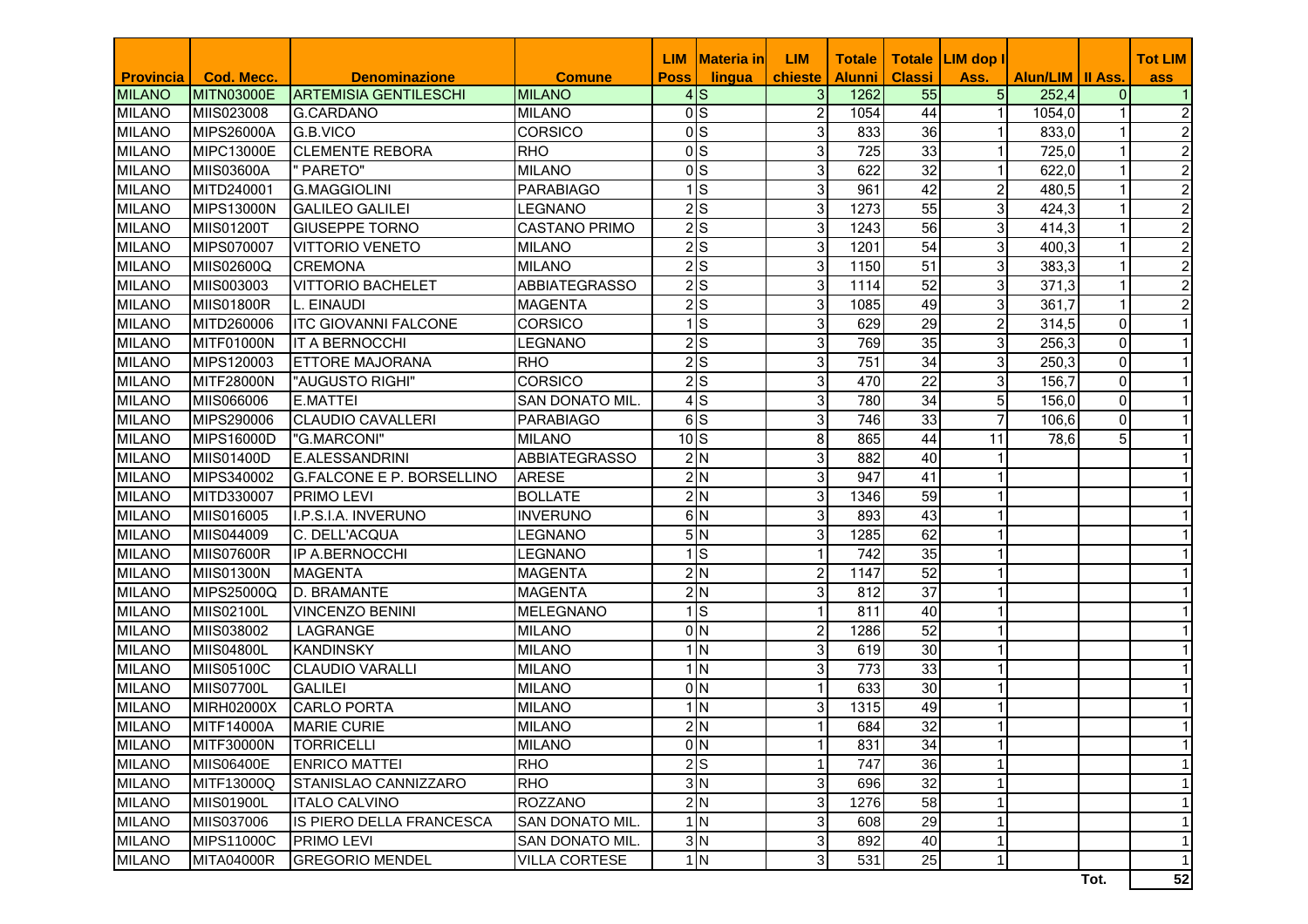|                  |                   |                               |                           | LIM            | <b>Materia inl</b>  | <b>LIM</b>     | <b>Totale</b> |                 | Totale LIM dop I |                    |          | <b>Tot LIM</b> |
|------------------|-------------------|-------------------------------|---------------------------|----------------|---------------------|----------------|---------------|-----------------|------------------|--------------------|----------|----------------|
| <b>Provincia</b> | Cod. Mecc.        | <b>Denominazione</b>          | <b>Comune</b>             | <b>Poss</b>    | lingua              | chieste        | <b>Alunni</b> | <b>Classi</b>   | Ass.             | Alun/LIM   II Ass. |          | ass            |
| <b>MILANO</b>    | <b>MIIS058007</b> | <b>FRISI</b>                  | <b>MILANO</b>             | 5S             |                     | 3              | 1105          | 52              | 6                | 184,2              | $\Omega$ |                |
| <b>MILANO</b>    | <b>MIPS03000R</b> | <b>LEONARDO DA VINCI</b>      | <b>MILANO</b>             | 0 <sub>S</sub> |                     | 3              | 1098          | 42              |                  | 1098,0             |          |                |
| <b>MILANO</b>    | <b>MIPC01000C</b> | <b>MANZONI</b>                | <b>MILANO</b>             | 0 <sub>S</sub> |                     | 3              | 984           | $\overline{37}$ |                  | 984,0              |          |                |
| <b>MILANO</b>    | MITF19000B        | I.T.S.O.S. "ALBE STEINER"     | <b>MILANO</b>             | 0 <sub>S</sub> |                     | 3              | 813           | 35              |                  | 813,0              |          |                |
| <b>MILANO</b>    | MIPC20000G        | <b>TITO LIVIO</b>             | <b>MILANO</b>             | 0 <sub>S</sub> |                     | 3              | 763           | 33              |                  | 763,0              |          | 2              |
| <b>MILANO</b>    | MIPM050003        | <b>VIRGILIO</b>               | <b>MILANO</b>             |                | 2S                  | 3              | 1812          | 77              | 3                | 604,0              |          | 2              |
| <b>MILANO</b>    | MIIS02200C        | <b>SALVADOR ALLENDE</b>       | <b>MILANO</b>             |                | ls                  | 3              | 983           | 40              | $\overline{c}$   | 491,5              |          | 2              |
| <b>MILANO</b>    | MIPS210009        | <b>GIORDANO BRUNO</b>         | <b>MELZO</b>              |                | ls                  | 3              | 931           | 42              | 2                | 465,5              |          | 2              |
| <b>MILANO</b>    | <b>MIIS05700B</b> | <b>NICOLA MORESCHI</b>        | <b>MILANO</b>             |                | ls                  | $\overline{c}$ | 917           | 36              | $\overline{c}$   | 458,5              |          | $\overline{2}$ |
| <b>MILANO</b>    | <b>MIPS08000T</b> | <b>VOLTA</b>                  | <b>MILANO</b>             |                | $2$ S               | 3              | 1057          | 42              | 3                | 352,3              | -1       |                |
| <b>MILANO</b>    | MIPC040008        | <b>BECCARIA</b>               | <b>MILANO</b>             |                | 2S                  | 3              | 894           | 40              | 3                | 298,0              | $\Omega$ |                |
| MILANO           | <b>MIPS18000P</b> | <b>ELIO VITTORINI</b>         | <b>MILANO</b>             |                | 4S                  | 3              | 924           | 41              | 5                | 184,8              | $\Omega$ |                |
| <b>MILANO</b>    | MIRI21000E        | CERNUSCO SUL NAVIGLIO         | <b>CERNUSCO S/N</b>       |                | 0 <sub>N</sub>      | 3              | 727           | 33              | 1                |                    |          |                |
| <b>MILANO</b>    | MITD400008        | <b>ITSOS</b>                  | <b>CERNUSCO S/N</b>       |                | 2N                  | 3              | 1393          | 63              | $\mathbf{1}$     |                    |          |                |
| <b>MILANO</b>    | MITD020002        | <b>ARGENTIA</b>               | <b>GORGONZOLA</b>         |                | 2N                  | 2              | 795           | 36              | 1                |                    |          |                |
| <b>MILANO</b>    | MITF21000B        | <b>ITI G. MARCONI</b>         | <b>GORGONZOLA</b>         |                | $1\textsf{S}$       | 1              | 859           | 37              | 1                |                    |          |                |
| <b>MILANO</b>    | MIIS00400V        | <b>CARLO CATTANEO</b>         | <b>MILANO</b>             |                | 0 <sub>N</sub>      | 3              | 762           | $\overline{31}$ |                  |                    |          |                |
| <b>MILANO</b>    | MIIS017001        | I.I.S. JAMES CLERK MAXWELL    | <b>MILANO</b>             |                | 3N                  | 3              | 1030          | 46              |                  |                    |          |                |
| <b>MILANO</b>    | MIIS059003        | "ORIANI-MAZZINI" MILANO       | <b>MILANO</b>             |                | 0 <sub>N</sub>      | 3              | 932           | 43              |                  |                    |          |                |
| <b>MILANO</b>    | MIIS07200D        | SEVERI - CORRENTI             | <b>MILANO</b>             |                | 2N                  | 3              | 1074          | 49              |                  |                    |          |                |
| <b>MILANO</b>    | <b>MIPC03000N</b> | <b>CARDUCCI</b>               | <b>MILANO</b>             |                | IN                  | 3              | 782           | 34              |                  |                    |          |                |
| <b>MILANO</b>    | <b>MIPC05000V</b> | <b>BERCHET</b>                | <b>MILANO</b>             |                | 0ln                 | 3              | 966           | 42              | 1                |                    |          |                |
| <b>MILANO</b>    | MIPM03000T        | <b>AGNESI</b>                 | <b>MILANO</b>             |                | 0 <sub>N</sub>      | 1              | 1199          | 54              | 1                |                    |          |                |
| <b>MILANO</b>    | MIPM11000D        | <b>CARLO TENCA</b>            | <b>MILANO</b>             |                | 2N                  | 3              | 1196          | 52              | 1                |                    |          |                |
| <b>MILANO</b>    | MIPS01000G        | L.S. EINSTEIN                 | <b>MILANO</b>             |                | $3\overline{\sf N}$ | 3              | 935           | $\overline{37}$ | 1                |                    |          |                |
| <b>MILANO</b>    | <b>MIPS15000V</b> | "P. BOTTONI"                  | <b>MILANO</b>             |                | 2N                  | $\overline{c}$ | 849           | $\overline{35}$ |                  |                    |          |                |
| <b>MILANO</b>    | <b>MIPS37000T</b> | L.S.S. "R.DONATELLI-B.PASCAL" | <b>MILANO</b>             |                | 5N                  | $\overline{c}$ | 1028          | 44              |                  |                    |          |                |
| <b>MILANO</b>    | <b>MIRC02000P</b> | LUIGI VITTORIO BERTARELLI     | <b>MILANO</b>             |                | $4$ S               | 1              | 789           | 32              | 1                |                    |          |                |
| <b>MILANO</b>    | <b>MIRC08000A</b> | <b>CAVALIERI</b>              | <b>MILANO</b>             |                | 2N                  | $\overline{c}$ | 1099          | 52              | 1                |                    |          |                |
| <b>MILANO</b>    | <b>MIRC22000C</b> | D. MARIGNONI - MARCO POLO     | <b>MILANO</b>             |                | $1\vert N$          | 3              | 701           | 32              | 1                |                    |          |                |
| <b>MILANO</b>    | <b>MISL01000C</b> | L. ART. STATALE DI BRERA      | <b>MILANO</b>             |                | 2N                  | 3              | 1408          | 57              | $\mathbf{1}$     |                    |          |                |
| <b>MILANO</b>    | MISL020003        | "CARAVAGGIO"                  | <b>MILANO</b>             |                | $3\overline{\sf N}$ | 2              | 668           | 29              | 1                |                    |          |                |
| <b>MILANO</b>    | MITD13000D        | "P. VERRI"                    | <b>MILANO</b>             |                | $3\overline{\sf N}$ | 3              | 503           | 21              | 1                |                    |          |                |
| <b>MILANO</b>    | <b>MITE01000V</b> | "GIULIO NATTA"                | <b>MILANO</b>             |                | 2N                  | $\overline{c}$ | 864           | 39              | 1                |                    |          |                |
| <b>MILANO</b>    | MITF070009        | FELTRINELLI                   | <b>MILANO</b>             |                | 3S                  | $\mathbf{1}$   | 647           | 29              | 1                |                    |          |                |
| <b>MILANO</b>    | MITF09000E        | <b>GIORGI</b>                 | <b>MILANO</b>             |                | 2N                  |                | 756           | 31              |                  |                    |          |                |
| <b>MILANO</b>    | MITF11000E        | <b>ITI MOLINARI</b>           | <b>MILANO</b>             |                | 3N                  | 3              | 881           | 40              |                  |                    |          |                |
| <b>MILANO</b>    | MITF290008        | <b>ETTORE CONTI</b>           | <b>MILANO</b>             |                | 1 <sub>N</sub>      | 3              | 783           | 33              |                  |                    |          |                |
| <b>MILANO</b>    | MIIS029007        | NICCOLO' MACHIAVELLI          | <b>PIOLTELLO</b>          |                | 1 <sub>N</sub>      | 3              | 1054          | 44              |                  |                    |          |                |
| <b>MILANO</b>    | MIIS008006        | ALTIERO SPINELLI              | <b>SESTO SAN GIOVANNI</b> |                | 0 <sub>N</sub>      | 3              | 646           | 29              |                  |                    |          |                |
| <b>MILANO</b>    | <b>MIIS04700R</b> | <b>ENRICO DE NICOLA</b>       | SESTO SAN GIOVANNI        |                | 1 <sub>N</sub>      | 3              | 794           | 34              |                  |                    |          |                |
| <b>MILANO</b>    | MIPM070008        | IM ERASMO DA ROTTERDAM        | <b>SESTO SAN GIOVANNI</b> |                | 1 <sub>N</sub>      | $\overline{c}$ | 822           | 36              | $\mathbf{1}$     |                    |          |                |
|                  |                   |                               |                           |                |                     |                |               |                 |                  |                    | Tot.     | 51             |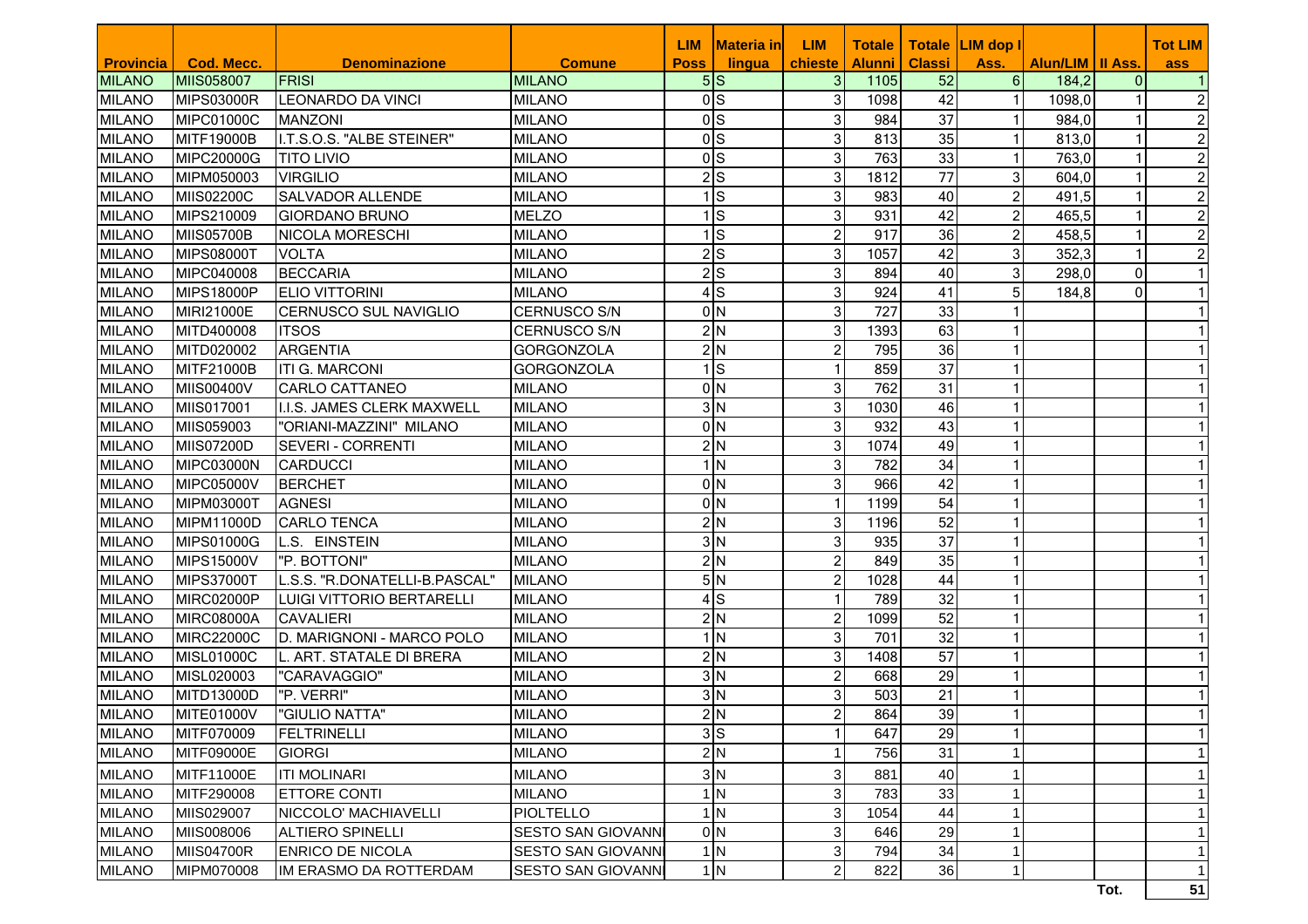|                  |                    |                            |                            | <b>LIM</b>          | <b>Materia</b>                      | <b>LIM</b> | <b>Totale</b> |                 | Totale   LIM dop I |                    |                | <b>Tot LIM</b> |
|------------------|--------------------|----------------------------|----------------------------|---------------------|-------------------------------------|------------|---------------|-----------------|--------------------|--------------------|----------------|----------------|
| <b>Provincia</b> | Cod. Mecc.         | <b>Denominazione</b>       | <b>Comune</b>              |                     | <b>Poss   in lingua   chieste  </b> |            | <b>Alunni</b> | <b>Classi</b>   | Ass.               | Alun/LIM   II Ass. |                | ass            |
|                  | BERGAMO BGIS01600E | "VALLE SERIANA"            | <b>GAZZANIGA</b>           | 12 N                |                                     |            | 571           | 23              |                    |                    |                |                |
|                  | BERGAMO BGRH01000P | DI SAN PELLEGRINO TERME    | <b>SAN PELLEGRINO T.</b>   | 0 <sub>S</sub>      |                                     |            | 982           | 39              |                    | 982,0              |                | 2              |
|                  | BERGAMO BGIS02400D | "LORENZO FEDERICI"         | TRESCORE BALNEARIO         |                     | ıls                                 |            | 1156          | 48              |                    | 578,0              |                | 2              |
|                  | BERGAMO BGIS00800G | "MAIRONI DA PONTE"         | <b>PRESEZZO</b>            |                     | ıls                                 |            | 940           | 42              | 2                  | 470,0              |                | $\overline{2}$ |
|                  | BERGAMO BGIS01400V | "LORENZO LOTTO"            | TRESCORE BALNEARIO         | 3S                  |                                     |            | 1571          | 66              |                    | 392,8              |                | $\overline{2}$ |
|                  | BERGAMO BGIS00700Q | "IVAN PIANA"               | LOVERE                     |                     | ls                                  |            | 606           | 28              | 2                  | 303,0              | $\Omega$       |                |
|                  | BERGAMO BGIS01700A | "ETTORE MAJORANA"          | <b>SERIATE</b>             | $2$ <sub>S</sub>    |                                     |            | 866           | 39              | 3                  | 288,7              | $\Omega$       |                |
|                  | BERGAMO BGRH020009 | "ALFREDO SONZOGNI"         | <b>NEMBRO</b>              | 2S                  |                                     |            | 828           | 34              | 31                 | 276,0              | $\overline{0}$ |                |
|                  | BERGAMO BGIS00300C | "BETTY AMBIVERI"           | <b>PRESEZZO</b>            | 6S                  |                                     |            | 1046          | 47              |                    | 149,4              | $\overline{0}$ |                |
|                  | BERGAMO BGIS019002 | IIS "TARCISIO PACATI"      | <b>CLUSONE</b>             |                     | <b>S</b>                            |            | 268           | 13 <sub>1</sub> |                    | 134,0              | $\mathbf{0}$   |                |
|                  | BERGAMO BGIS00900B | "OSCAR ARNULFO ROMERO"     | <b>ALBINO</b>              | $3\overline{\rm N}$ |                                     |            | 1146          | 49              |                    |                    |                |                |
|                  | BERGAMO BGIS02800R | "EDOARDO AMALDI"           | ALZANO LOMBARDO            | 2N                  |                                     |            | 879           | 36              |                    |                    |                |                |
|                  | BERGAMO BGIS01100B | "LUIGI EINAUDI"            | <b>DALMINE</b>             | 2N                  |                                     |            | 1165          | 50              |                    |                    |                |                |
|                  | BERGAMO BGTF05000D | "GUGLIELMO MARCONI"        | <b>DALMINE</b>             | 4N                  |                                     |            | 780           | 34              |                    |                    |                |                |
|                  | BERGAMO BGIS00100R | "DECIO CELERI"             | <b>LOVERE</b>              | 0 <sub>N</sub>      |                                     |            | 783           | 34              |                    |                    |                |                |
|                  | BERGAMO BGVC010005 | C. BATTISTI                | LOVERE                     | 0 <sub>N</sub>      |                                     |            |               |                 |                    |                    |                |                |
|                  | BERGAMO BGIC804004 | <b>VILMINORE DI SCALVE</b> | <b>VILMINORE DI SCALVE</b> | $0\vert S$          |                                     |            |               |                 |                    |                    |                |                |
|                  |                    |                            |                            |                     |                                     |            |               |                 |                    |                    | Tot.           | 21             |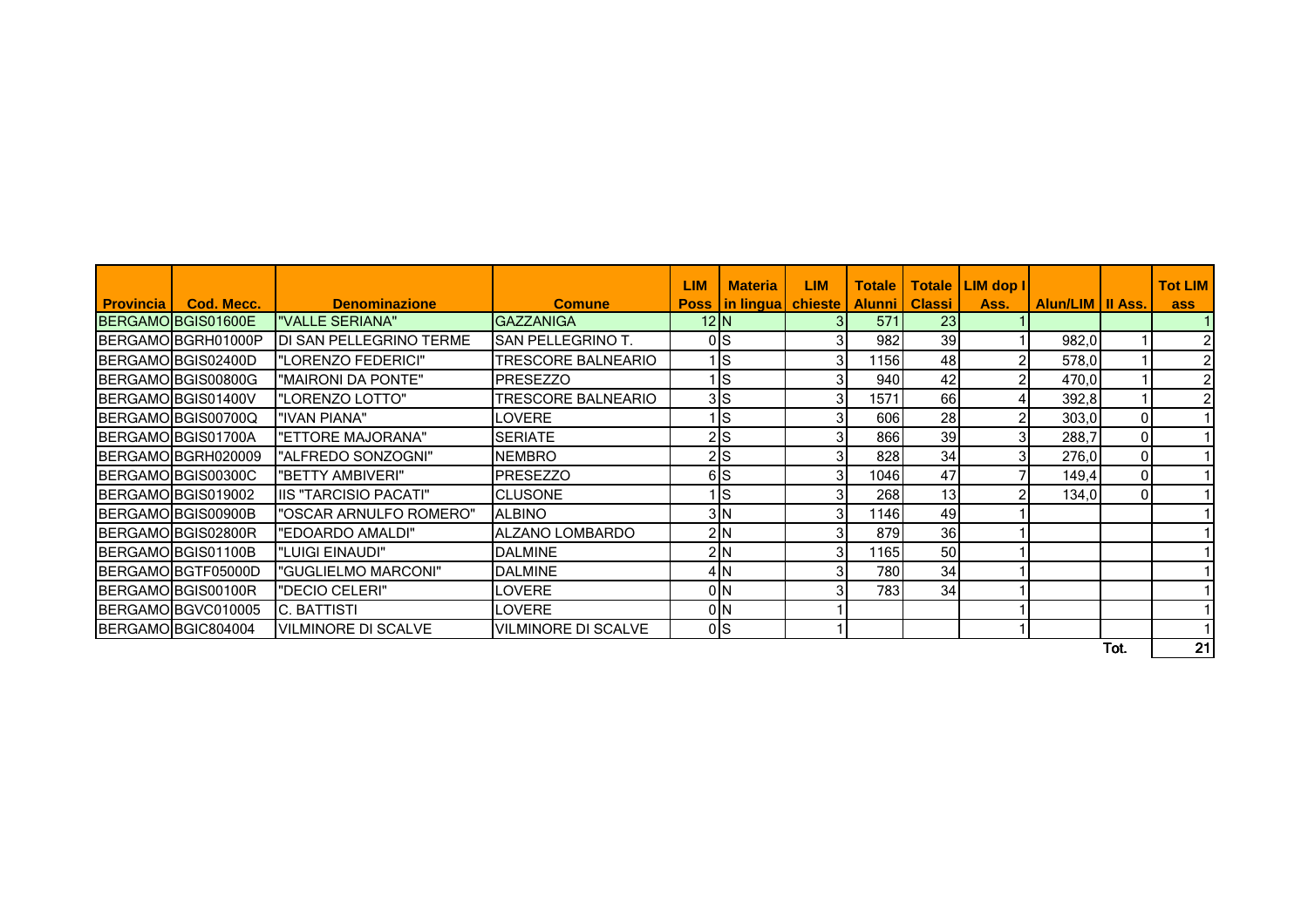|                  |                    |                                |                         | <b>LIM</b>     | <b>Materia</b>                      | <b>LIM</b>              | <b>Totale</b> |               | Totale LIM dop I |                    |                | <b>Tot LIM</b> |
|------------------|--------------------|--------------------------------|-------------------------|----------------|-------------------------------------|-------------------------|---------------|---------------|------------------|--------------------|----------------|----------------|
| <b>Provincia</b> | Cod. Mecc.         | <b>Denominazione</b>           | <b>Comune</b>           |                | <b>Poss   in lingua   chieste  </b> |                         | <b>Alunni</b> | <b>Classi</b> | Ass.             | Alun/LIM   II Ass. |                | ass            |
|                  | BERGAMO BGTF010003 | "PIETRO PALEOCAPA"             | <b>BERGAMO</b>          | $15\vert N$    |                                     |                         | 1252          | 53            |                  |                    |                |                |
|                  | BERGAMOIBGPS04000R | "GALILEO GALILEI"              | <b>CARAVAGGIO</b>       |                | <b>S</b>                            | 3 <sup>1</sup>          | 958           | 40            |                  | 479,0              |                | $\overline{2}$ |
|                  | BERGAMO BGIS00200L | "SIMONE WEIL"                  | <b>TREVIGLIO</b>        |                | <b>S</b>                            | $\mathbf{3}$            | 813           | 35            |                  | 406,5              |                | $\mathbf{2}$   |
|                  | BERGAMO BGIS033008 | "ZENALE E BUTINONE"            | <b>TREVIGLIO</b>        |                | <b>S</b>                            | 31                      | 790           | 37            |                  | 395,0              |                | $\mathbf{2}$   |
|                  | BERGAMOIBGTL02000T | "GIACOMO QUARENGHI"            | <b>BERGAMO</b>          | $2$ $S$        |                                     | 3                       | 1003          | 40            | 31               | 334,3              | $\overline{0}$ |                |
| <b>MILANO</b>    | <b>MIIS06900N</b>  | <b>JACOPO NIZZOLA</b>          | <b>TREZZO SULL'ADDA</b> |                | <b>S</b>                            | 31                      | 647           | 29            |                  | 323,5              | $\overline{0}$ |                |
|                  | BERGAMO BGTD06000T | "BORTOLO BELOTTI"              | <b>BERGAMO</b>          | 3S             |                                     |                         | 926           | 38            |                  | 231,5              | $\overline{0}$ | 11             |
|                  | BERGAMO BGIS00600X | "GIAMBATTISTA RUBINI"          | ROMANO DI LOMBARDIA     | 5S             |                                     | $\overline{\mathbf{3}}$ | 803           | 39            | 61               | 133,8              | $\overline{0}$ |                |
|                  | BERGAMO BGIS021002 | "CESARE PESENTI"               | <b>BERGAMO</b>          |                | lΝ                                  |                         | 1007          | 43            |                  |                    |                |                |
|                  | BERGAMO BGIS026005 | "MARIAGRAZIA MAMOLI"           | <b>BERGAMO</b>          |                | <b>IN</b>                           | 31                      | 1197          | 53            |                  |                    |                |                |
|                  | BERGAMO BGIS03200C | I.S.I.S."GIULIO NATTA"         | <b>BERGAMO</b>          | 2N             |                                     |                         | 1102          | 45            |                  |                    |                |                |
|                  | BERGAMO BGPM010002 | "P. SECCO SUARDO"              | <b>BERGAMO</b>          | 4N             |                                     | 31                      | 1372          | 54            |                  |                    |                |                |
|                  | BERGAMO BGPM02000L | "GIOVANNI FALCONE"             | <b>BERGAMO</b>          | 3N             |                                     |                         | 1326          | 55            |                  |                    |                |                |
|                  | BERGAMOIBGPS02000G | "FILIPPO LUSSANA"              | <b>BERGAMO</b>          |                | <b>IN</b>                           |                         | 1418          | 57            |                  |                    |                |                |
|                  | BERGAMO BGPS05000B | "LORENZO MASCHERONI"           | <b>IBERGAMO</b>         |                | 3 <sub>N</sub>                      |                         | 1445          | 56            |                  |                    |                |                |
|                  | BERGAMO BGSL01000T | GIACOMO E PIO MANZU'"          | <b>BERGAMO</b>          |                | <b>IN</b>                           |                         | 1058          | 44            |                  |                    |                |                |
|                  | BERGAMO BGIC81300V | <b>IBERGAMO - DONADONI CTP</b> | <b>BERGAMO</b>          | 0              |                                     |                         |               |               |                  |                    |                |                |
|                  | BERGAMO BGIS034004 | "DON LORENZO MILANI"           | ROMANO DI LOMBARDIA     | 2N             |                                     | 3 <sup>1</sup>          | 1183          | 50            |                  |                    |                |                |
|                  | BERGAMO BGIS027001 | "GAETANO CANTONI"              | <b>TREVIGLIO</b>        | 0 <sub>N</sub> |                                     |                         | 529           | 25            |                  |                    |                |                |
|                  | BERGAMOIBGTD02000B | <b>IGUGLIELMO OBERDAN</b>      | <b>TREVIGLIO</b>        |                | <b>IN</b>                           | 3 <sup>l</sup>          | 985           | 41            |                  |                    |                |                |
| <b>MILANO</b>    | MIIS061003         | <b>IS MARISA BELLISARIO</b>    | <b>INZAGO</b>           | 2N             |                                     |                         | 977           | 45            |                  |                    |                |                |
|                  |                    |                                |                         |                |                                     |                         |               |               |                  |                    | Tot.           | 24             |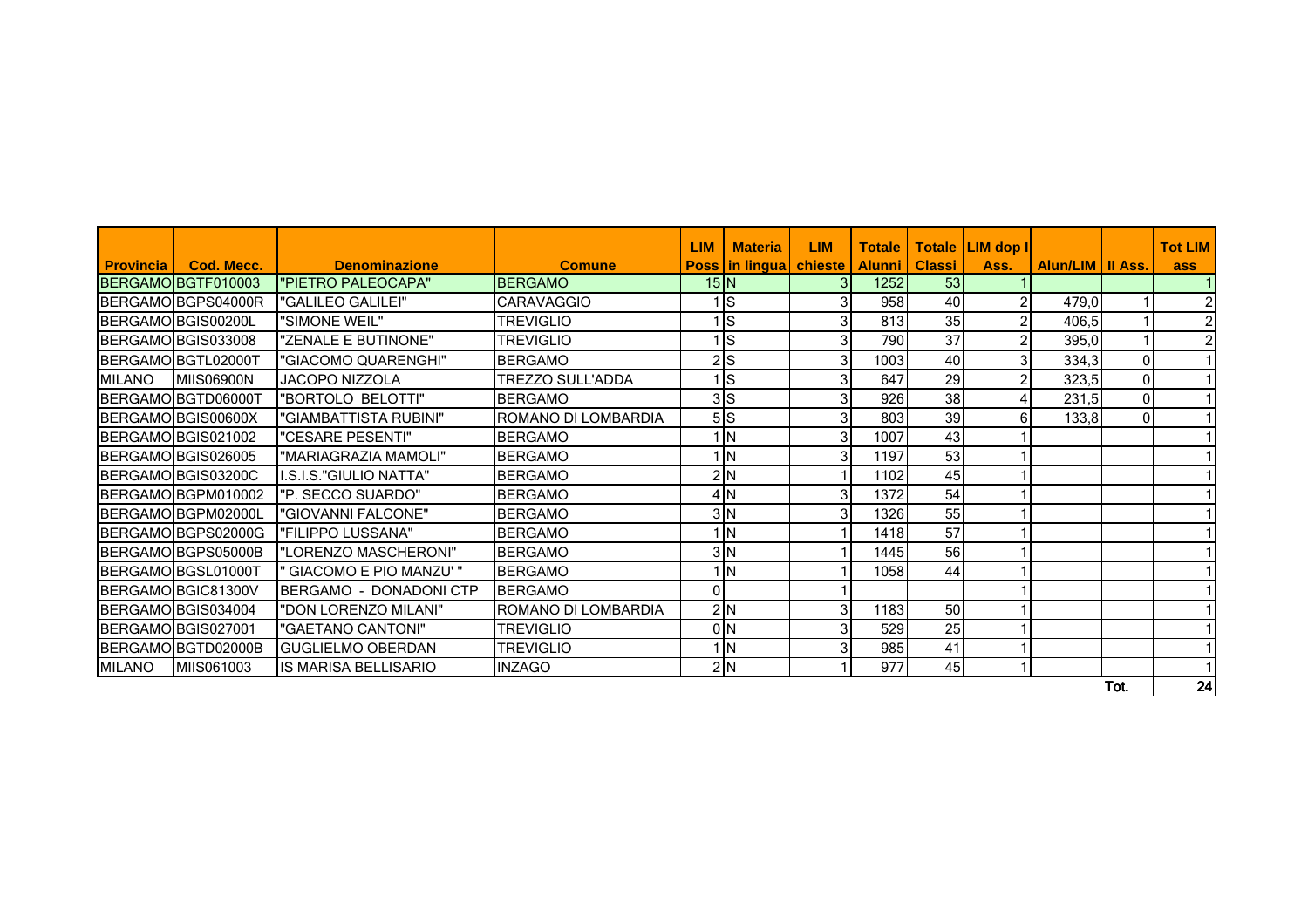|                  |                    |                               |                             | <b>LIM</b>  | <b>Materia</b>      | LIM. | <b>Totale</b> |               | Totale LIM dop I |                           |                | <b>Tot LIM</b> |
|------------------|--------------------|-------------------------------|-----------------------------|-------------|---------------------|------|---------------|---------------|------------------|---------------------------|----------------|----------------|
| <b>Provincia</b> | Cod. Mecc.         | <b>Denominazione</b>          | <b>Comune</b>               | <b>Poss</b> | in lingua   chieste |      | <b>Alunni</b> | <b>Classi</b> | Ass.             | <b>Alun/LIM   II Ass.</b> |                | ass            |
| <b>BRESCIA</b>   | <b>IBSIS00400R</b> | I.I.S. "G. PERLASCA"          | <b>IDRO</b>                 |             | 2N                  |      | 889           | 42            |                  |                           |                |                |
| <b>BRESCIA</b>   | <b>BSIS003001</b>  | <b>BAZOLI</b>                 | DESENZANO DEL GARDA         |             | IS                  | 31   | 1039          | 42            |                  | 519.5                     |                |                |
| <b>BRESCIA</b>   | <b>IBSPS03000P</b> | IIS "Golgi"                   | <b>BRENO</b>                |             | Is                  | 31   | 820           | 37            |                  | 410,0                     |                |                |
| <b>BRESCIA</b>   | <b>IBSTF04000B</b> | <b>ITIS "CEREBOTANI"</b>      | LONATO                      |             | ls                  | 31   | 716           | 30            |                  | 358,0                     |                |                |
| <b>BRESCIA</b>   | <b>BSIS001009</b>  | <b>F.TASSARA</b>              | <b>BRENO</b>                |             | $2$ <sub>S</sub>    |      | 999           | 50            |                  | 333,0                     | 01             |                |
| <b>BRESCIA</b>   | <b>BSIS016003</b>  | <b>PRIMO LEVI</b>             | <b>SAREZZO</b>              |             | $2$ <sub>S</sub>    | 3١   | 808           | 43            |                  | 269,3                     | 01             |                |
| <b>BRESCIA</b>   | <b>BSTD02000X</b>  | <b>ICESARE BATTISTI</b>       | SALO'                       |             | 4S                  | 31   | 1028          | 47            | 51               | 205,6                     | 01             |                |
| <b>BRESCIA</b>   | <b>BSIS00600C</b>  | IIS C.BERETTA                 | <b>GARDONE VAL TROMPIA</b>  |             | 5S                  | 31   | 1106          | 55            | 61               | 184,3                     | $\overline{0}$ |                |
| <b>BRESCIA</b>   | <b>BSIS01400B</b>  | IIS F. MORETTI                | LUMEZZANE                   |             | 4S                  | 31   | 340           | 19            |                  | 68,0                      | $\overline{0}$ |                |
| <b>BRESCIA</b>   | <b>IBSPC020001</b> | "BAGATTA" - DESENZANO         | <b>IDESENZANO DEL GARDA</b> |             | 2 N                 | 31   | 1045          | 45            |                  |                           |                |                |
| <b>BRESCIA</b>   | <b>BSIS007008</b>  | "MENEGHINI" - EDOLO           | <b>EDOLO</b>                |             | l IN                | 3I   | 528           | 26            |                  |                           |                |                |
| <b>BRESCIA</b>   | <b>IBSRH02000T</b> | IIPSSA CATERINA DE MEDICI     | <b>GARDONE RIVIERA</b>      |             | l IN                | 31   | 837           | 38            |                  |                           |                |                |
| <b>BRESCIA</b>   | <b>BSIS008004</b>  | "ANTONIETTI" - ISEO           | IISEO                       |             | 5N                  | 3I   | 1170          | 57            |                  |                           |                |                |
| <b>BRESCIA</b>   | <b>BSPS05000X</b>  | "ENRICO FERMI"                | SALO'                       |             | l IN                | 31   | 974           | 44            |                  |                           |                |                |
|                  | BRESCIA BSIC83200R | <b>13 I.C. V.BACHELET CTP</b> | <b>LUMEZZANE</b>            | 01          |                     |      |               |               |                  |                           |                |                |
|                  |                    |                               |                             |             |                     |      |               |               |                  |                           | Tot.           | 18             |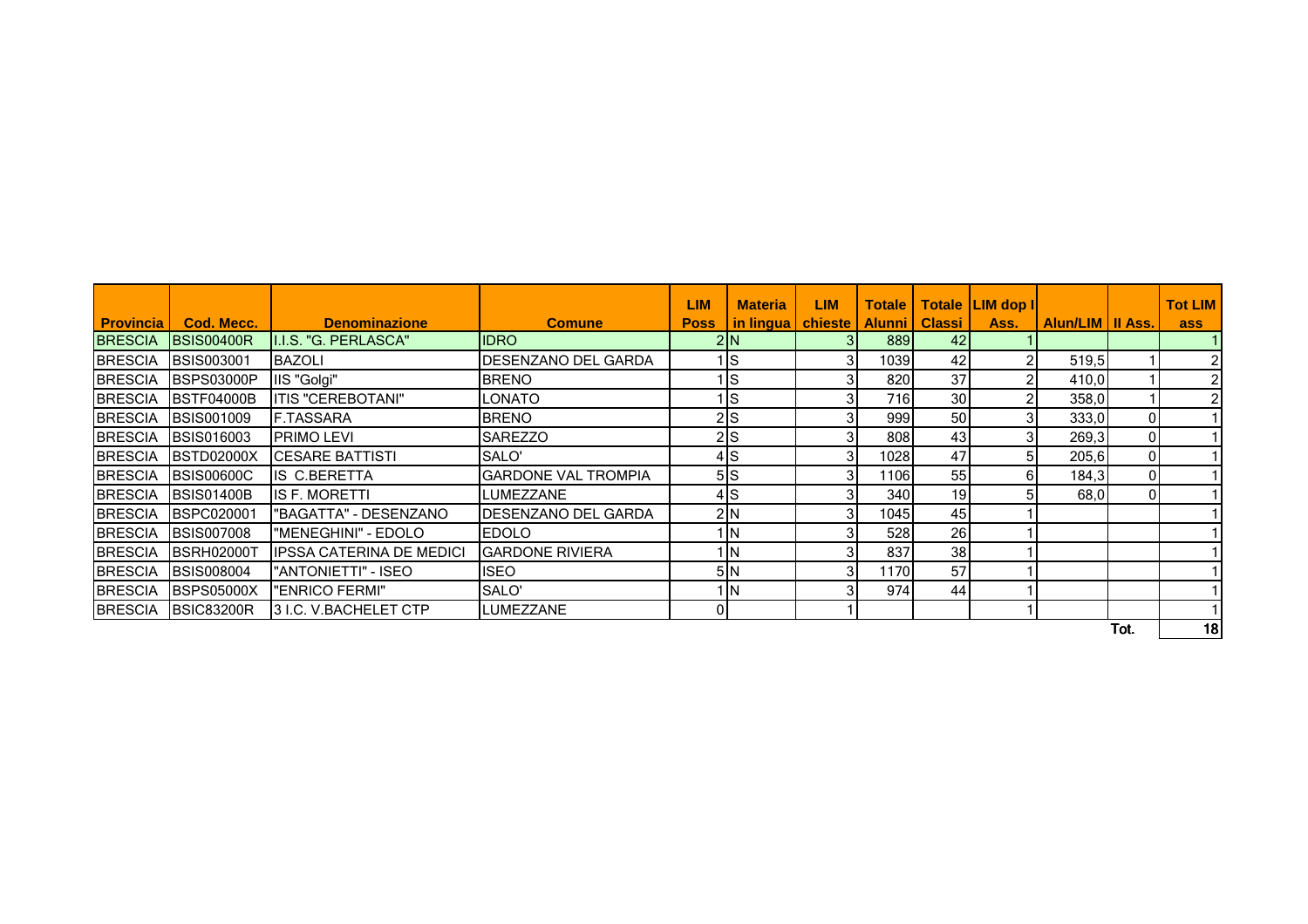|                  |                    |                                  |                  | <b>LIM</b>  | <b>Materia</b>      | <b>LIM</b>     | <b>Totale</b> |               | Totale   LIM dop I |                    |          | <b>Tot LIM</b> |
|------------------|--------------------|----------------------------------|------------------|-------------|---------------------|----------------|---------------|---------------|--------------------|--------------------|----------|----------------|
| <b>Provincia</b> | Cod. Mecc.         | <b>Denominazione</b>             | <b>Comune</b>    | <b>Poss</b> | in lingua   chieste |                | <b>Alunni</b> | <b>Classi</b> | Ass.               | Alun/LIM   II Ass. |          | ass            |
| <b>BRESCIA</b>   | <b>BSIS024002</b>  | "ASTOLFO LUNARDI"                | <b>BRESCIA</b>   |             | 3S                  |                | 1745          | 70            |                    | 436,3              |          | $\overline{2}$ |
| <b>BRESCIA</b>   | <b>BSPS11000A</b>  | LEONARDO - BRESCIA               | <b>BRESCIA</b>   |             | 0 <sub>S</sub>      | 3 <sup>1</sup> | 1771          | 71            |                    | 1771,0             |          | $\overline{2}$ |
| <b>BRESCIA</b>   | <b>BSTA01000V</b>  | "PASTORI" - BRESCIA              | <b>BRESCIA</b>   |             | 0 <sub>S</sub>      | 3              | 707           | 32            |                    | 707,0              |          | $\overline{2}$ |
| <b>BRESCIA</b>   | <b>BSTD15000L</b>  | "ABBA-BALLINI" - BRESCIA         | <b>BRESCIA</b>   |             | <b>S</b>            | 3              | 918           | 40            |                    | 459,0              |          | $\overline{2}$ |
| <b>BRESCIA</b>   | <b>BSRH040003</b>  | "ANDREA MANTEGNA" - BRESCIA      | <b>BRESCIA</b>   |             | 2S                  | 3              | 1301          | 52            | 3                  | 433,7              |          | $\overline{2}$ |
| <b>BRESCIA</b>   | <b>BSIS00900X</b>  | II.I.S. V.CAPIROLA               | LENO             |             | 4S                  | 3 <sub>l</sub> | 1801          | 80            | 5                  | 360,2              |          | $\overline{2}$ |
| <b>BRESCIA</b>   | <b>BSIS01100X</b>  | "PASCAL" - MANERBIO              | <b>MANERBIO</b>  |             | 2S                  | 3 <sub>l</sub> | 1014          | 48            |                    | 338,0              |          | $\overline{2}$ |
| <b>BRESCIA</b>   | <b>BSRC05000C</b>  | "GOLGI" - BRESCIA                | <b>BRESCIA</b>   |             | 3S                  | 3              | 1211          | 51            |                    | 302,8              | 0        |                |
| <b>BRESCIA</b>   | BSPC01000A         | "ARNALDO" - BRESCIA              | <b>BRESCIA</b>   |             | 2S                  | 3 <sub>l</sub> | 785           | 31            |                    | 261,7              | $\Omega$ |                |
| <b>BRESCIA</b>   | <b>BSIS02200A</b>  | "DANDOLO" - CORZANO              | CORZANO          |             | 4S                  | 3              | 1263          | 59            |                    | 252,6              | 0        |                |
| <b>BRESCIA</b>   | <b>BSPM020005</b>  | "GAMBARA" - BRESCIA              | <b>BRESCIA</b>   |             | 2N                  | 3 <sub>l</sub> | 1353          | 58            |                    |                    |          |                |
| <b>BRESCIA</b>   | <b>BSPM04000A</b>  | <b>LICEO VIA BONINI</b>          | <b>BRESCIA</b>   |             | 2N                  | 3              | 934           | 40            |                    |                    |          |                |
| <b>BRESCIA</b>   | <b>BSPS01000D</b>  | <b>CALINI</b>                    | <b>BRESCIA</b>   |             | $3\vert N$          | 3 <sub>l</sub> | 1659          | 67            |                    |                    |          |                |
| <b>BRESCIA</b>   | <b>BSPS070005</b>  | "COPERNICO" - BRESCIA            | <b>BRESCIA</b>   |             | 4N                  | 3 <sub>l</sub> | 1231          | 53            |                    |                    |          |                |
| <b>BRESCIA</b>   | <b>BSRC02000L</b>  | "SRAFFA" - BRESCIA               | <b>BRESCIA</b>   |             | 1 <sub>N</sub>      | 3              | 1011          | 45            |                    |                    |          |                |
| <b>BRESCIA</b>   | BSSL05000R         | "OLIVIERI MAFFEO" - BRESCIA      | <b>BRESCIA</b>   |             | 1 <sub>N</sub>      | 3              | 654           | 27            |                    |                    |          | 11             |
| <b>BRESCIA</b>   | <b>IBSTF01000G</b> | IITI "CASTELLI"                  | <b>BRESCIA</b>   |             | 5N                  | 3 <sub>l</sub> | 1650          | 69            |                    |                    |          |                |
| <b>BRESCIA</b>   | <b>BSTL01000Q</b>  | II.T.S. GEOM "NICOLO' TARTAGLIA" | <b>BRESCIA</b>   |             | 2N                  | 3              | 1073          | 45            |                    |                    |          |                |
| <b>BRESCIA</b>   | <b>BSIS01300G</b>  | "COSSALI" - ORZINUOVI            | <b>ORZINUOVI</b> |             | 2N                  | 3              | 1146          | 51            |                    |                    |          |                |
| <b>BRESCIA</b>   | BSRC04000T         | <b>IRC "GIOVANNI FALCONE"</b>    | PALAZZOLO S/O    |             | 2N                  | 3 <sub>l</sub> | 1249          | 52            |                    |                    |          |                |
| <b>BRESCIA</b>   | <b>BSIS01700V</b>  | <b>IROVATO - "LORENZO GIGLI"</b> | <b>ROVATO</b>    |             | $\mathsf{N}$        | 3              | 914           | 40            |                    |                    |          |                |
| <b>BRESCIA</b>   | <b>BSIC86600X</b>  | I.C. A. TOSCANINI" CTP           | <b>CHIARI</b>    | Οl          |                     |                |               |               |                    |                    |          |                |
|                  |                    |                                  |                  |             |                     |                |               |               |                    |                    | Tot.     | 29             |

Tot. <u>29</u>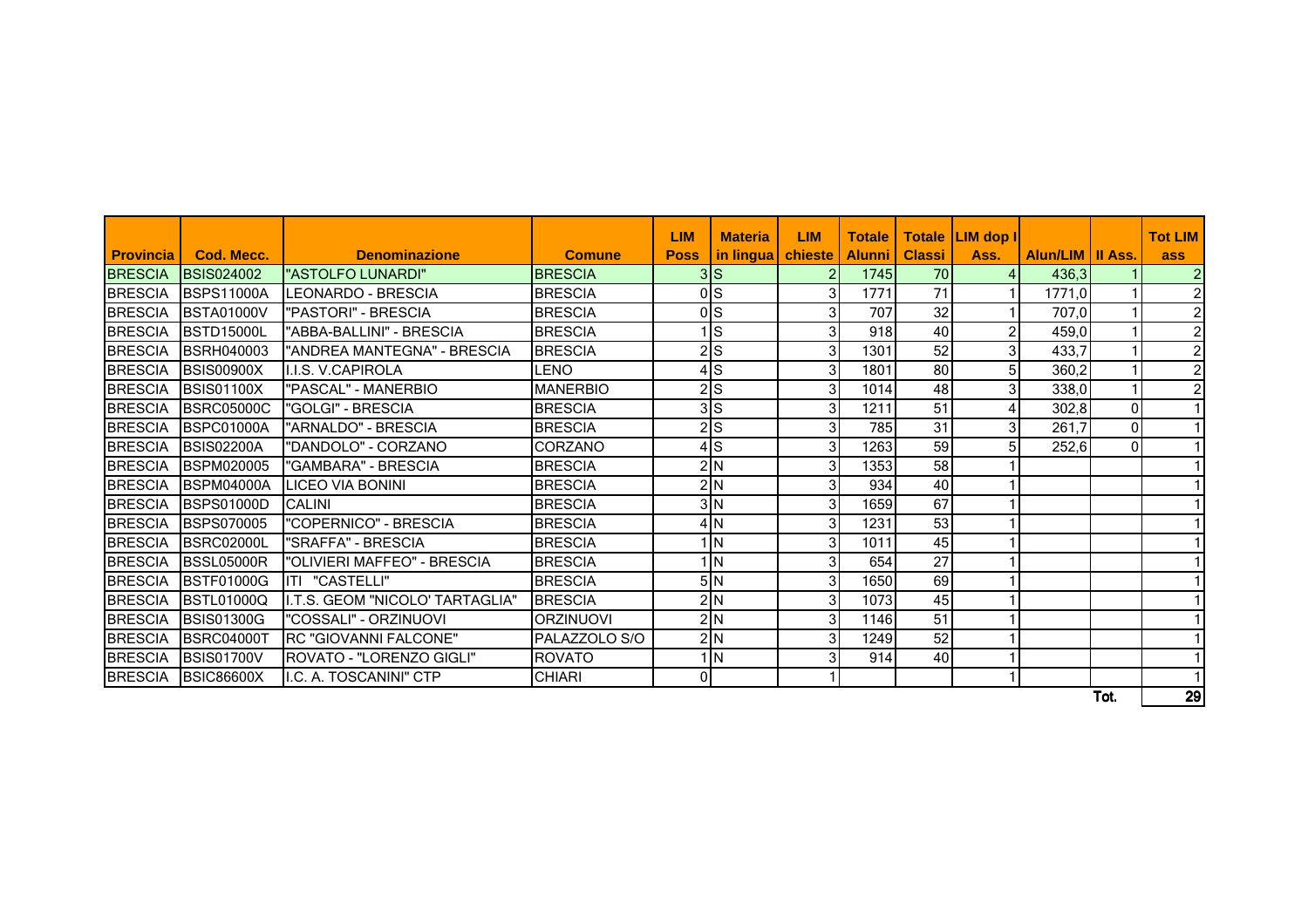|                  |                   |                                 |                       | <b>LIM</b> | <b>Materia</b>                | <b>LIM</b>     | <b>Totale</b> |                 | Totale   LIM dop I |                    |                | <b>Tot LIM</b> |
|------------------|-------------------|---------------------------------|-----------------------|------------|-------------------------------|----------------|---------------|-----------------|--------------------|--------------------|----------------|----------------|
| <b>Provincia</b> | Cod. Mecc.        | <b>Denominazione</b>            | <b>Comune</b>         |            | <b>Poss in lingua chieste</b> |                | l Alunni      | <b>Classi</b>   | Ass.               | Alun/LIM   II Ass. |                | ass            |
| <b>VARESE</b>    | VAIS01900E        | <b>IC. FACCHINETTI</b>          | <b>CASTELLANZA</b>    |            | $1\textsf{ls}$                | 31             | 840           | 39 <sup>1</sup> | $\overline{2}$     | 420.0              |                | $\overline{2}$ |
| <b>VARESE</b>    | <b>VARC030007</b> | ILP.S.S.C.T. "P.VERRI"          | <b>BUSTO ARSIZIO</b>  |            | $2$ $S$                       | 3              | 1307          | 58              | 3 <sup>1</sup>     | 435,7              |                | $\overline{2}$ |
| <b>VARESE</b>    | <b>VAIS01200Q</b> | I"E. STEIN"                     | <b>GAVIRATE</b>       |            | $2$ S                         | 3              | 1191          | 53              | 3                  | 397,0              |                | $\overline{2}$ |
| <b>VARESE</b>    | <b>VAIS02100E</b> | I.I.S. GADDA ROSSELLI           | <b>GALLARATE</b>      |            | $2\overline{S}$               | 3              | 1168          | 47              | 3 <sup>1</sup>     | 389,3              |                | $2\vert$       |
| <b>VARESE</b>    | <b>VAPM01000E</b> | L. PSICOPED. "A. MANZONI"       | <b>VARESE</b>         |            | 2S                            | 3              | 1159          | 47              | 3 <sup>1</sup>     | 386,3              |                | $\mathbf{2}$   |
| <b>VARESE</b>    | <b>VAIS001009</b> | IISTITUTO ISTRUZIONE SUPERIORE  | <b>GALLARATE</b>      |            | 3S                            | 3              | 1394          | 57              | 4                  | 348,5              |                | $\overline{2}$ |
| <b>VARESE</b>    | <b>VATD08000G</b> | I.T.C. "GINO ZAPPA"             | <b>SARONNO</b>        |            | $2$ $S$                       | 3              | 1027          | 42              | 3                  | 342,3              |                | $\overline{2}$ |
| <b>VARESE</b>    | <b>VAIS024002</b> | II.T.P.A. E CORR.L.ESTERE-IPC   | <b>TRADATE</b>        |            | $1\textsf{ls}$                | 3              | 657           | 27              | $\overline{c}$     | 328,5              | $\Omega$       | $\vert$ 1      |
| <b>VARESE</b>    | <b>VATD190003</b> | IST.TEC.PERITI AZ.LI "N.CASULA" | <b>VARESE</b>         |            | $1$ <sub>S</sub>              | 3              | 639           | 27              | 2                  | 319,5              | 0              | 1              |
| <b>VARESE</b>    | <b>VAIS02700D</b> | <b>DANIELE CRESPI</b>           | <b>BUSTO ARSIZIO</b>  |            | $2\overline{S}$               | 3              | 914           | 36              | 3 <sup>1</sup>     | 304,7              | $\mathbf 0$    | 1              |
| <b>VARESE</b>    | <b>VAPS020004</b> | ILICEO SCIENTIFICO G. B. GRASSI | <b>SARONNO</b>        |            | 3S                            | 3              | 1147          | 46              | 4                  | 286,8              | $\overline{0}$ | 1              |
| <b>VARESE</b>    | VASL01000A        | L. ART. "CANDIANI"              | <b>BUSTO ARSIZIO</b>  |            | 3S                            | 3              | 1048          | 44              | 4                  | 262,0              | $\Omega$       | 1              |
| <b>VARESE</b>    | <b>VAIS01400B</b> | I.S.I.S. "MARIE CURIE"          | <b>TRADATE</b>        |            | 4S                            | 3              | 1205          | 50              | 5                  | 241,0              | $\mathbf 0$    | 1              |
| <b>VARESE</b>    | VAPC020001        | <b>ERNESTO CAIROLI</b>          | <b>VARESE</b>         |            | 3S                            | 3              | 944           | 38              | 4                  | 236,0              | $\Omega$       | 1              |
| <b>VARESE</b>    | <b>VAIS00400R</b> | <b>IS VALCERESIO</b>            | <b>BISUSCHIO</b>      |            | $2\overline{S}$               | 3              | 702           | $\overline{31}$ | $\overline{3}$     | 234,0              | $\Omega$       | 1              |
| <b>VARESE</b>    | <b>VATD02000X</b> | I.T.C. "E.TOSI"                 | <b>BUSTO ARSIZIO</b>  |            | 7s                            | 3              | 1841          | 71              | 8                  | 230,1              | $\mathbf 0$    | 1              |
| <b>VARESE</b>    | <b>VAIS01300G</b> | l" F. DAVERIO"                  | <b>VARESE</b>         |            | $\overline{4}$ S              | 3              | 1020          | 45              | 5 <sub>l</sub>     | 204,0              | $\mathbf 0$    | 1              |
| <b>VARESE</b>    | <b>VAIS008004</b> | IISIS ANDREA PONTI              | <b>GALLARATE</b>      |            | $\overline{7}$ S              | 3              | 1524          | 71              | 8                  | 190,5              | $\Omega$       | 1              |
| <b>VARESE</b>    | <b>VAIS02600N</b> | ."L.GEYMONAT"                   | <b>TRADATE</b>        |            | 3S                            | 3              | 708           | 29              | 4                  | 177,0              | $\overline{0}$ | 1              |
| <b>VARESE</b>    | <b>VAIS02200A</b> | ISIS "SERENI"                   | LUINO                 |            | $\overline{6}$                | 3              | 817           | $\overline{37}$ |                    | 116,7              | $\Omega$       | $\vert$ 1      |
| <b>VARESE</b>    | <b>VAPS01000D</b> | LICEO SCIENTIFICO "TOSI"        | <b>BUSTO ARSIZIO</b>  |            | 2N                            | 3              | 1075          | 44              |                    |                    |                | 1              |
| <b>VARESE</b>    | <b>VAIS01800P</b> | "JOHN M. KEYNES"                | <b>GAZZADA</b>        |            | 3N                            | 3              | 702           | 30              |                    |                    |                | 11             |
| <b>VARESE</b>    | VAPC040006        | LIC. CLASSICO "LEGNANI"         | <b>SARONNO</b>        |            | 2N                            | 3              | 1203          | 49              |                    |                    |                | $\mathbf{1}$   |
| <b>VARESE</b>    | <b>VARI04000E</b> | I.P.S.I.A. "ANTONIO PARMA"      | <b>SARONNO</b>        |            | 3N                            | 3              | 869           | 36              |                    |                    |                | 11             |
| <b>VARESE</b>    | <b>VATF020006</b> | II.T.I.S "RIVA" - SARONNO       | <b>SARONNO</b>        |            | 5N                            | $\overline{c}$ | 613           | 26              |                    |                    |                |                |
| <b>VARESE</b>    | <b>VAIS00900X</b> | "CARLO ALBERTO DALLA CHIESA"    | <b>ISESTO CALENDE</b> |            | 2N                            | 3              | 847           | 38              |                    |                    |                |                |
| <b>VARESE</b>    | <b>VAIS01700V</b> | <b>ISAAC NEWTON</b>             | <b>VARESE</b>         |            | 3N                            | 3              | 1494          | 68              |                    |                    |                | 1              |
| <b>VARESE</b>    | <b>VARC02000L</b> | II.P.S.S.C.T. "L.EINAUDI"       | <b>VARESE</b>         |            | 0 <sub>N</sub>                | 3              | 867           | 39              |                    |                    |                | $\vert$ 1      |
|                  |                   |                                 |                       |            |                               |                |               |                 |                    |                    | Tot.           | 35             |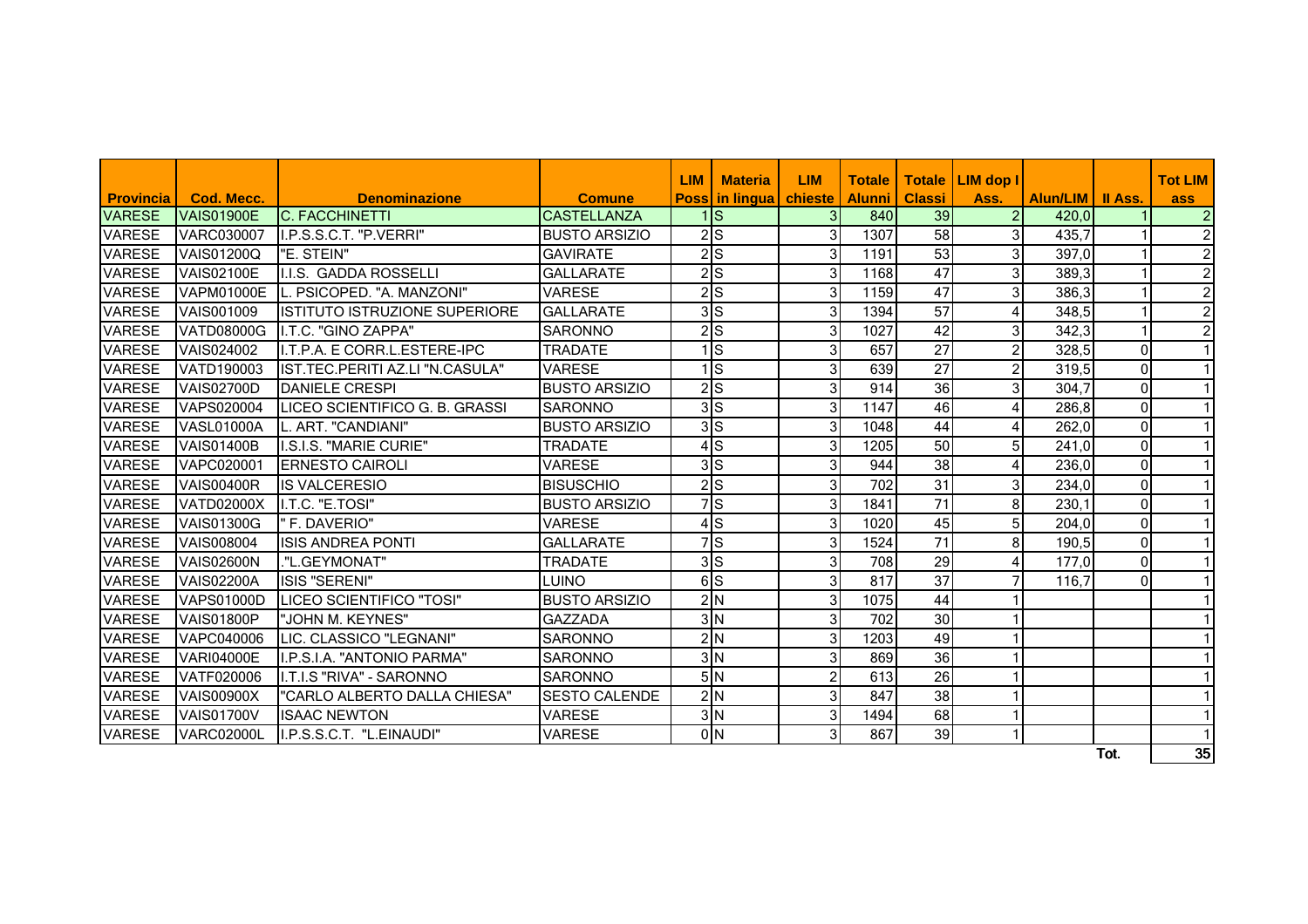|                  | <b>Codice</b>         |                            |                          | <b>LIM</b>  | <b>Materia in</b> | <b>LIM</b> | <b>Totale</b> |               | Totale LIM dop I |                    |      | <b>Tot LIM</b> |
|------------------|-----------------------|----------------------------|--------------------------|-------------|-------------------|------------|---------------|---------------|------------------|--------------------|------|----------------|
| <b>Provincia</b> | <b>Meccanografico</b> | <b>Denominazione</b>       | <b>Comune</b>            | <b>Poss</b> | lingua            | chieste    | <b>Alunni</b> | <b>Classi</b> | Ass.             | Alun/LIM   II Ass. |      | ass            |
| <b>COMO</b>      | ICORC010008           | <b>G.PESSINA</b>           | <b>COMO</b>              |             | 4N                | 31         | 1153          | 54            |                  |                    |      |                |
| <b>COMO</b>      | <b>COIS00200B</b>     | <b>I.I.S. JEAN MONNET</b>  | <b>MARIANO COMENSE</b>   |             | 3S                | 3          | 1657          | 74            |                  | 414,3              |      | $\overline{2}$ |
| <b>COMO</b>      | COTF01000T            | <b>MAGISTRI CUMACINI</b>   | <b>COMO</b>              |             | 2S                | 3          | 1140          | 50            | 3                | 380,0              |      | $\overline{2}$ |
| COMO             | COPS04000G            | <b>ENRICO FERMI</b>        | <b>CANTU'</b>            |             | $2\vert s \vert$  | 3          | 1003          | 43            | 3                | 334,3              | 01   |                |
| <b>COMO</b>      | CORI010001            | <b>LUIGI RIPAMONTI</b>     | <b>COMO</b>              |             | 2S                | 3          | 941           | 47            | 3                | 313,7              | 0    |                |
| <b>COMO</b>      | COPC020007            | ALESSANDRO VOLTA           | <b>COMO</b>              |             | 2S                | 3          | 782           | 35            |                  | 260,7              | 0    |                |
| COMO             | COPS030001            | <b>PAOLO GIOVIO</b>        | COMO                     |             | 4ls               | 3          | 1229          | 57            |                  | 245,8              | ΟI   |                |
| <b>COMO</b>      | COIS003007            | A.SANT'ELIA                | CANTU'                   |             | 1 IN              | 3          | 770           | 33            |                  |                    |      |                |
| COMO             | COIS00600P            | F. MELOTTI                 | <b>CANTU'</b>            |             | ۱N                | 2          | 729           | 36            |                  |                    |      |                |
| <b>COMO</b>      | CORI02000G            | L. DA VINCI                | <b>COMO</b>              |             | ls                |            |               |               |                  |                    |      |                |
| <b>COMO</b>      | <b>COIS00700E</b>     | PAOLO CARCANO              | <b>COMO</b>              |             | 1   N             | 3          | 824           | 37            |                  |                    |      |                |
| <b>COMO</b>      | COPM02000B            | <b>LICEO TERESA CICERI</b> | <b>COMO</b>              |             | 3N                | 3          | 1125          | 48            |                  |                    |      |                |
| <b>COMO</b>      | COIS004003            | IG.D.ROMAGNOSI             | <b>ERBA</b>              |             | 5N                | 3          | 1250          | 61            |                  |                    |      |                |
| <b>COMO</b>      | COPM030002            | <b>CARLO PORTA</b>         | <b>ERBA</b>              |             | 2N                | 3          | 602           | 28            |                  |                    |      |                |
| <b>COMO</b>      | COPS02000A            | <b>LS GALILEO GALILEI</b>  | <b>ERBA</b>              |             | 1 I N             | 2          | 723           | 33            |                  |                    |      |                |
| <b>COMO</b>      | COIS00100G            | <b>MENAGGIO</b>            | <b>MENAGGIO</b>          |             | 2N                | 3          | 944           | 43            |                  |                    |      |                |
| COMO             | COPS050006            | <b>GIUSEPPE TERRAGNI</b>   | <b>I</b> OLGIATE COMASCO |             | 2N                | 3          | 946           | 40            |                  |                    |      |                |
|                  |                       |                            |                          |             |                   |            |               |               |                  |                    | Tot. | 19             |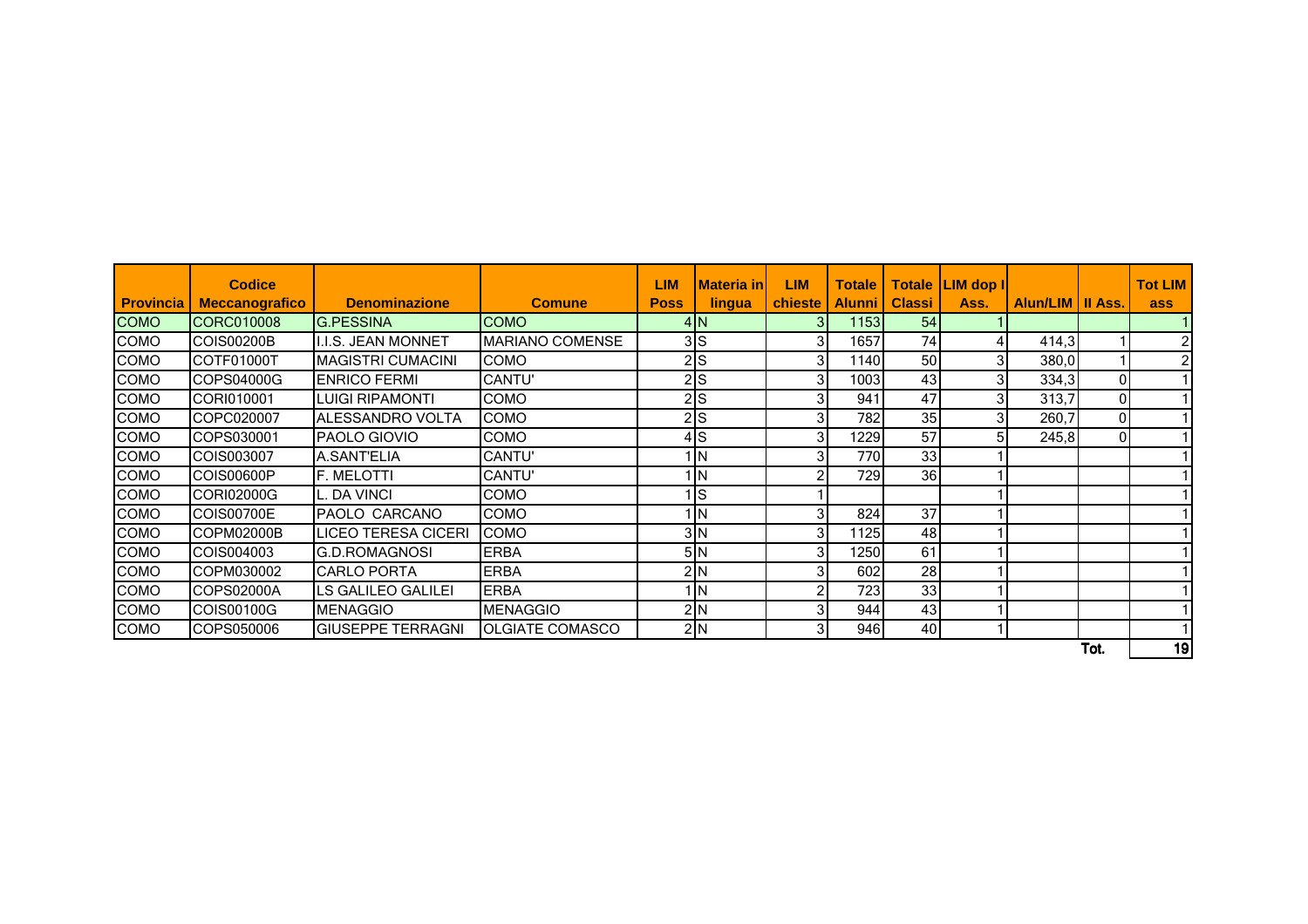|                  | <b>Codice</b>         |                         |                      | <b>LIM</b>        | <b>Materia</b>    | <b>LIM</b> | <b>Totale</b> |               | Totale LIM dop I |                    |      | <b>Tot LIM</b> |
|------------------|-----------------------|-------------------------|----------------------|-------------------|-------------------|------------|---------------|---------------|------------------|--------------------|------|----------------|
| <b>Provincia</b> | <b>Meccanografico</b> | <b>Denominazione</b>    | <b>Comune</b>        | <b>Poss</b>       | in lingua chieste |            | <b>Alunni</b> | <b>Classi</b> | Ass.             | Alun/LIM   II Ass. |      | ass            |
|                  | CREMONA CRIS004006    | "J. TORRIANI"           | <b>CREMONA</b>       |                   | 6N                |            | 1000          | 42            |                  |                    |      |                |
|                  | CREMONA CRIS011009    | "P.SRAFFA"              | <b>CREMA</b>         |                   | <b>S</b>          | 3          | 1124          | 51            |                  | 562,0              |      | $\overline{2}$ |
|                  | CREMONA CRPM02000E    | "S. ANGUISSOLA"         | <b>CREMONA</b>       |                   | ls                |            | 883           | 35            |                  | 441,5              |      | $\overline{2}$ |
|                  | CREMONA CRIS00200E    | "STANGA"                | <b>CREMONA</b>       |                   | ls                | 3          | 855           | 37            | 2                | 427,5              |      | $\overline{2}$ |
|                  | CREMONA CRIS00300A    | "A. GHISLERI"           | <b>CREMONA</b>       |                   | ls                |            | 699           | 31            | 2                | 349,5              |      | $\mathcal{P}$  |
|                  | CREMONA CRIS009009    | "G. GALILEI"            | <b>CREMA</b>         |                   | 3S                | 3          | 1328          | 51            |                  | 332,0              | 0    |                |
|                  | CREMONA CRTD01000P    | "E. BELTRAMI"           | <b>CREMONA</b>       |                   | $4$ S             |            | 620           | 27            | 5 <sub>1</sub>   | 124,0              | ΟI   |                |
|                  | CREMONA CRIS00100P    | "G. ROMANI"             | <b>CASALMAGGIORE</b> |                   | 2N                |            | 788           | 36            |                  |                    |      |                |
|                  | CREMONA CRIC80100E    | <b>IC "DIOTTI" CTP</b>  | <b>CASALMAGGIORE</b> | ΟI                |                   |            |               |               |                  |                    |      |                |
|                  | CREMONA CRRI010004    | "F. MARAZZI"            | <b>CREMA</b>         |                   | 2N                |            | 284           | 12            |                  |                    |      |                |
|                  | CREMONA CRTD020009    | "L.PACIOLI"             | <b>CREMA</b>         |                   | 5S                |            | 1678          | 69            |                  |                    |      |                |
|                  | CREMONA CRSL01000Q    | LICEO ARTISTICO STATALE | <b>CREMA</b>         |                   | ΠN                |            | 716           | 34            |                  |                    |      |                |
|                  | CREMONA CRIS00600T    | "L.EINAUDI"             | <b>CREMONA</b>       |                   | 2N                | 3          | 974           | 42            |                  |                    |      |                |
|                  | CREMONA CRIS00700N    | "ALA PONZONE CIMINO"    | <b>CREMONA</b>       |                   | <b>IN</b>         | 2          | 530           | 24            |                  |                    |      |                |
|                  | CREMONA CRIS00800D    | "ANTONIO STRADIVARI"    | <b>CREMONA</b>       | $13$ <sub>N</sub> |                   |            | 369           | 16            |                  |                    |      |                |
|                  | CREMONA CRPC02000A    | "D. MANIN"              | <b>CREMONA</b>       |                   | <b>IN</b>         |            | 799           | 32            |                  |                    |      |                |
|                  | CREMONA CRPS01000V    | "G. ASELLI"             | <b>CREMONA</b>       |                   | $1\vert N$        | 3          | 913           | 37            |                  |                    |      |                |
|                  |                       |                         |                      |                   |                   |            |               |               |                  |                    | Tot. | 21             |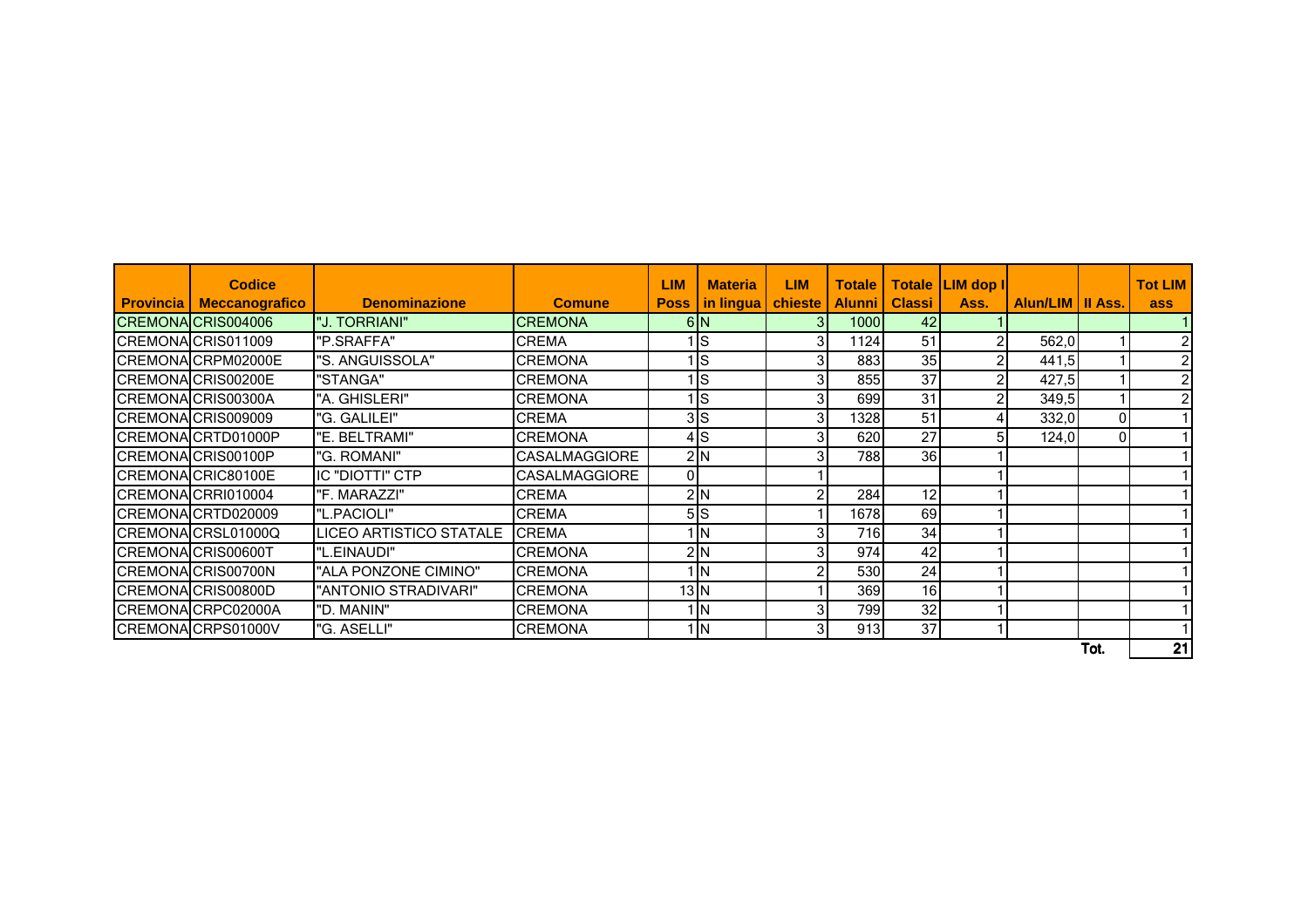|                               |                           |                       | <b>LIM</b>  | <b>Materia</b>    | <b>LIM</b> | <b>Totale</b>    |               | Totale   LIM dop |                   |      | <b>Tot LIM</b> |
|-------------------------------|---------------------------|-----------------------|-------------|-------------------|------------|------------------|---------------|------------------|-------------------|------|----------------|
| <b>IProvincia ICod. Mecc.</b> | <b>Denominazione</b>      | <b>Comune</b>         | <b>Poss</b> | in lingua chieste |            | <b>Alunni</b>    | <b>Classi</b> | Ass.             | Alun/LIM III Ass. |      | ass            |
| MANTOVA MNRI02000X            | IIPSIA L.DA VINCI MN      | IMANTOVA              |             | 2N                |            | 470 <sub>1</sub> | 21            |                  |                   |      |                |
| MANTOVA MNIS00100X            | A. MANZONI                | <b>SUZZARA</b>        |             | Is                |            | 978              | 43            |                  | 489,0             |      |                |
| MANTOVA MNPS010004            | LIC.SCIENT. BELFIORE MN   | <b>MANTOVA</b>        |             | Is                |            | 770              | 31            |                  | 385,0             |      |                |
| MANTOVA MNIS01200A            | I.S. G. ROMANO MANTOVA    | <b>MANTOVA</b>        |             | Is                |            | 681              | 34            |                  | 340,5             |      | 2              |
| MANTOVA MNIS00200Q            | G. GALILEI                | <b>OSTIGLIA</b>       |             | Is                |            | 673              | 29            | 2                | 336,5             |      | $\overline{2}$ |
| MANTOVA MNIS00800P            | <b>GIOVANNI FALCONE</b>   | <b>ASOLA</b>          |             | Is                |            | 672              | 31            | 2                | 336,0             |      |                |
| MANTOVA MNPC02000G            | LC LIC.CLASS. VIRGILIO MN | <b>MANTOVA</b>        |             | 2 S               |            | 842              | 34            | 3                | 280,7             | 01   |                |
| MANTOVA MNIS00300G            | FRANCESCO GONZAGA         | ICASTIGLIONE D. STIV. |             | $2$ <sub>S</sub>  |            | 754              | 31            | 3                | 251,3             | 01   |                |
| MANTOVA IMNIS00400B           | IS. GIOVANNI BOSCO        | <b>VIADANA</b>        |             | 3S                |            | 827              | 42            |                  | 206,8             | 01   |                |
| MANTOVA IMNTA01000D           | ITA STROZZI PALIDANO      | <b>GONZAGA</b>        |             | <b>IN</b>         |            | 396I             | 21            |                  |                   |      |                |
| MANTOVA MNIS00900E            | <b>ITG E MAG.LE</b>       | <b>MANTOVA</b>        |             | <b>IN</b>         |            | 944              | 42            |                  |                   |      |                |
| MANTOVA MNRC01000L            | BONOMI-MAZZOLARI          | <b>MANTOVA</b>        |             | 2N                |            | 839              | 33            |                  |                   |      |                |
| MANTOVA MNTE01000B            | <b>ITAS MANTEGNA MN</b>   | <b>MANTOVA</b>        |             | 3N                |            | 843              | 35            |                  |                   |      |                |
| MANTOVA MNIS006003            | <b>IS G.GREGGIATI</b>     | <b>OSTIGLIA</b>       |             | <b>IN</b>         |            | 664              | 32            |                  |                   |      |                |
| MANTOVA MNIS00700V            | <b>IS E.SANFELICE</b>     | <b>VIADANA</b>        |             | <b>IN</b>         | 31         | 851              | 39            |                  |                   |      |                |
|                               |                           |                       |             |                   |            |                  |               |                  |                   | Tot. | 20             |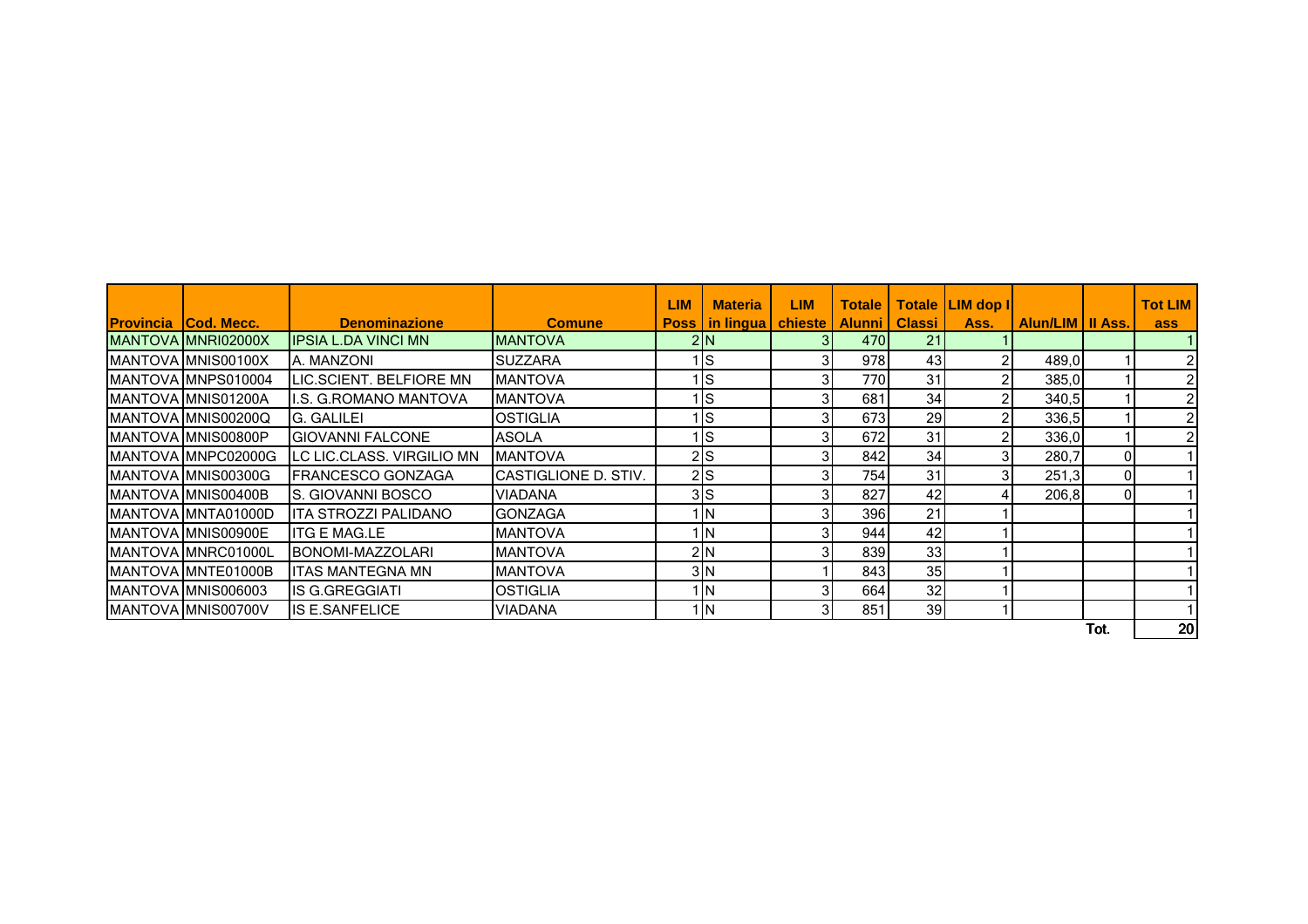| <b>Provincia</b> | <b>Codice</b><br><b>Meccanografico</b> | <b>Denominazione</b>         | <b>Comune</b>        | <b>LIM</b><br><b>Poss</b> | <b>Materia inl</b><br>lingua | <b>LIM</b><br><b>chieste</b> | <b>Totale</b><br><b>Alunni</b> | <b>Classi</b> | Totale LIM dop I<br>Ass. | Alun/LIM   II Ass. |          | <b>Tot LIM</b><br>ass |
|------------------|----------------------------------------|------------------------------|----------------------|---------------------------|------------------------------|------------------------------|--------------------------------|---------------|--------------------------|--------------------|----------|-----------------------|
| LECCO            | <b>LCIS008004</b>                      | I.S. DI CALOLZIOCORTE        | <b>CALOLZIOCORTE</b> |                           | 3N                           |                              | 514                            | 26            |                          |                    |          |                       |
| LECCO            | LCIS00600C                             | <b>IS GIOVANNI BERTACCHI</b> | LECCO                |                           | 5S                           | 3                            | 1518                           | 61            | 6                        | 253,0              | $\Omega$ |                       |
| LECCO            | LCPC01000A                             | ALESSANDRO MANZONI           | <b>LECCO</b>         |                           | Is                           | 3                            | 391                            | 15            | $\overline{2}$           | 195,5              | 0        |                       |
| LECCO            | <b>LCIS00900X</b>                      | S.TEN. VASC. A. BADONI       | <b>LECCO</b>         |                           | 5S                           | 3                            | 1142                           | 49            | 6                        | 190,3              | 0        |                       |
| LECCO            | LCIS001009                             | <b>FRANCESCO VIGANO</b>      | <b>MERATE</b>        |                           | 3S                           | 3                            | 717                            | 29            | 4                        | 179,3              | 0        |                       |
| LECCO            | <b>LCIS01100X</b>                      | <b>G.PARINI</b>              | <b>LECCO</b>         |                           | 6S                           | 3                            | 1115                           | 45            |                          | 159,3              | 0        |                       |
| <b>LECCO</b>     | LCRC02000L                             | <b>GRAZIELLA FUMAGALLI</b>   | <b>CASATENOVO</b>    |                           | 2N                           | 3 <sub>l</sub>               | 615                            | 26            |                          |                    |          |                       |
| LECCO            | LCIS003001                             | <b>MARCO POLO</b>            | <b>COLICO</b>        |                           | ۱N                           |                              | 592                            | 25            |                          |                    |          |                       |
| <b>LECCO</b>     | LCPS01000D                             | LS G. B. GRASSI              | LECCO                |                           | 3N                           |                              | 955                            | 37            |                          |                    |          |                       |
| LECCO            | LCRI01000P                             | P. A. FIOCCHI                | LECCO                |                           | 4N                           |                              |                                |               |                          |                    |          |                       |
| LECCO            | LCSL01000A                             | "MEDARDO ROSSO"              | <b>LECCO</b>         |                           | ۱lΝ                          | $\overline{3}$               | 578                            | 23            |                          |                    |          |                       |
| <b>LECCO</b>     | LCPS020004                             | <b>M.G. AGNESI</b>           | <b>MERATE</b>        |                           | 4N                           | 3 <sup>l</sup>               | 850                            | 33            |                          |                    |          |                       |
| <b>LECCO</b>     | LCIS002005                             | <b>VITTORIO BACHELET</b>     | <b>OGGIONO</b>       |                           | 7N                           | 3                            | 1235                           | 50            |                          |                    |          |                       |
| <b>SONDRIO</b>   | SOIS002006                             | G. W. LEIBNIZ                | <b>BORMIO</b>        |                           | 0 <sub>S</sub>               | 3                            | 527                            | 24            |                          | 527,0              |          | $\overline{2}$        |
| <b>SONDRIO</b>   | SOIS00400T                             | ALBERTO DE SIMONI            | SONDRIO              |                           | <sup>s</sup>                 | $\overline{3}$               | 643                            | 28            | 2                        | 321,5              | 0        |                       |
| <b>SONDRIO</b>   | SOVC01000P                             | G. PIAZZI                    | <b>SONDRIO</b>       |                           | 0 <sub>s</sub>               |                              | 238                            | 12            |                          | 238,0              | 0        |                       |
| <b>SONDRIO</b>   | <b>ISOPS01000E</b>                     | LS CARLO DONEGANI            | SONDRIO              |                           | $\vert$ S                    | 3                            | 402                            | 18            | $\overline{2}$           | 201,0              | 0        |                       |
| <b>SONDRIO</b>   | SOIS008005                             | <b>IIS BALILLA PINCHETTI</b> | <b>TIRANO</b>        |                           | 4S                           | 3                            | 908                            | 45            | 5                        | 181,6              | 0        |                       |
| <b>SONDRIO</b>   | SOIS011001                             | G. PIAZZI - C. LENA PERPENTI | <b>SONDRIO</b>       |                           | $4$ S                        |                              | 819                            | 39            | 5                        | 163,8              | 0        |                       |
| <b>SONDRIO</b>   | SOIS01200R                             | <b>G.P. ROMEGIALLI</b>       | <b>MORBEGNO</b>      |                           | 5S                           | 3                            | 446                            | 20            | 6                        | 74,3               | 0        |                       |
|                  | SONDRIO SOIS003002                     | C. CAURGA                    | <b>CHIAVENNA</b>     |                           | 3N                           |                              | 485                            | 22            |                          |                    |          |                       |
|                  | SONDRIO SOIS00600D                     | <b>LEONARDO DA VINCI</b>     | <b>CHIAVENNA</b>     |                           | 2N                           | 3                            | 565                            | 27            |                          |                    |          |                       |
| <b>SONDRIO</b>   | SOTF01000L                             | <b>ITI ENEA MATTEI</b>       | <b>SONDRIO</b>       |                           | 1 IN                         | $\mathbf{3}$                 | 686                            | 30            |                          |                    |          |                       |
|                  |                                        |                              |                      |                           |                              |                              |                                |               |                          |                    | Tot.     | 24                    |